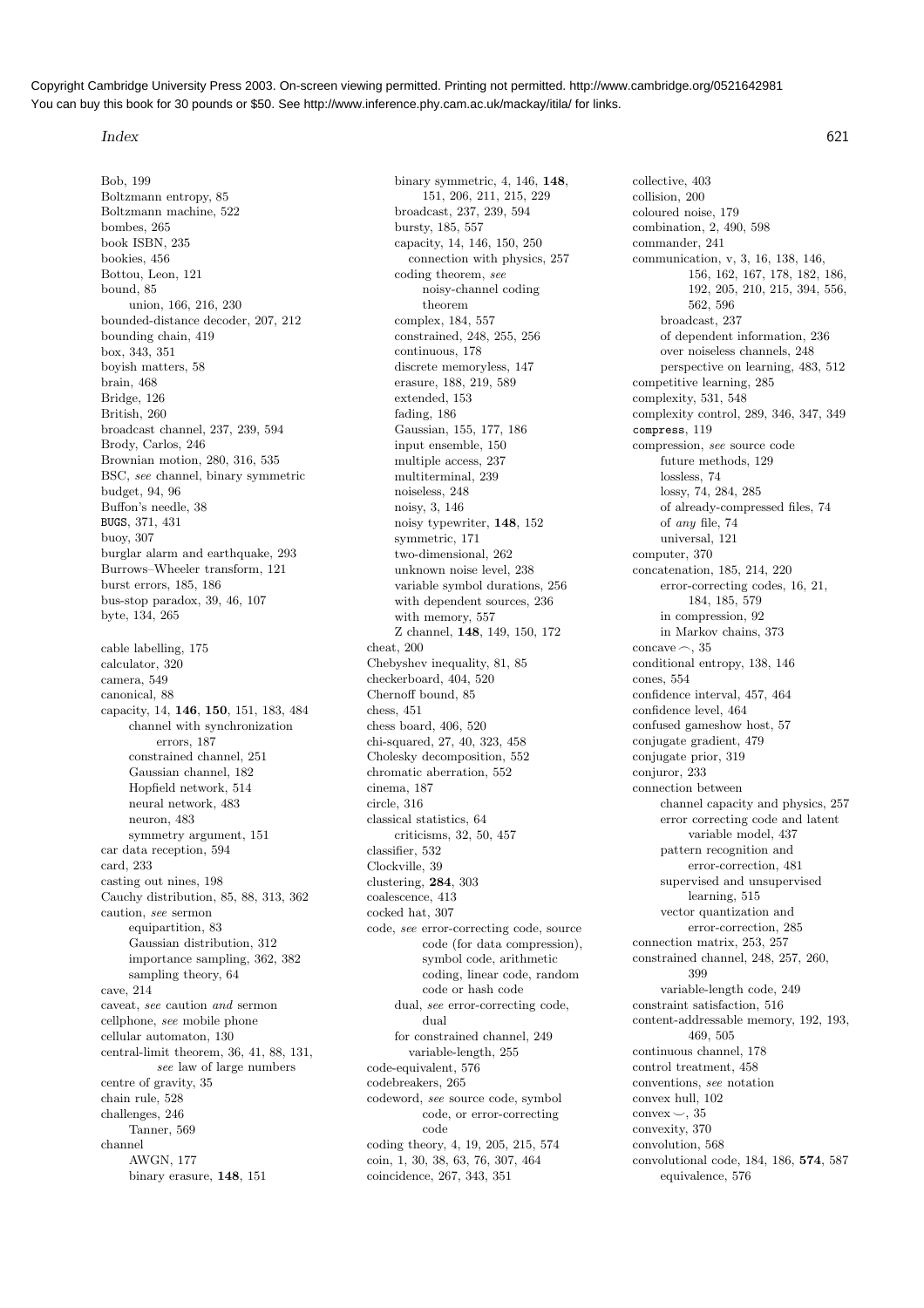Conway, John H., 86, 520 Copernicus, 346 correlated sources, 138, 237 correlations, 505 among errors, 557 and phase transitions, 602 high-order, 524 in images, 549 cost function, 180, 451 cost of males, 277 counting, 241 counting argument, 21, 222 coupling from the past, 413 covariance, 440 covariance function, 535 covariance matrix, 176 covariant algorithm, 442 Cover, Thomas, 456, 482 Cox axioms, 26 crib, 265, 268 critical fluctuations, 403 critical path, 246 cross-validation, 353, 531 crossover, 396 crossword, 260 cryptanalysis, 265, 578 cryptography, 200, 578 digital signatures, 199 tamper detection, 199 cumulative probability function, 156 cycles in graphs, 242 cyclic, 19 Dasher, 119 data compression, 73, see source code and compression data entry, 118 data modelling, see modelling data set, 288 Davey, Matthew C., 569 death penalty, 354, 355 deciban (unit), 264 decibel, 178, 186 decision theory, 346, 451 decoder, 4, 146, 152 bitwise, 220, 324 bounded-distance, 207 codeword, 220, 324 maximum a posteriori, 325 probability of error, 221 deconvolution, 551 degree, 568 degree sequence, see profile degrees of belief, 26 degrees of freedom, 322, 459 déjà vu, 121 delay line, 575 Delbrück, Max, 446 deletions, 187 delta function, 438, 600 density evolution, 566, 567, 592 density modelling, 284, 303 dependent sources, 138, 237 depth of lake, 359 design theory, 209 detailed balance, 374, 391

detection of forgery, 199 deterministic annealing, 518 dictionary, 72, 119 die, rolling, 38 difference-set cyclic code, 569 differentiator, 254 diffusion, 316 digamma function, 598 digital cinema, 187 digital fountain, 590 digital signature, 199, 200 digital video broadcast, 593 dimensions, 180 dimer, 204 directory, 193 Dirichlet distribution, 316 Dirichlet model, 117 discriminant function, 179 discriminative training, 552 disease, 25, 458 disk drive, 3, 188, 215, 248, 255 distance, 205  $D_{\text{KL}}$ , 34 bad, 207, 214 distance distribution, 206 entropy distance, 140 Gilbert–Varshamov, 212, 221 good, 207 Hamming, 206 isn't everything, 215 of code, 206, 214, 220 good/bad, 207 of concatenated code, 214 of product code, 214 relative entropy, 34 very bad, 207 distribution, 311 beta, 316 biexponential, 313 binomial, 311 Cauchy, 85, 312 Dirichlet, 316 exponential, 311, 313 gamma, 313 Gaussian, 312 sample from, 312 inverse-cosh, 313 log-normal, 315 Luria–Delbrück, 446 normal, 312 over periodic variables, 315 Poisson, 175, 311, 315 Student-t, 312 Von Mises, 315 divergence, 34 DjVu, 121 DNA, 3, 55, 201, 204, 257, 421 replication, 279, 280 do the right thing, 451 dodecahedron code, 20, 206, 207 dongle, 558 doors, on game show, 57 Dr. Bloggs, 462 draw straws, 233 dream, 524

dual, 216 dumb Metropolis, 394, 496  $E_{\rm b}/N_0$ , 177, 178, 223 earthquake and burglar alarm, 293 earthquake, during game show, 57 Ebert, Todd, 222 edge, 251 eigenvalue, 254, 342, 372, 409, 606 Elias, Peter, 111, 135 EM algorithm, 283, 432 email, 201 empty string, 119 encoder, 4 energy, 291, 401, 601 English, 72, 110, 260 Enigma, 265, 268 ensemble, 67 extended, 76 ensemble learning, 429 entropic distribution, 318, 551 entropy, 2, 32, 67, 601 Boltzmann, 85 conditional, 138 Gibbs, 85 joint, 138 marginal, 139 mutual information, 139 of continuous variable, 180 relative, 34 entropy distance, 140 epicycles, 346 equipartition, 80 erasure channel, 219, 589 erasure correction, 188, 190, 220 erf, 156, see error function ergodic, 120, 373 error bars, 301, 501 error correction, see error-correcting code in DNA replication, 280 in protein synthesis, 280 error detection, 198, 199, 203 error floor, 581 error function, 156, 473, 490, 514, 529, 599 error probability and distance, 215, 221 block, 152 in compression, 74 error-correcting code, 188, 203 bad, 183, 207 block code, 9, 151, 183 concatenated, 184–186, 214, 579 convolutional, 184, 574, 587 cyclic, 19 decoding, 184 density evolution, 566 difference-set cyclic, 569 distance, see distance dodecahedron, 20, 206, 207 dual, 216, 218 equivalence, 576 erasure channel, 589 error probability, 171, 215, 221

622 Index

DSC, see difference-set cyclic code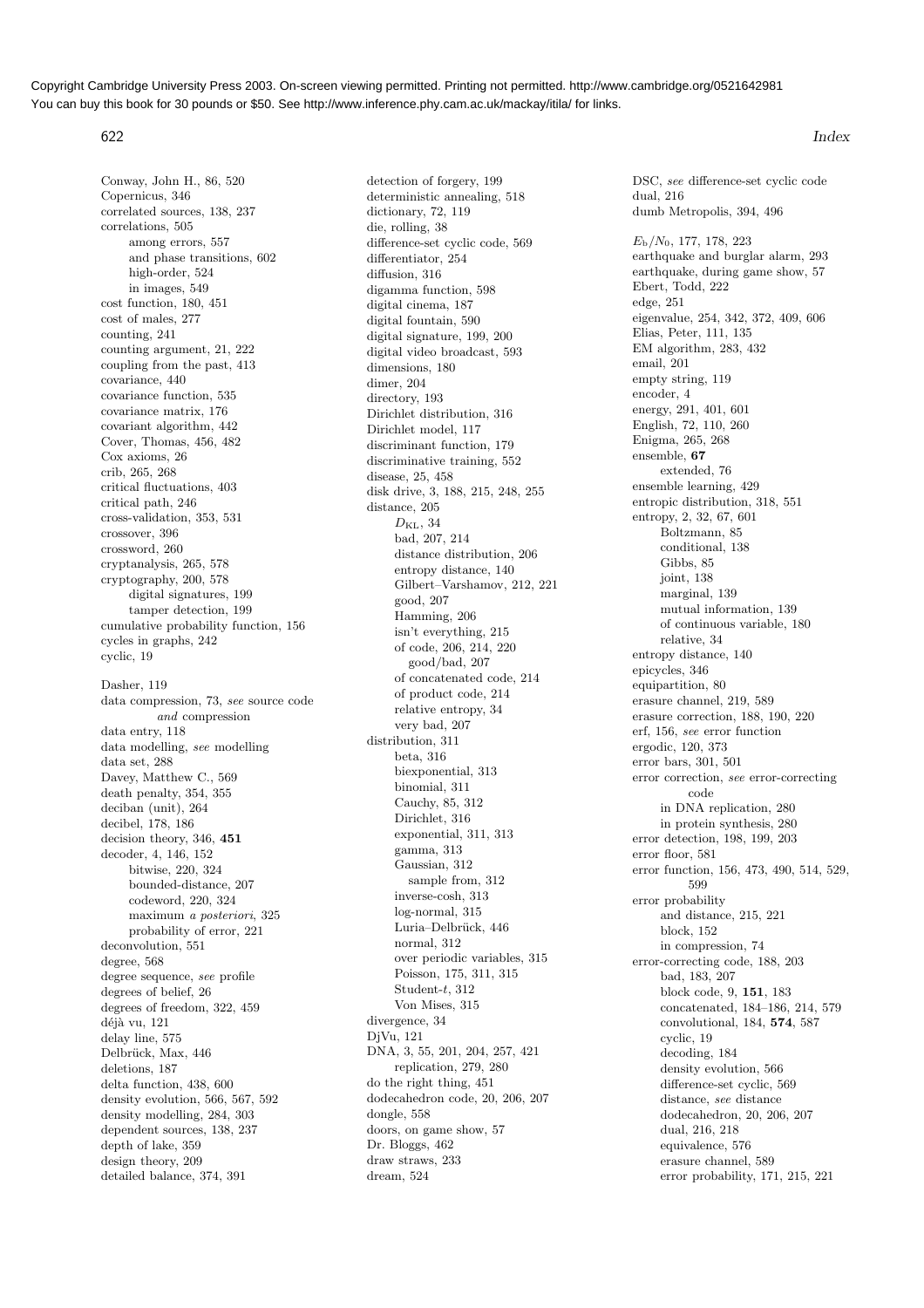Index 623

fountain code, 589 Gallager, 557 Golay, 209 good, 183, 184, 207, 214, 218 Hamming, 19, 214 in DNA replication, 280 in protein synthesis, 280 interleaving, 186 linear, 9, 171, 183, 184, 229 coding theorem, 229 low-density generator-matrix, 218, 590 low-density parity-check, 20, 187, 218, 557, 596 fast encoding, 569 profile, 569 staircase, 569 LT code, 590 maximum distance separable, 220 nonlinear, 187 P3, 218 parity-check code, 220 pentagonful, 221 perfect, 208, 211, 212, 219, 589 practical, 183, 187 product code, 184, 214 quantum, 572 random, 184 random linear, 211, 212 raptor code, 594 rate, 152, 229 rateless, 590 rectangular, 184 Reed–Solomon code, 571, 589 repeat–accumulate, 582 repetition, 183 simple parity, 218 sparse graph, 556 density evolution, 566 syndrome decoding, 11, 371 variable rate, 238, 590 very bad, 207 very good, 183 weight enumerator, 206 with varying level of protection, 239 error-reject curves, 533 errors, see channel estimator, 48, 307, 320, 446, 459 eugenics, 273 euro, 63 evidence, 29, 53, 298, 322, 347, 531 typical behaviour of, 54, 60 evolution, 269, 279 as learning, 277 Baldwin effect, 279 colour vision, 554 of the genetic code, 279 evolutionary computing, 394, 395 exact sampling, 413 exchange rate, 601 exchangeability, 263 exclusive or, 590 EXIT chart, 567 expectation, 27, 35, 37

expectation propagation, 340 expectation–maximization algorithm, 283, 432 experimental design, 463 experimental skill, 309 explaining away, 293, 295 exploit, 453 explore, 453 exponential distribution, 45, 313 on integers, 311 exponential-family, 307, 308 expurgation, 167, 171 extended channel, 153, 159 extended code, 92 extended ensemble, 76 extra bit, 98, 101 extreme value, 446 eye movements, 554 factor analysis, 437, 444 factor graph, 334–336, 434, 556, 557, 580, 583 factorial, 2 fading channel, 186 feedback, 506, 589 female, 277 ferromagnetic, 400 Feynman, Richard, 422 Fibonacci, 253 field, 605, see Galois field file storage, 188 finger, 119 finite field theory, see Galois field fitness, 269, 279 fixed point, 508 Florida, 355 fluctuation analysis, 446 fluctuations, 401, 404, 427, 602 focus, 529 football pools, 209 forensic, 47, 421 forgery, 199, 200 forward pass, 244 forward probability, 27 forward–backward algorithm, 326, 330 Fotherington–Thomas, 241 fountain code, 589 Fourier transform, 88, 219, 339, 544, 568 fovea, 554 free energy, 257, 407, 409, 410, see partition function minimization, 423 variational, 423 frequency, 26 frequentist, 320, see sampling theory Frey, Brendan J., 353 Frobenius–Perron theorem, 410 frustration, 406 full probabilistic model, 156 function minimization, 473 functions, 246

gain, 507 Galileo code, 186 Gallager code, 557 Gallager, Robert G., 170, 187, 557 Galois field, 185, 224, 567, 568, 605 gambling, 455 game, see puzzle Bridge, 126 chess, 451 guess that tune, 204 guessing, 110 life, 520 sixty-three, 70 submarine, 71 three doors, 57, 60, 454 twenty questions, 70 game show, 57, 454 game-playing, 451 gamma distribution, 313, 319 gamma function, 598 ganglion cells, 491 Gaussian channel, 155, 177 Gaussian distribution, 2, 36, 176, 312, 321, 398, 549 N–dimensional, 124 approximation, 501 parameters, 319 sample from,  $312$ Gaussian processes, 535 variational classifier, 547 general position, 484 generalization, 483 generalized parity-check matrix, 581 generating function, 88 generative model, 27, 156 generator matrix, 9, 183 genes, 201 genetic algorithm, 269, 395, 396 genetic code, 279 genome, 201, 280 geometric progression, 258 geostatistics, 536, 548  $GF(q)$ , see Galois field Gibbs entropy, 85 Gibbs sampling, 370, 391, 418, see Monte Carlo methods Gibbs' inequality, 34, 37, 44 Gilbert–Varshamov conjecture, 212 Gilbert–Varshamov distance, 212, 221 Gilbert–Varshamov rate, 212 Gilks, Wally R., 393 girlie stuff, 58 Glauber dynamics, 370 Glavieux, A., 186 Golay code, 209 golden ratio, 253 good, see error-correcting code Good, Jack, 265 gradient descent, 476, 479, 498, 529 natural, 443 graduated non-convexity, 518 Graham, Ronald L., 175 grain size, 180 graph, 251 factor graph, 334 of code, 19, 20, 556 graphs and cycles, 242 guerilla, 242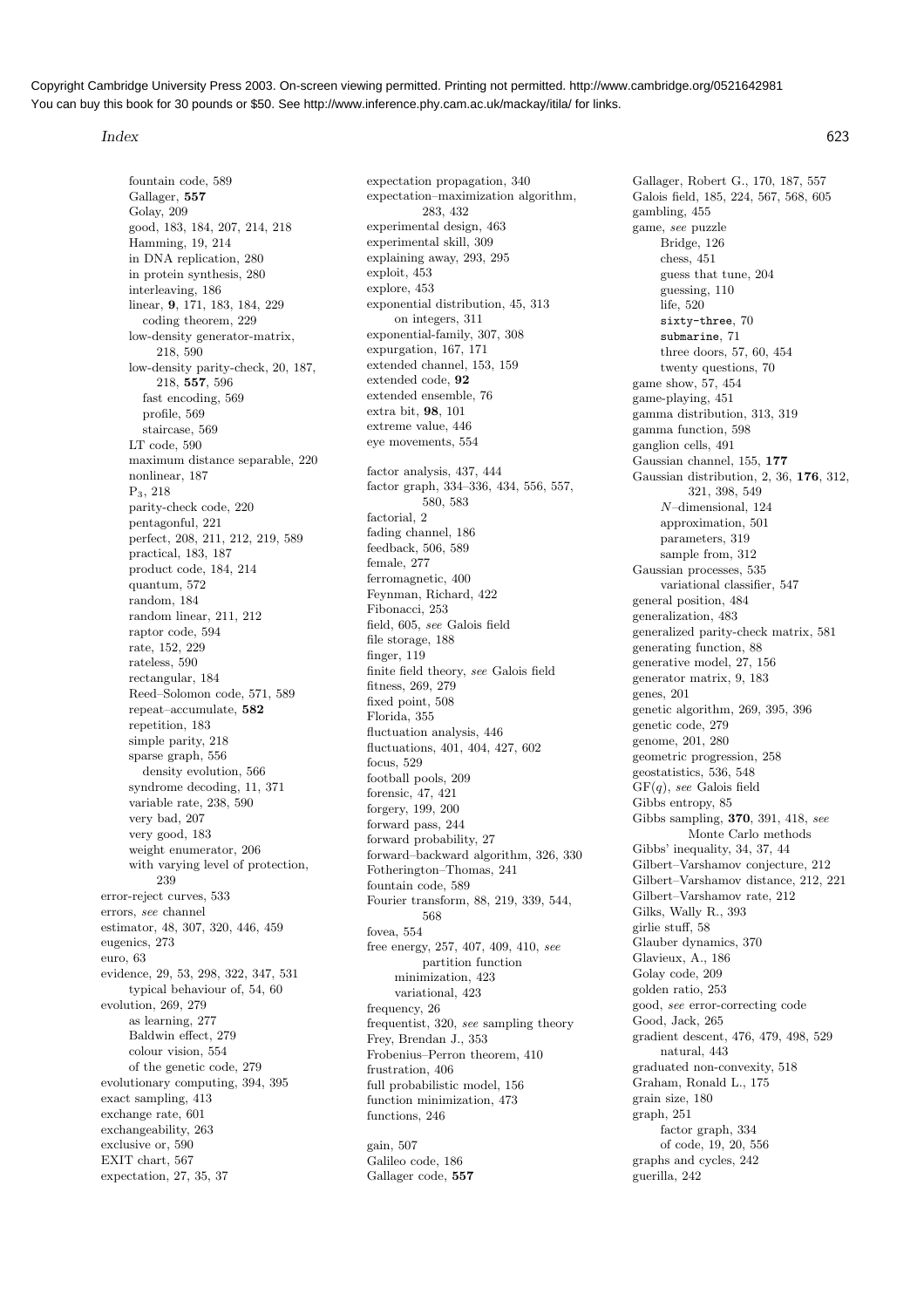guessing decoder, 224 guessing game, 110, 111, 115 Gull, Steve, 48, 61, 551 gzip, 119 Haldane, J.B.S., 278 Hamilton, William D., 278 Hamiltonian Monte Carlo, 387, 397, 496, 497 Hamming code, 8, 17, 183, 184, 190, 208, 209, 214, 219 graph, 19 Hamming distance, 206 handwritten digits, 156 hard drive, 593 hash code, 193, 231 hash function, 195, 200, 228 linear, 231 one-way, 200 hat puzzle, 222 heat bath, 370, 601 heat capacity, 401, 404 Hebb, Donald, 505 Hebbian learning, 505, 507 Hertz, 178 Hessian, 501 hidden Markov model, 437 hidden neurons, 525 hierarchical clustering, 284 hierarchical model, 379, 548 high dimensions, life in, 37, 124 hint for computing mutual information, 149 Hinton, Geoffrey E., 353, 429, 432, 522 hitchhiker, 280 homogeneous, 544 Hooke, Robert, 200 Hopfield network, 283, 505, 506, 517 capacity, 514 Hopfield, John J., 246, 280, 517 horse race, 455 hot-spot, 275 Huffman code, 91, 99, 103 'optimality', 99, 101 disadvantages, 100, 115 general alphabet, 104, 107 human, 269 human–machine interfaces, 119, 127 hybrid Monte Carlo, 387, see Hamiltonian Monte Carlo hydrogen bond, 280 hyperparameter, 64, 309, 318, 319, 379, 479 hypersphere, 42 hypothesis testing, see model comparison, sampling theory i.i.d., 80 ICA, see independent component analysis ICF (intrinsic correlation function), 551 identical twin, 111 identity matrix, 600 ignorance, 446 ill-posed problem, 309, 310

image, 549 integral, 246 image analysis, 343, 351 image compression, 74, 284 image models, 399 image processing, 246 image reconstruction, 551 implicit assumptions, 186 implicit probabilities, 97, 98, 102 importance sampling, 361, 379 weakness of, 382 improper, 314, 316, 319, 320, 342, 353 in-car navigation, 594 independence, 138 independent component analysis, 313, 437, 443 indicator function, 600 inequality, 35, 81 inference, 27, 529 and learning, 493 information content, 32, 72, 73, 91, 97, 115, 349 how to measure, 67 Shannon, 67 information maximization, 443 information retrieval, 193 information theory, 4 inner code, 184 Inquisition, 346 insertions, 187 instantaneous, 92 integral image, 246 interleaving, 184, 186, 579 internet, 188, 589 intersection, 66, 222 intrinsic correlation function, 549, 551 invariance, 445 invariant distribution, 372 inverse probability, 27 inverse-arithmetic-coder, 118 inverse-cosh distribution, 313 inverse-gamma distribution, 314 inversion of hash function, 199 investment portfolio, 455 irregular, 568 ISBN, 235 Ising model, 130, 283, 399, 400 iterative probabilistic decoding, 557 Jaakkola, Tommi S., 433, 547 Jacobian, 320 janitor, 464 Jeffreys prior, 316 Jensen's inequality, 35, 44 Jet Propulsion Laboratory, 186 Johnson noise, 177 joint ensemble, 138 joint entropy, 138 joint typicality, 162 joint typicality theorem, 163 Jordan, Michael I., 433, 547 journal publication policy, 463 judge, 55 juggling, 15 junction tree algorithm, 340 jury, 26, 55

K-means clustering, 285, 303 derivation, 303 soft, 289 kaboom, 306, 433 Kalman filter, 535 kernel, 548 key points communication, 596 how much data needed, 53 likelihood principle, 32 model comparison, 53 Monte Carlo, 358, 367 solving probability problems, 61 keyboard, 119 Kikuchi free energy, 434 KL distance, 34 Knowlton–Graham partitions, 175 Knuth, Donald, xii Kolmogorov, Andrei Nikolaevich, 548 Kraft inequality, 94, 521 Kraft, L.G., 95 kriging, 536 Kullback–Leibler divergence, 34, see relative entropy Lagrange multiplier, 174 lake, 359 Langevin method, 496, 498 Langevin process, 535 language model, 119 Laplace approximation, see Laplace's method Laplace model, 117 Laplace prior, 316 Laplace's method, 341, 354, 496, 501, 537, 547 Laplace's rule, 52 latent variable, 432, 437 latent variable model, 283 compression, 353 law of large numbers, 36, 81, 82, 85 lawyer, 55, 58, 61 Le Cun, Yann, 121 leaf, 336 leapfrog algorithm, 389 learning, 471 as communication, 483 as inference, 492, 493 Hebbian, 505, 507 in evolution, 277 learning algorithms, 468, see algorithm backpropagation, 528 Boltzmann machine, 522 classification, 475 competitive learning, 285 Hopfield network, 505 K-means clustering, 286, 289, 303 multilayer perceptron, 528 single neuron, 475 learning rule, 470 Lempel–Ziv coding, 110, 119–122 criticisms, 128 life, 520

624 Index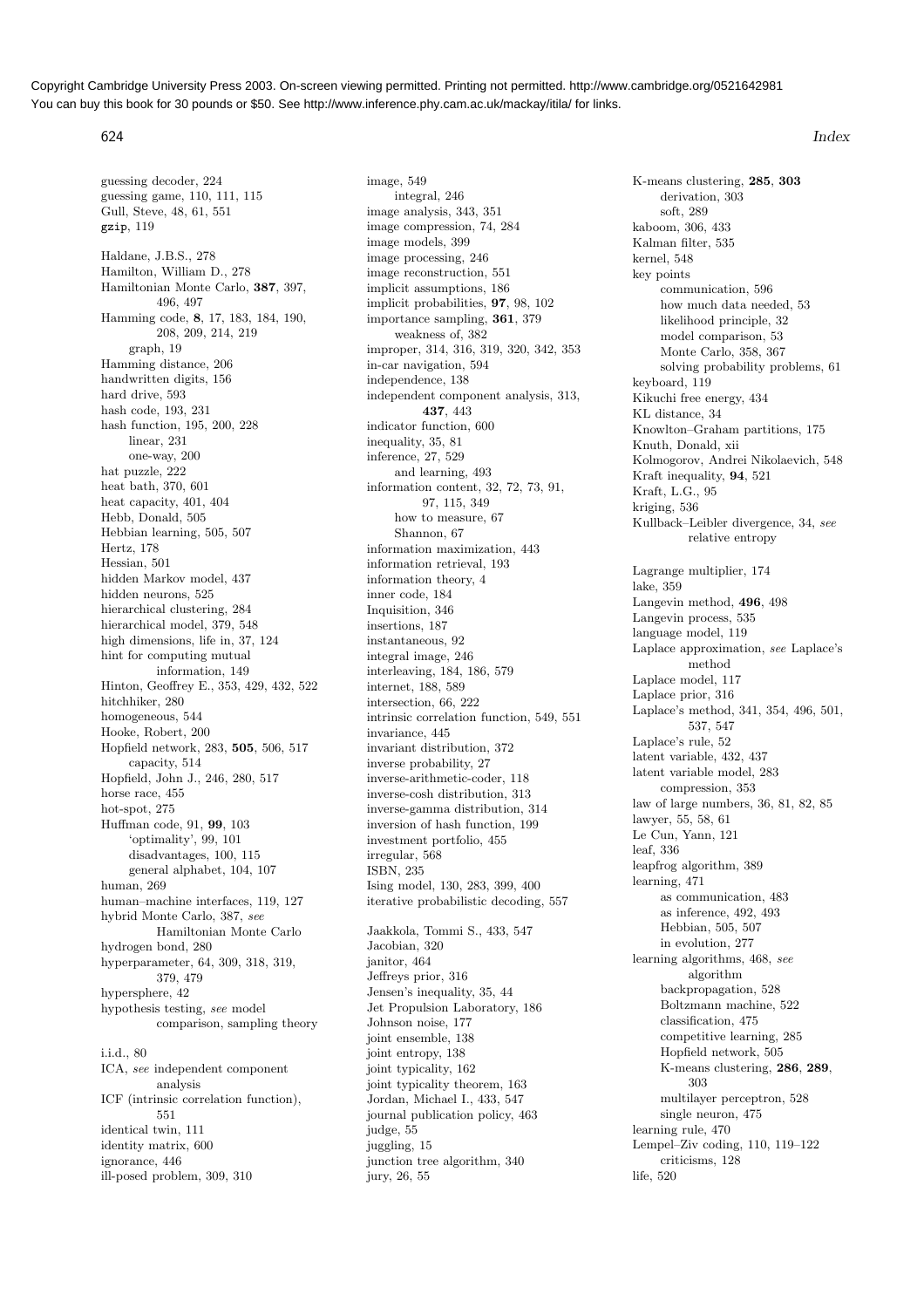Index 625

life in high dimensions, 37, 124 likelihood, 6, 28, 49, 152, 324, 529, 558 contrasted with probability, 28 subjectivity, 30 likelihood equivalence, 447 likelihood principle, 32, 61, 464 limit cycle, 508 linear block code, 9, 11, 19, 171, 183, 186, 206, 229 coding theorem, 229 decoding, 184 linear regression, 342, 527 linear-feedback shift-register, 184, 574 Litsyn, Simon, 572 little 'n' large data set, 288 log-normal, 315 logarithms, 2 logit, 307, 316 long thin strip, 409 loopy belief propagation, 434 loopy message-passing, 338, 340, 556 loss function, 451 lossy compression, 168, 284, 285 low-density generator-matrix code, 207, 590 low-density parity-check code, 557, see error-correcting code  $LT code$  590 Luby, Michael G., 568, 590 Luria, Salvador, 446 Lyapunov function, 287, 291, 508, 520, 521 machine learning, 246 macho, 319 MacKay, David J.C., 187, 496, 557 magician, 233 magnet, 602 magnetic recording, 593 majority vote, 5 male, 277 Mandelbrot, Benoit, 262 MAP, see maximum a posteriori mapping, 92 marginal entropy, 139, 140 marginal likelihood, 29, 298, 322, see evidence marginal probability, 23, 147 marginalization, 29, 295, 319 Markov chain, 141, 168 construction, 373 Markov chain Monte Carlo, see Monte Carlo methods Markov model, 111, 437, see Markov chain marriage, 454 matrix, 409 matrix identities, 438 max–product, 339 maxent, 308, see maximum entropy maximum distance separable, 219 maximum entropy, 308, 551 maximum likelihood, 6, 152, 300, 347 maximum a posteriori, 6, 307, 325, 538 McCollough effect, 553

MCMC (Markov chain Monte Carlo), see Monte Carlo methods McMillan, B., 95 MD5, 200 MDL, see minimum description length MDS, 220 mean, 1 mean field theory, 422, 425 melody, 201, 203 memory, 468 address-based, 468 associative, 468, 505 content-addressable, 192, 469 MemSys, 551 message passing, 187, 241, 248, 283, 324, 407, 556, 591 BCJR, 330 belief propagation, 330 forward–backward, 330 in graphs with cycles, 338 loopy, 338, 340, 434 sum–product algorithm, 336 Viterbi, 329 metacode, 104, 108 metric, 512 Metropolis method, 496, see Monte Carlo methods Mézard, Marc, 340 micro-saccades, 554 microcanonical, 87 microsoftus, 458 microwave oven, 127 min–sum algorithm, 245, 325, 329, 339, 578, 581 mine (hole in ground), 451 minimax, 455 minimization, 473, see optimization minimum description length, 352 minimum distance, 206, 214, see distance Minka, Thomas, 340 mirror, 529 Mitzenmacher, Michael, 568 mixing coefficients, 298, 312 mixture modelling, 282, 284, 303, 437 mixture of Gaussians, 312 mixtures in Markov chains, 373 ML, see maximum likelihood MLP, see multilayer perceptron MML, see minimum description length mobile phone, 182, 186 model, 111, 120 model comparison, 198, 346, 347, 349 typical evidence, 54, 60 modelling, 285 density modelling, 284, 303 images, 524 latent variable models, 353, 432, 437 nonparametric, 538 moderation, 29, 498, see marginalization molecules, 201 Molesworth, 241

momentum, 387, 479 Monte Carlo methods, 357, 498 acceptance rate, 394 acceptance ratio method, 379 and communication, 394 annealed importance sampling, 379 coalescence, 413 dependence on dimension, 358 exact sampling, 413 for visualization, 551 Gibbs sampling, 370, 391, 418 Hamiltonian Monte Carlo, 387, 496 hybrid Monte Carlo, see Hamiltonian Monte Carlo importance sampling, 361, 379 weakness of, 382 Langevin method, 498 Markov chain Monte Carlo, 365 Metropolis method, 365 dumb Metropolis, 394, 496 Metropolis–Hastings, 365 multi-state, 392, 395, 398 overrelaxation, 390, 391 perfect simulation, 413 random walk suppression, 370, 387 random-walk Metropolis, 388 rejection sampling, 364 adaptive, 370 reversible jump, 379 simulated annealing, 379, 392 slice sampling, 374 thermodynamic integration, 379 umbrella sampling, 379 Monty Hall problem, 57 Morse, 256 motorcycle, 110 movie, 551 multilayer perceptron, 529, 535 multiple access channel, 237 multiterminal networks, 239 multivariate Gaussian, 176 Munro–Robbins theorem, 441 murder, 26, 58, 61, 354 music, 201, 203 mutation rate, 446 mutual information, 139, 146, 150, 151 how to compute, 149 myth, 347 compression, 74 nat (unit), 264, 601 natural gradient, 443 natural selection, 269 navigation, 594 Neal, Radford M., 111, 121, 187, 374, 379, 391, 392, 397, 419, 420, 429, 432, 496 needle, Buffon's, 38 network, 529 neural network, 468, 470 capacity, 483 learning as communication, 483

learning as inference, 492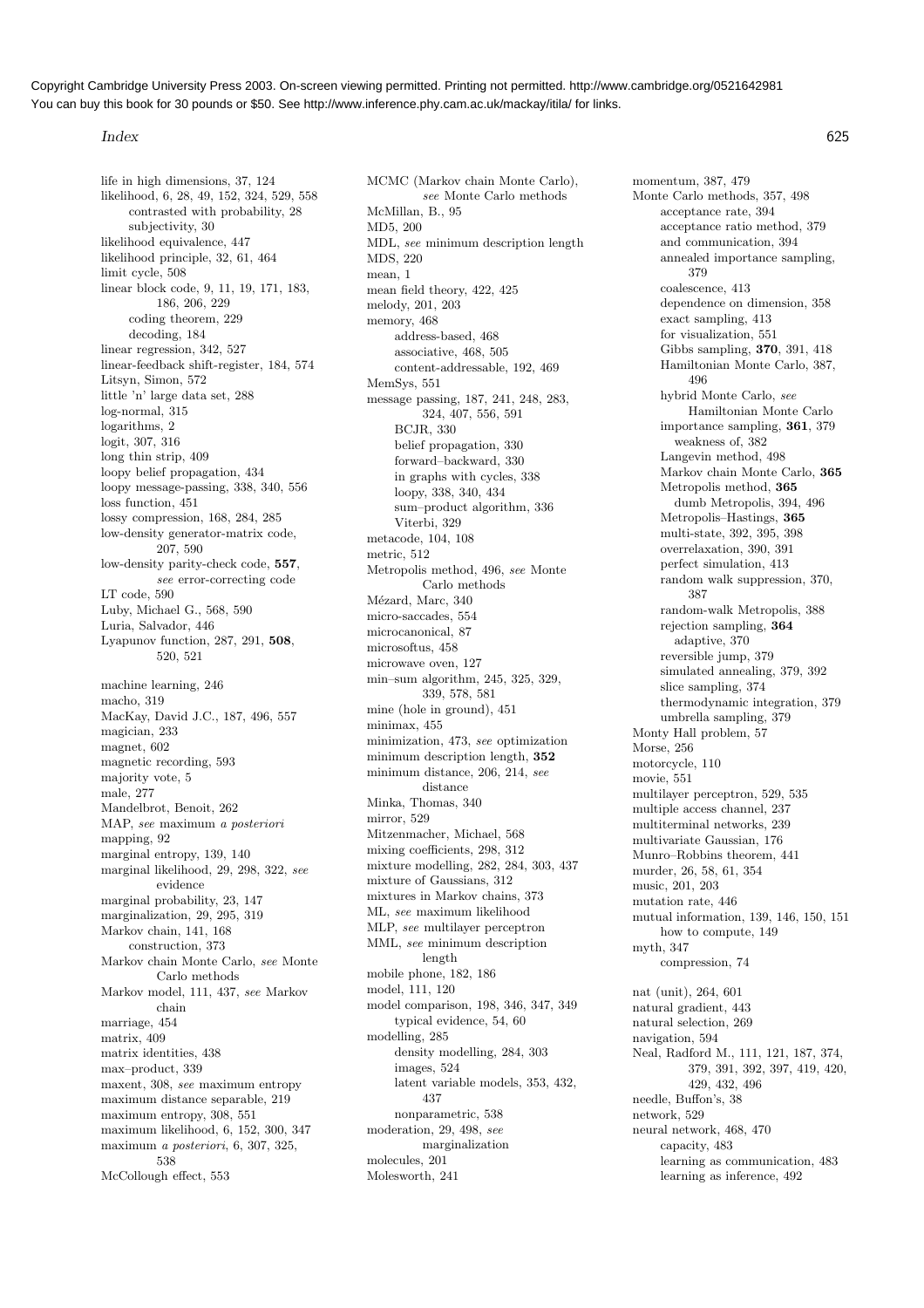neuron, 471 capacity, 483 Newton, Isaac, 200, 552 Newton–Raphson method, 303, 441 nines, 198 noise, 3, see channel coloured, 179 spectral density, 177 white, 177, 179 noisy channel, see channel noisy typewriter, 148, 152, 154 noisy-channel coding theorem, 15, 152, 162, 171, 229 Gaussian channel, 181 linear codes, 229 poor man's version, 216 noisy-or, 294 non-confusable inputs, 152 noninformative, 319 nonlinear, 535 nonlinear code, 20, 187 nonparametric data modelling, 538 nonrecursive, 575 noodle, Buffon's, 38 normal, 312, see Gaussian normal graph, 219, 584 normalizing constant, see partition function not-sum, 335 notation, 598 absolute value, 33, 599 conventions of this book, 147 convex/concave, 35 entropy, 33 error function, 156 expectation, 37 intervals, 90 logarithms, 2 matrices, 147 probability, 22, 30 set size, 33, 599 transition probability, 147 vectors, 147 NP-complete, 184, 325, 517 nucleotide, 201, 204 nuisance parameters, 319 numerology, 208 Nyquist sampling theorem, 178 objective function, 473 Occam factor, 322, 345, 348, 350, 352 Occam's razor, 343 octal, 575 octave, 478 odds, 456 Ode to Joy, 203 officer for whimsical departmental rules, 464 Oliver, 56 one-way hash function, 200 optic nerve, 491 optimal decoder, 152 optimal input distribution, 150, 162 optimal linear filter, 549 optimal stopping, 454

optimization, 169, 392, 429, 479, 505, 516, 531 gradient descent, 476 Newton algorithm, 441 of model complexity, 531 order parameter, 604 ordered overrelaxation, 391 orthodox statistics, 320, see sampling theory outer code, 184 overfitting, 306, 322, 529, 531 overrelaxation, 390 p-value, 64, 457, 462 packet, 188, 589 paradox, 107 Allais, 454 bus-stop, 39 heat capacity, 401 Simpson's, 355 waiting for a six, 38 paranormal, 233 parasite, 278 parent, 559 parity, 9 parity-check bits, 9, 199, 203 parity-check code, 220 parity-check constraints, 20 parity-check matrix, 12, 183, 229, 332 generalized, 581 parity-check nodes, 19, 219, 567, 568, 583 parse, 119, 448 Parsons code, 204 parthenogenesis, 273 partial order, 418 partial partition functions, 407 particle filter, 396 partition, 174 partition function, 401, 407, 409, 422, 423, 601, 603 analogy with lake, 360 partial, 407 partitioned inverse, 543 path-counting, 244 pattern recognition, 156, 179, 201 pentagonful code, 21, 221 perfect code, 208, 210, 211, 219, 589 perfect simulation, 413 periodic variable, 315 permutation, 19, 268 Petersen graph, 221 phase transition, 361, 403, 601 philosophy, 26, 119, 384 phone, 125, 594 cellular, see mobile phone phone directory, 193 phone number, 58, 129 photon counter, 307, 342, 448 physics, 80, 85, 257, 357, 401, 422, 514, 601 pigeon-hole principle, 86, 573 pitchfork bifurcation, 291, 426 plaintext, 265 plankton, 359 point estimate, 432

point spread function, 549 pointer, 119 poisoned glass, 103 Poisson distribution, 2, 175, 307, 311, 342 Poisson process, 39, 46, 448 Poissonville, 39, 313 polymer, 257 poor man's coding theorem, 216 porridge, 280 portfolio, 455 positive definite, 539 positivity, 551 posterior probability, 6, 152 power cost, 180 power law, 584 practical, 183, see error-correcting code precision, 176, 181, 312, 320, 383 precisions add, 181 prediction, 29, 52 predictive distribution, 111 prefix code, 92, 95 prior, 6, 308, 529 assigning, 308 improper, 353 Jeffreys, 316 subjectivity, 30 prior equivalence, 447 priority of bits in a message, 239 prize, on game show, 57 probabilistic model, 111, 120 probabilistic movie, 551 probability, 26, 38 Bayesian, 50 contrasted with likelihood, 28 density, 30, 33 probability distributions, 311, see distribution probability of block error, 152 probability propagation, see sum–product algorithm product code, 184, 214 profile, of random graph, 568 pronunciation, 34 proper, 539 proposal density, 364, 365 Propp, Jim G., 413, 418 prosecutor's fallacy, 25 prospecting, 451 protein, 204, 269 regulatory, 201, 204 synthesis, 280 protocol, 589 pseudoinverse, 550 Punch, 448 puncturing, 222, 580 pupil, 553 puzzle, see game cable labelling, 173 chessboard, 520 fidelity of DNA replication, 280 hat, 222, 223 life, 520 magic trick, 233, 234

# $626$  Index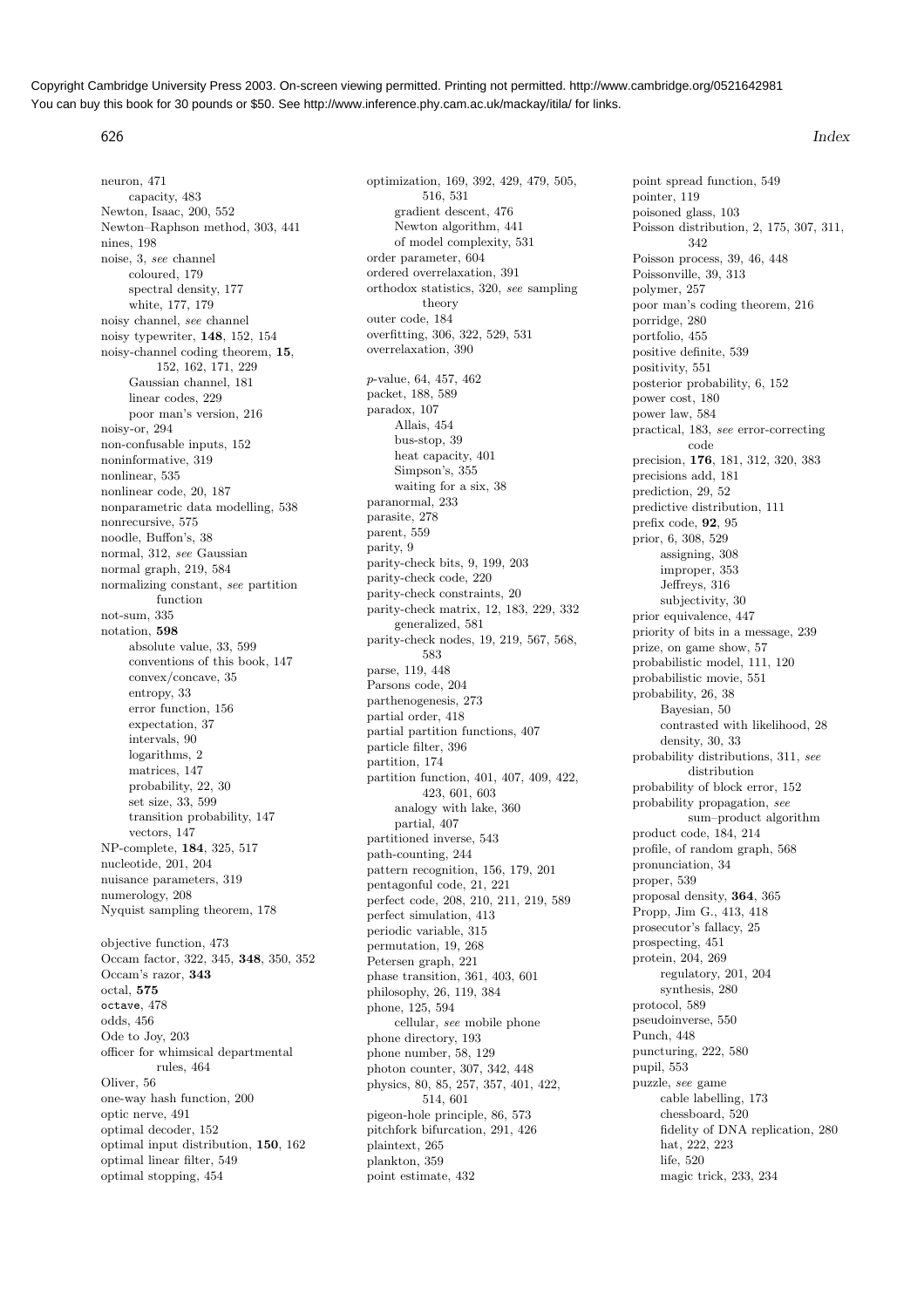Index 627

poisoned glass, 103 secretary, 454 southeast, 520 transatlantic cable, 173 weighing 12 balls, 68 quantum error-correction, 572 queue, 454 QWERTY, 119 R3, see repetition code race, 354 radial basis function, 535, 536 radio, 186 radix, 104 RAID, 188, 190, 219, 593 random, 26, 357 random cluster model, 418 random code, 156, 161, 164, 165, 184, 192, 195, 214, 565 for compression, 231 random number generator, 578 random variable, 26, 463 random walk, 367 suppression, 370, 387, 390, 395 random-coding exponent, 171 random-walk Metropolis method, 388 rant, see sermon raptor codes, 594 rate, 152 rate-distortion theory, 167 rateless code, 590 reading aloud, 529 receiver operating characteristic, 533 recognition, 204 record breaking, 446 rectangular code, 184 reducible, 373 redundancy, 4, 33 in channel code, 146 redundant array of independent disks, 188, 190, 219, 593 redundant constraints in code, 20 Reed–Solomon code, 185, 571, 589 regression, 342, 536 regret, 455 regular, 557 regularization, 529, 550 regularization constant, 309, 479 reinforcement learning, 453 rejection, 364, 366, 533 rejection sampling, 364 adaptive, 370 relative entropy, 34, 98, 102, 142, 422, 429, 435, 475 reliability function, 171 repeat–accumulate code, 582 repetition code, 5, 13, 15, 16, 46, 183 responsibility, 289 retransmission, 589 reverse, 110 reversible, 374 reversible jump, 379 Richardson, Thomas J., 570, 595 Rissanen, Jorma, 111 ROC, 533

rolling die, 38 roman, 127 rule of thumb, 380 runlength, 256 runlength-limited channel, 249 saccades, 554 saddle-point approximation, 341 sailor, 307 sample, 312, 356 from Gaussian, 312 sampler density, 362 sampling distribution, 459 sampling theory, 38, 320 criticisms, 32, 64 sandwiching method, 419 satellite communications, 186, 594 scaling, 203 Schönberg, 203 Schottky anomaly, 404 scientists, 309 secret, 200 secretary problem, 454 security, 199, 201 seek time, 593 Sejnowski, Terry J., 522 self-delimiting, 132 self-dual, 218 self-orthogonal, 218 self-punctuating, 92 separation, 242, 246 sequence, 344 sequential decoding, 581 sequential probability ratio test, 464 sermon, see caution classical statistics, 64 confidence level, 465 dimensions, 180 gradient descent, 441 illegal integral, 180 importance sampling, 382 interleaving, 189 MAP method, 283, 306 maximum entropy, 308 maximum likelihood, 306 most probable is atypical, 283 p-value, 463 sampling theory, 64 sphere-packing, 209, 212 stopping rule, 463 turbo codes, 581 unbiased estimator, 307 worst-case-ism, 207 set, 66 shannon (unit), 265 Shannon, Claude, 3, 14, 15, 152, 164, 212, 215, 262, see noisy-channel coding theorem, source coding theorem, information content shattering, 485 shifter ensemble, 524 Shokrollahi, M. Amin, 568 shortening, 222 Siegel, Paul, 262

sigmoid, 473, 527 signal-to-noise ratio, 177, 178, 223 significance level, 51, 64, 457, 463 simplex, 173, 316 Simpson's paradox, 355 Simpson, O.J., see wife-beaters simulated annealing, 379, 392, see annealing six, waiting for, 38 Skilling, John, 392 sleep, 524, 554 Slepian–Wolf, see dependent sources slice sampling, 374 multi-dimensional, 378 soft K-means clustering, 289 softmax, softmin, 289, 316, 339 software, xi arithmetic coding, 121 BUGS, 371 Dasher, 119 free, xii Gaussian processes, 534 hash function, 200 VIBES, 431 solar system, 346 soldier, 241 soliton distribution, 592 sound, 187 source code, 73, see compression, symbol code, arithmetic coding, Lempel–Ziv algorithms, 119, 121 block code, 76 block-sorting compression, 121 Burrows–Wheeler transform, 121 for complex sources, 353 for constrained channel, 249, 255 for integers, 132 Huffman, see Huffman code implicit probabilities, 102 optimal lengths, 97, 102 prefix code, 95 software, 121 stream codes, 110–130 supermarket, 96, 104, 112 symbol code, 91 uniquely decodeable, 94 variable symbol durations, 125, 256 source coding theorem, 78, 91, 229, 231 southeast puzzle, 520 span, 331 sparse-graph code, 338, 556 density evolution, 566 profile, 569 sparsifier, 255 species, 269 spell, 201 sphere packing, 182, 205 sphere-packing exponent, 172 Spielman, Daniel A., 568 spin system, 400 spines, 525 spline, 538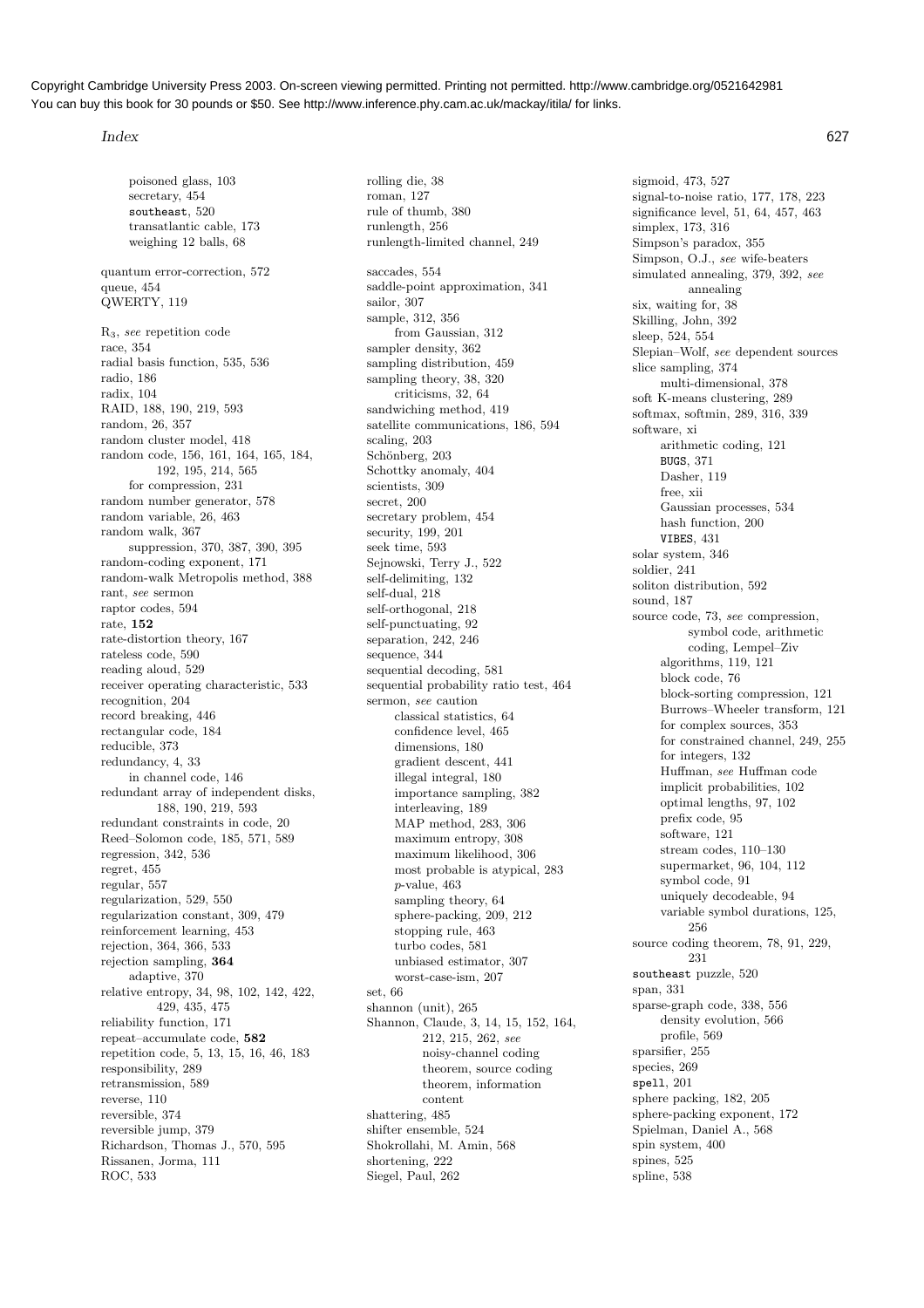spread spectrum, 182, 188 spring, 291 spy, 464 square, 38 staircase, 569, 587 stalactite, 214 standard deviation, 320 stars, 307 state diagram, 251 statistic, 458 sufficient, 300 statistical physics, see physics statistical test, 51, 458 steepest descents, 441 stereoscopic vision, 524 stiffness, 289 Stirling's approximation, 1, 8 stochastic, 472 stochastic dynamics, see Hamiltonian Monte Carlo stochastic gradient, 476 stop-when-it's-done, 561, 583 stopping rule, 463 straws, drawing, 233 stream codes, 110–130 student, 125 Student-t distribution, 312, 323 subjective probability, 26, 30 submarine, 71 subscriber, 593 subset, 66 substring, 119 sufficient statistics, 300 sum rule, 39, 46 sum–product algorithm, 187, 245, 326, 336, 407, 434, 556, 572, 578 summary, 335 summary state, 418 summation convention, 438 super-channel, 184 supermarket (codewords), 96, 104, 112 support vector, 548 surprise value, 264 survey propagation, 340 suspicious coincidences, 351 symbol code, 91 budget, 94, 96 codeword, 92 disadvantages, 100 optimal, 91 self-delimiting, 132 supermarket, 112 symmetric channel, 171 symmetry argument, 151 synchronization, 249 synchronization errors, 187 syndrome, 10, 11, 20 syndrome decoding, 11, 216, 229, 371 systematic, 575 t-distribution, see Student-t tail, 85, 312, 313, 440, 446, 503, 584 tamper detection, 199 Tank, David W., 517 Tanner challenge, 569 Tanner product code, 571 Tanner, Michael, 569

Tanzanite, 451 tap, 575 telephone, see phone telescope, 529 temperature, 392, 601 termination, 579 terminology, 598, see notation Monte Carlo methods, 372 test fluctuation, 446 statistical, 51, 458 text entry, 118 thermal distribution, 88 thermodynamic integration, 379 thermodynamics, 404, 601 third law, 406 Thiele, T.N., 548 thin shell, 37, 125 third law of thermodynamics, 406 Thitimajshima, P., 186 three cards, 142 three doors, 57 threshold, 567 tiling, 420 time-division, 237 timing, 187 training data, 529 transatlantic, 173 transfer matrix method, 407 transition, 251 transition probability, 147, 356, 607 translation-invariant, 409 travelling salesman problem, 246, 517 tree, 242, 336, 343, 351 trellis, 251, 326, 574, 577, 580, 583, 608 section, 251, 257 termination, 579 triangle, 307 truth function, 211, 600 tube, 257 turbo code, 186, 556 turbo product code, 571 Turing, Alan, 265 twenty questions, 70, 103 twin, 111 twos, 156 typical evidence, 54, 60 typical set, 80, 154, 363 for compression, 80 for noisy channel, 154 typical-set decoder, 165, 230 typicality, 78, 80, 162 umbrella sampling, 379 unbiased estimator, 307, 321, 449 uncompression, 231 union, 66 union bound, 166, 216, 230 uniquely decodeable, 93, 94 units, 264 universal, 110, 120, 121, 135, 590 universality, in physics, 400 Urbanke, Rüdiger, 570, 595 urn, 31

user interfaces, 118 utility, 451

vaccination, 458 Vapnik–Chervonenkis dimension, 489 variable-length code, 249, 255 variable-rate error-correcting codes, 238, 590 variance, 1, 27, 88, 321 variance–covariance matrix, 176 variances add, 1, 181 variational Bayes, 429 variational free energy, 422, 423 variational methods, 422, 433, 496, 508 typical properties, 435 variational Gaussian process, 547 VC dimension, 489 vector quantization, 284, 290 very good, see error-correcting code VIBES, 431 Virtakallio, Juhani, 209 vision, 554 visualization, 551 Viterbi algorithm, 245, 329, 340, 578 volume, 42, 90 Von Mises distribution, 315 Wainwright, Martin, 340 waiting for a bus, 39, 46 warning, see caution and sermon Watson–Crick base pairing, 280 weather collator, 236 weighing babies, 164 weighing problem, 66, 68 weight importance sampling, 362 in neural net, 471 of binary vector, 20 weight decay, 479, 529 weight enumerator, 206, 211, 214, 216 typical, 572 weight space, 473, 474, 487 Wenglish, 72, 260 what number comes next?, 344 white, 355 white noise, 177, 179 Wiberg, Niclas, 187 widget, 309 Wiener process, 535 Wiener, Norbert, 548 wife-beater, 58, 61 Wilson, David B., 413, 418 window, 307 Winfree, Erik, 520 wodge, 309 Wolf, Jack, 262 word-English, 260 world record, 446 worst-case-ism, 207, 213 writing, 118 Yedidia, Jonathan, 340 Z channel, 148, 149–151, 155 Zipf plot, 262, 263, 317 Zipf's law, 40, 262, 263

Zipf, George K., 262

# 628 Index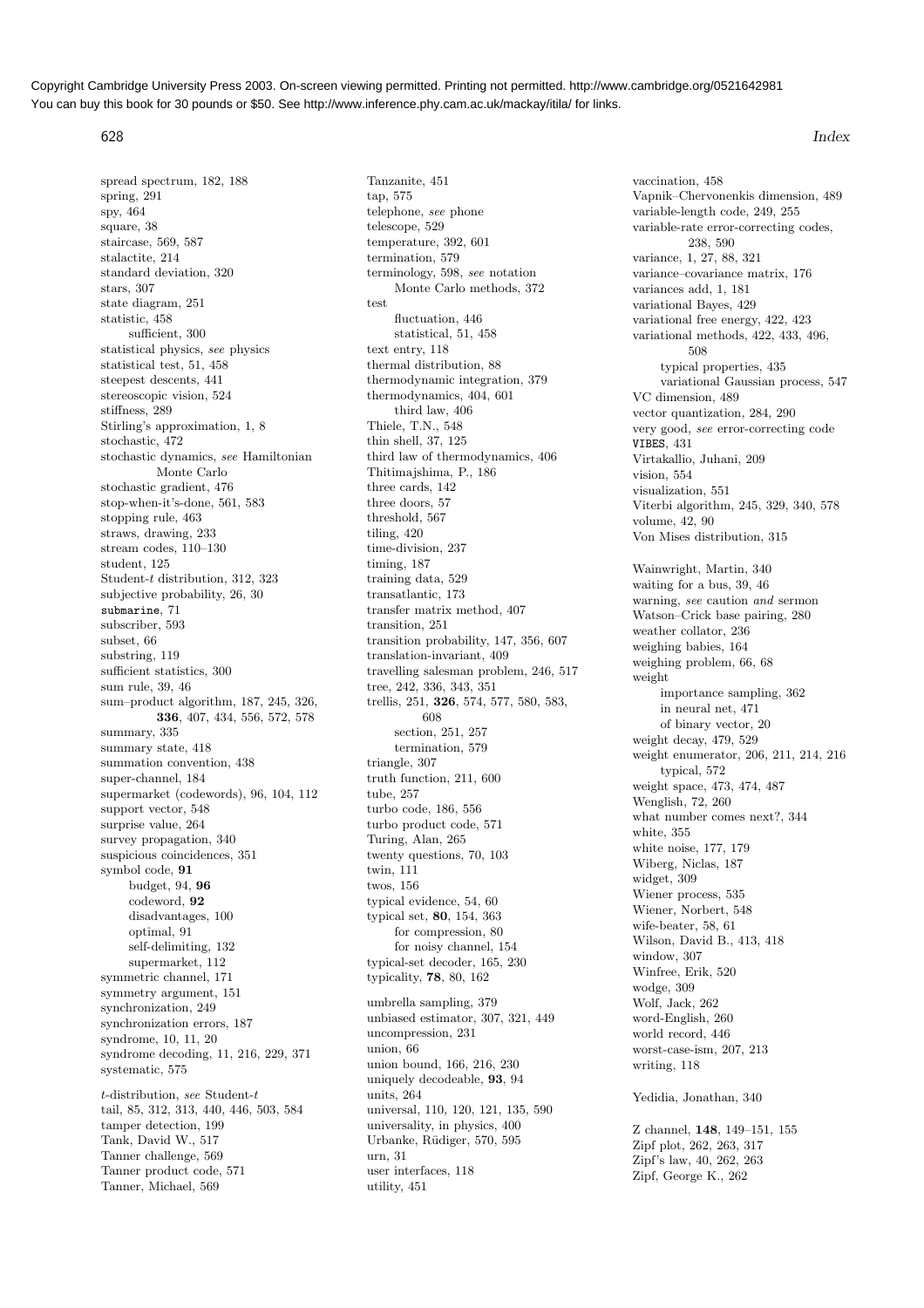# Extra Solutions to Exercises

This is the solutions manual for Information Theory, Inference, and Learning Algorithms. Solutions to many of the exercises are provided in the book itself. This manual contains solutions to most of the other core exercises. These solutions are supplied on request to instructors using this book in their teaching; please email solutions@cambridge.org to obtain the latest version. For the benefit of instructors, please do not circulate this document to students.

c 2003 David J.C. MacKay. Version 7.2 – March 28, 2005.

Please send corrections or additions to these solutions to David MacKay, mackay@mrao.cam.ac.uk.

#### Reminder about internet resources

The website

http://www.inference.phy.cam.ac.uk/mackay/itila

contains several resources for this book.

# Extra Solutions for Chapter 1

Solution to exercise 1.4 (p.12). The matrix  $\mathbf{H} \mathbf{G}^{\mathsf{T}}$  mod 2 is equal to the all-zero  $3 \times 4$  matrix, so for any codeword  $\mathbf{t} = \mathbf{G}^{\mathsf{T}}\mathbf{s}$ ,  $\mathbf{H}\mathbf{t} = \mathbf{H}\mathbf{G}^{\mathsf{T}}\mathbf{s} = (0,0,0)^{\mathsf{T}}$ .

Solution to exercise 1.5 (p.13). (a) 1100 (b) 0100 (c) 0100 (d) 1111.

Solution to exercise 1.8 (p.13). To be a valid hypothesis, a decoded pattern must be a codeword of the code. If there were a decoded pattern in which the parity bits differed from the transmitted parity bits, but the source bits didn't differ, that would mean that there are two codewords with the same source bits but different parity bits. But since the parity bits are a deterministic function of the source bits, this is a contradiction.

So if any linear code is decoded with its optimal decoder, and a decoding error occurs anywhere in the block, some of the source bits must be in error.

#### Extra Solutions for Chapter 2

Solution to exercise 2.8 (p.30). Tips for sketching the posteriors: best technique for sketching  $p^{29}(1-p)^{271}$  is to sketch the logarithm of the posterior, differentiating to find where its maximum is. Take the second derivative at the maximum in order to approximate the peak as  $\propto \exp[(p - p_{MAP})^2/2s^2]$ and find the width s.

Assuming the uniform prior (which of course is not fundamentally 'right' in any sense, indeed it doesn't look very uniform in other bases, such as the logit basis), the probability that the next outcome is a head is

$$
\frac{n_H + 1}{N + 2} \tag{D.1}
$$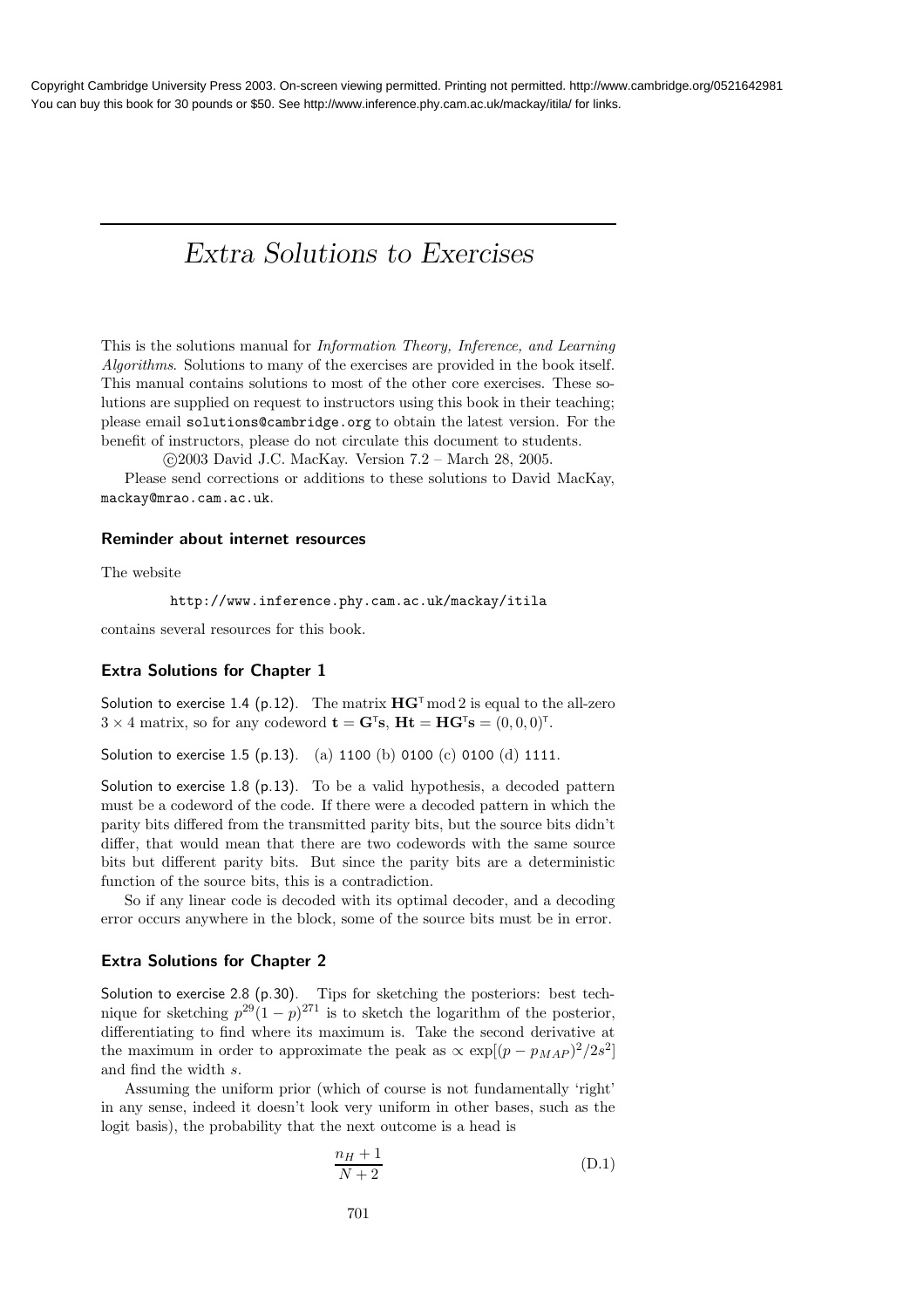- (a)  $N = 3$  and  $n_H = 0: \frac{1}{5}$ ;
- (b)  $N = 3$  and  $n_H = 2: \frac{3}{5}$ ;
- (c)  $N = 10$  and  $n_H = 3: \frac{4}{12}$ ;
- (d)  $N = 300$  and  $n_H = 29: \frac{30}{302}$ .

Solution to exercise 2.27 (p.37). Define, for each  $i > 1$ ,  $p_i^* = p_i/(1 - p_1)$ .

$$
H(\mathbf{p}) = p_1 \log 1/p_1 + \sum_{i>1} p_i \log 1/p_i \tag{D.2}
$$

= 
$$
p_1 \log 1/p_1 + (1 - p_1) \sum_{i>1} p_i^* [\log 1/(1 - p_1) + \log 1/p_i^*]
$$
 (D.3)

= 
$$
p_1 \log 1/p_1 + (1-p_1) \log 1/(1-p_1) + (1-p_1) \sum_{i>1} p_i^* [\log 1/p_i^*] \text{ (D.4)}
$$

Similar approach for the more general formula.

Solution to exercise 2.28 (p.38).  $P(0) = fg$ ;  $P(1) = f(1-g)$ ;  $P(2) = (1-f)h$ ;  $P(3) = (1-f)(1-h);$   $H(X) = H_2(f) + fH_2(g) + (1-f)H_2(h)$ . d $H(X)/df =$  $\log[(1-f)/f] + H_2(g) - H_2(h).$ 

Solution to exercise 2.29 (p.38). Direct solution:  $H(X) = \sum_i p_i \log 1/p_i =$  $\sum_{i=1}^{\infty} (1/2^i)i = 2$ . [The final step, summing the series, requires mathematical skill, or a computer algebra system; one strategy is to define  $Z(\beta)$  =  $\sum_{i=1}^{\infty} (1/2^{\beta i})$ , a series that is easier to sum (it's  $Z = 1/(2^{\beta} - 1)$ ), then differentiate log Z with respect to  $\beta$ , evaluating at  $\beta = 1$ .]

Solution using decomposition: the entropy of the string of outcomes,  $H$ , is the entropy of the first outcome, plus  $(1/2)$ (the entropy of the remaining outcomes, assuming the first is a tail). The final expression in parentheses is identical to H. So  $H = H_2(1/2) + (1/2)H$ . Rearranging,  $(1/2)H = 1$  implies  $H = 2.$ 

Solution to exercise 2.30 (p.38).  $P$ (first is white) =  $w/(w + b)$ . P(first is white, second is white) =  $\frac{w}{w+b} \frac{w-1}{w+b-1}$ .  $P(\text{first is black, second is white}) = \frac{b}{w+b} \frac{w}{w+b-1}.$ Now use the sum rule: P(second is white) =  $\frac{w}{w+b} \frac{w-1}{w+b-1} + \frac{b}{w+b} \frac{w}{w+b-1} = \frac{w(w-1)+bw}{(w+b)(w+b-1)} = \frac{w}{(w+b)}$ .

Solution to exercise 2.31 (p.38). The circle lies in a square if the centre of the circle is in a smaller square of size  $b - a$ . The probability distribution of the centre of the circle is uniform over the plane, and these smaller squares make up a fraction  $(b-a)^2/b^2$  of the plane, so this is the probability required.  $(b-a)^2/b^2 = (1-a/b)^2.$ 

Solution to exercise 2.32 (p.38). Buffon's needle. The angle  $t$  of the needle relative to the parallel lines is chosen at random. Once the angle is chosen, there is a probability  $a \sin t/b$  that the needle crosses a line, since the distance between crossings of the parallel lines by the line aligned with the needle is  $b/\sin t$ . So the probability of crossing is  $\int_{t=0}^{\pi/2} dt \, a \sin t/b / \int_{t=0}^{\pi/2} dt =$  $a/b[-\cos t]_0^{\pi/2}/(\pi/2)=(2/\pi)(a/b).$ 

702 Solutions manual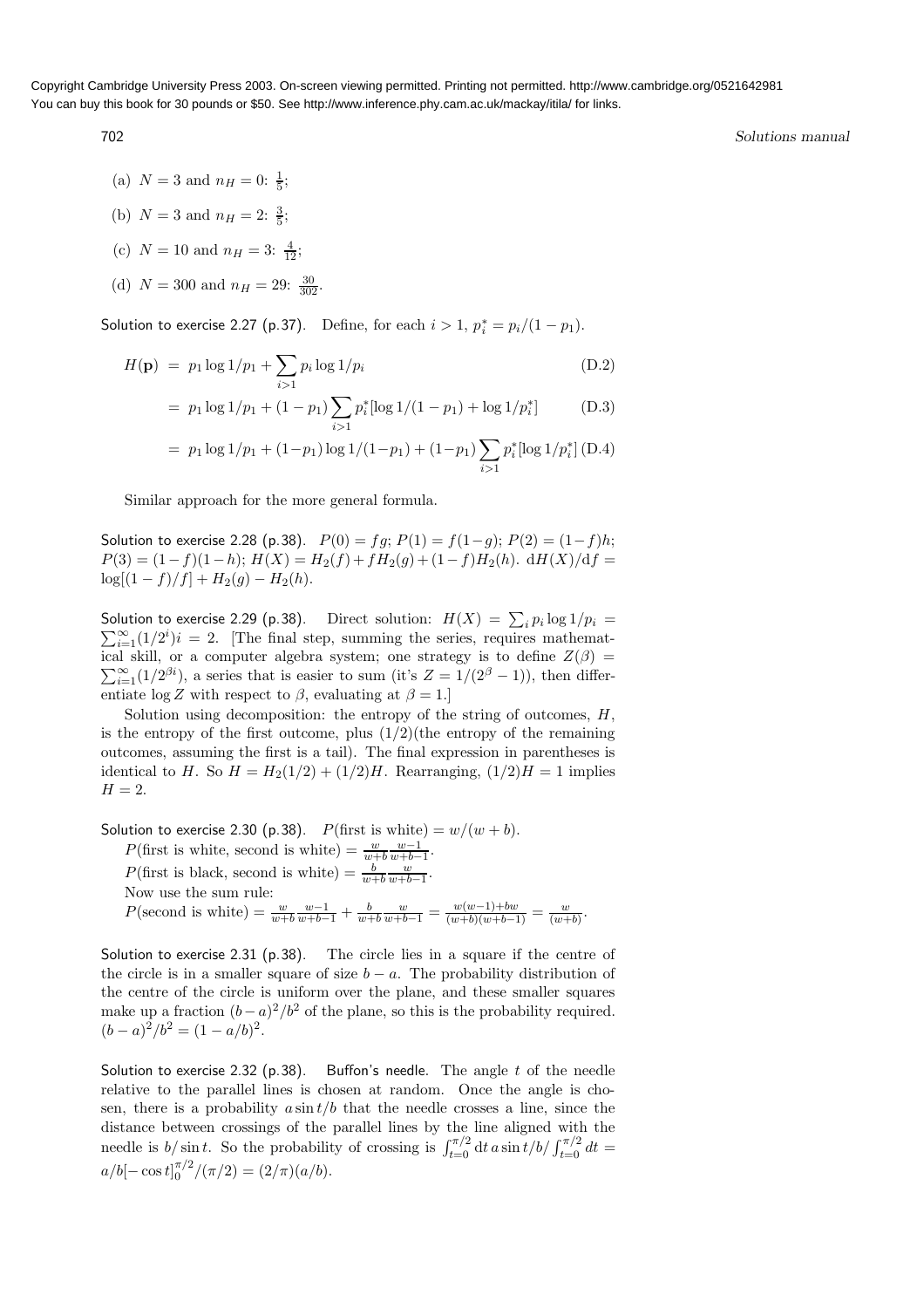Solutions manual 703

Solution to exercise 2.33 (p.38). Let the three segments have lengths x, y, and z. If  $x + y > z$ , and  $x + z > y$ , and  $y + z > x$ , then they can form a triangle. Now let the two points be located at a and b with  $b > a$ , and define  $x = a$ ,  $y = b - a$ , and  $z = 1 - b$ . Then the three constraints imply  $b > 1 - b \Rightarrow b > 1/2$ , similarly  $a < 1/2$ , and  $b - a < 1/2$ . Plotting these regions in the permitted  $(a, b)$  plane, we find that the three constraints are satisfied in a triangular region of area  $1/4$  of the full area  $(a > 0, b > 0, b > a)$ , so the probability is 1/4.

Solution to exercise 2.36 (p.39). Assuming ignorance about the order of the ages  $F$ ,  $A$ , and  $B$ , the six possible hypotheses have equal probability. The probability that  $F > B$  is  $\frac{1}{2}$ .

The conditional probability that  $F > B$  given that  $F > A$  is given by the joint probability divided by the marginal probability:

$$
P(F > B | F > A) = \frac{P(F > B, F > A)}{P(F > A)} = \frac{2/6}{1/2} = \frac{2}{3}.
$$
 (D.5)

(The joint probability that  $F > B$  and  $F > A$  is the probability that Fred is the oldest, which is  $\frac{1}{3}$ .

Solution to exercise  $2.37$  (p.39).  $1/5$ .

#### Extra Solutions for Chapter 3

Solution to exercise 3.6 (p.54). The idea that complex models can win (in log evidence) by an amount linear in the number of data,  $F$ , and can lose by only a logarithmic amount is important and general.

For the biggest win by  $\mathcal{H}_1$ , let  $F_a = F$  and  $F_b = 0$ .

$$
\log \frac{P(\mathbf{s} \mid F, \mathcal{H}_1)}{P(\mathbf{s} \mid F, \mathcal{H}_0)} = \log \frac{1/F + 1}{p_0^F} = -\log(F + 1) + F \log 1/p_0.
$$
 (D.6)

The second term dominates, and the win for  $\mathcal{H}_1$  is growing linearly with F.

For the biggest win by  $\mathcal{H}_0$ , let  $F_a = p_0 F$  and  $F_b = (1-p_0)F$ . We now need to use an accurate version of Stirling's approximation (1.17), because things are very close. The difference comes down to the square root terms in Stirling.

$$
\log \frac{P(\mathbf{s} \mid F, \mathcal{H}_1)}{P(\mathbf{s} \mid F, \mathcal{H}_0)} = \log \frac{F_a! F_b!}{(F_a + F_b + 1)!} / p_0^{F_a} (1 - p_0)^{F_b}
$$
(D.7)

$$
= \log(1/F + 1) - \log\binom{F}{F_a} - \log p_0^{p_0 F} p_1^{p_1 F} \tag{D.8}
$$

$$
= -\log(F+1) + \frac{1}{2}\log\left[2\pi F \frac{p_0 F}{F} \frac{p_1 F}{F}\right]
$$
(D.9)

$$
= -\frac{1}{2}\log \left[ (F+1)\left(1+\frac{1}{F}\right)\right] + \frac{1}{2}\log \left[2\pi p_0 p_1\right].\text{(D.10)}
$$

Of these two terms, the second is asymptotically independent of  $F$ , and the first grows as half the logarithm of  $F$ .

Solution to exercise 3.10 (p.57). Let the variables be  $l, m, n$ , denoting the sex of the child who lives behind each of the three doors, with  $l = 0$  meaning the first child is male. We'll assume the prior distribution is uniform,  $P(l, m, n) =$  $(1/2)^3$ , over all eight possibilities. (Strictly, this is not a perfect assumption, since genetic causes do sometimes lead to some parents producing only one sex or the other.)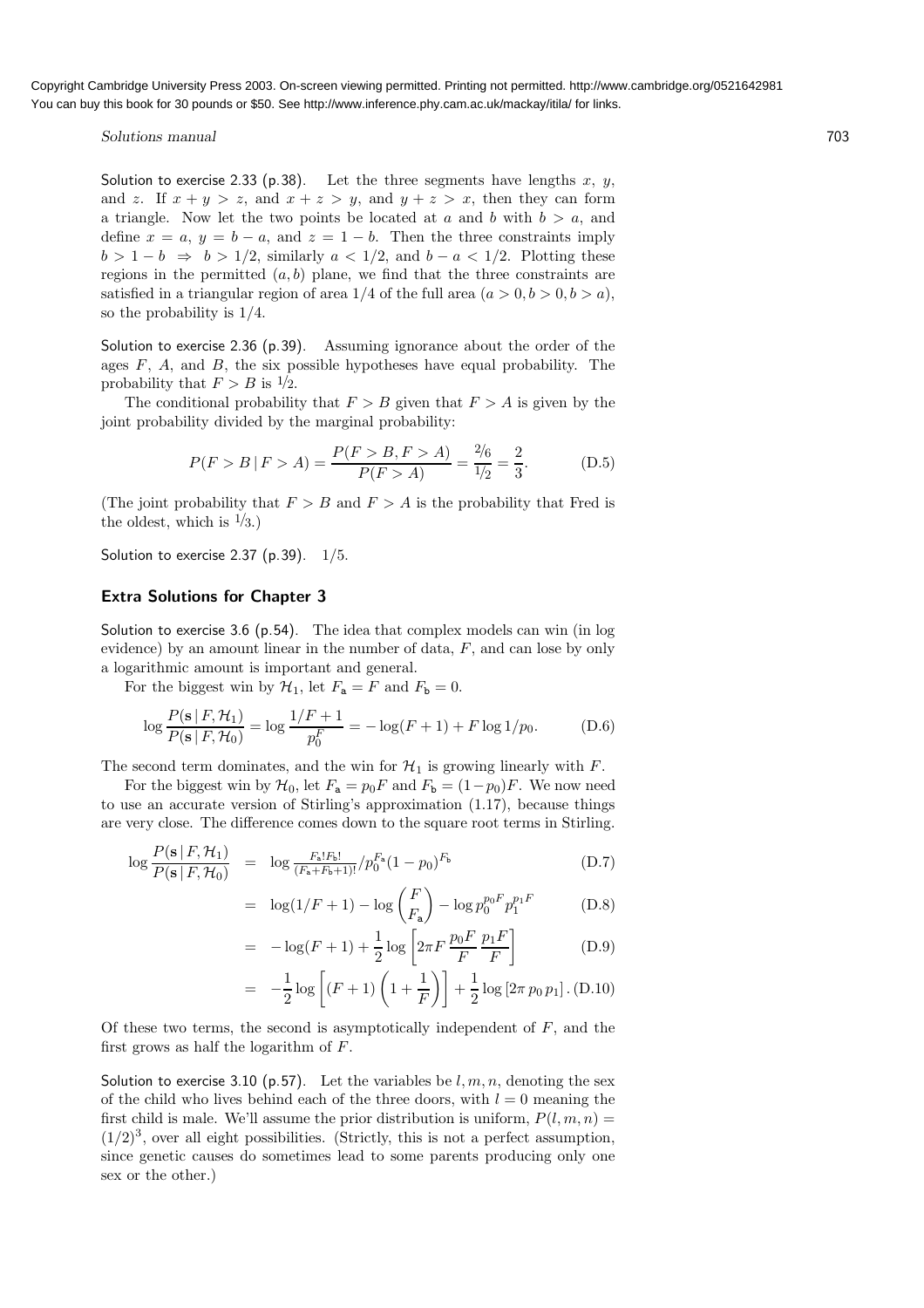# 704 Solutions manual

The first data item establishes that  $l = 1$ ; the second item establishes that at least one of the three propositions  $l = 0$ ,  $m = 0$ , and  $n = 0$  is true.

The viable hypotheses are

$$
l = 1, m = 0, n = 0;
$$
  
\n
$$
l = 1, m = 1, n = 0;
$$
  
\n
$$
l = 1, m = 0, n = 1.
$$

These had equal prior probability. The posterior probability that there are two boys and one girl is 1/3.

Solution to exercise 3.12 (p.58). There are two hypotheses: let  $H = 0$  mean that the original counter in the bag was white and  $H = 1$  that is was black. Assume the prior probabilities are equal. The data is that when a randomly selected counter was drawn from the bag, which contained a white one and the unknown one, it turned out to be white. The probability of this result according to each hypothesis is:

$$
P(D | H = 0) = 1; \ P(D | H = 1) = 1/2.
$$
 (D.11)

So by Bayes' theorem, the posterior probability of  $H$  is

$$
P(H = 0 | D) = 2/3; \ P(H = 1 | D) = 1/3.
$$
 (D.12)

Solution to exercise 3.14 (p.58). It's safest to enumerate all four possibilities. Call the four equiprobable outcomes  $HH, HT, TH, TT$ . In the first three cases, Fred will declare he has won; in the first case,  $HH$ , whichever coin he points to, the other is a head; in the second and third cases, the other coin is a tail. So there is a  $1/3$  probability that 'the other coin' is a head.

# Extra Solutions for Chapter 4

Solution to exercise 4.2 (p.68).

$$
H(X,Y) = \sum_{x,y} P(x,y)h(x,y) = \sum_{x,y} P(x,y)(h(x) + h(y))
$$
 (D.13)

$$
= \left[\sum_{x,y} P(x,y)h(x)\right] + \left[\sum_{x,y} P(x,y)h(y)\right]. \tag{D.14}
$$

 $\sum_{y} P(x, y) = P(x)$ . Summing over x in the second term similarly, we have Because  $h(x)$  has no dependence on y, it's easy to sum over y in the first term.

$$
H(X,Y) = \sum_{x} P(x)h(x) + \sum_{y} P(y)h(y) = H(X) + H(Y).
$$

Solution to exercise 4.9 (p.84). If six are weighed against six, then the first weighing conveys no information about the question 'which is the odd ball?' All 12 balls are equally likely, both before and after.

If six are weighed against six, then the first weighing conveys exactly one bit of information about the question 'which is the odd ball and is it heavy or light?' There are 24 viable hypotheses before, all equally likely; and after, there are 12. A halving of the number of (equiprobable) possibilities corresponds to gaining one bit. (Think of playing sixty-three.)

Solution to exercise 4.10 ( $p.84$ ). Let's use our rule of thumb: always maximize the entropy. At the first step we weigh 13 against 13, since that maximizes the entropy of the outcome. If they balance, we weigh 5 of the remainder against 4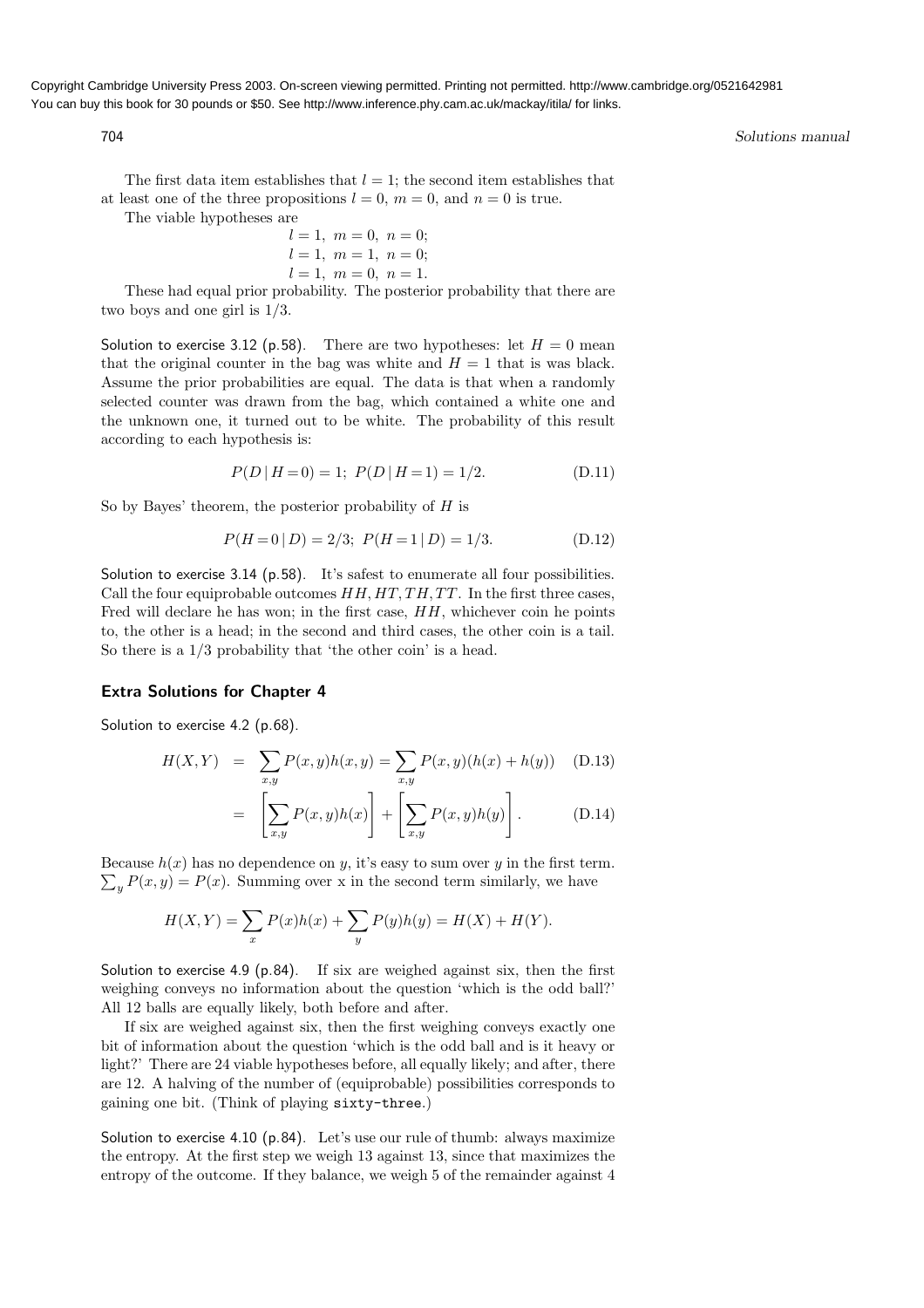Solutions manual 705

of the remainder (plus one good ball). The outcomes have probabilities 8/26 (balance), 9/26, and 9/26, which is the most uniform distribution possible. Let's imagine that the '5' are heavier than the '4 plus 1'. We now ensure that the next weighing has probability 1/3 for each outcome: leave out any three of the nine suspects, and allocate the others appropriately. For example, leaving out HHH, weigh HLL against HLL, where H denotes a possibly heavy ball and L a possibly light one. Then if those balance, weigh an omitted pair of H's; if they do not balance, weigh the two L's against each other.

John Conway's solution on page 86 of the book gives an explicit and more general solution.

Solution to exercise 4.11 ( $p.84$ ). Going by the rule of thumb that the most efficient strategy is the most informative strategy, in the sense of having all possible outcomes as near as possible to equiprobable, we want the first weighing to have outcomes 'the two sides balance' in eight cases and 'the two sides do not balance' in eight cases. This is achieved by initially weighing 1,2,3,4 against 5,6,7,8, leaving the other eight balls aside. Iterating this binary division of the possibilities, we arrive at a strategy requiring 4 weighings.

The above strategy for designing a sequence of binary experiments by constructing a binary tree from the top down is actually not always optimal; the optimal method of constructing a binary tree will be explained in the next chapter.

Solution to exercise 4.12 (p.84). The weights needed are 1, 3, 9, and 27. Four weights in total. The set of 81 integers from  $-40$  to  $+40$  can be represented in ternary, with the three symbols being interpreted as 'weight on left', 'weight omitted', and 'weight on right'.

Solution to exercise 4.14 (p.84).

(a) A sloppy answer to this question counts the number of possible states,  $\binom{12}{2}2^2 = 264$ , and takes its base 3 logarithm, which is 5.07, which exceeds 5. We might estimate that six weighings suffice to find the state of the two odd balls among 12. If there are three odd balls then there are  $\binom{12}{3}$  2<sup>3</sup> = 1760 states, whose logarithm is 6.80, so seven weighings might be estimated to suffice.

However, these answers neglect the possibility that we will learn something more from our experiments than just which are the odd balls. Let us define the oddness of an odd ball to be the absolute value of the difference between its weight and the regular weight. There is a good chance that we will also learn something about the relative oddnesses of the two odd balls. If balls  $m$  and  $n$  are the odd balls, there is a good chance that the optimal weighing strategy will at some point put ball  $m$ on one side of the balance and ball  $n$  on the other, along with a load of regular balls; if  $m$  and  $n$  are both heavy balls, say, the outcome of this weighing will reveal, at the end of the day, whether  $m$  was heavier than  $n$ , or lighter, or the same, which is not something we were asked to find out. From the point of view of the task, finding the relative oddnesses of the two balls is a waste of experimental capacity.

A more careful estimate takes this annoying possibility into account.

In the case of two odd balls, a complete description of the balls, including a ranking of their oddnesses, has three times as many states as we counted above (the two odd balls could be odd by the same amount, or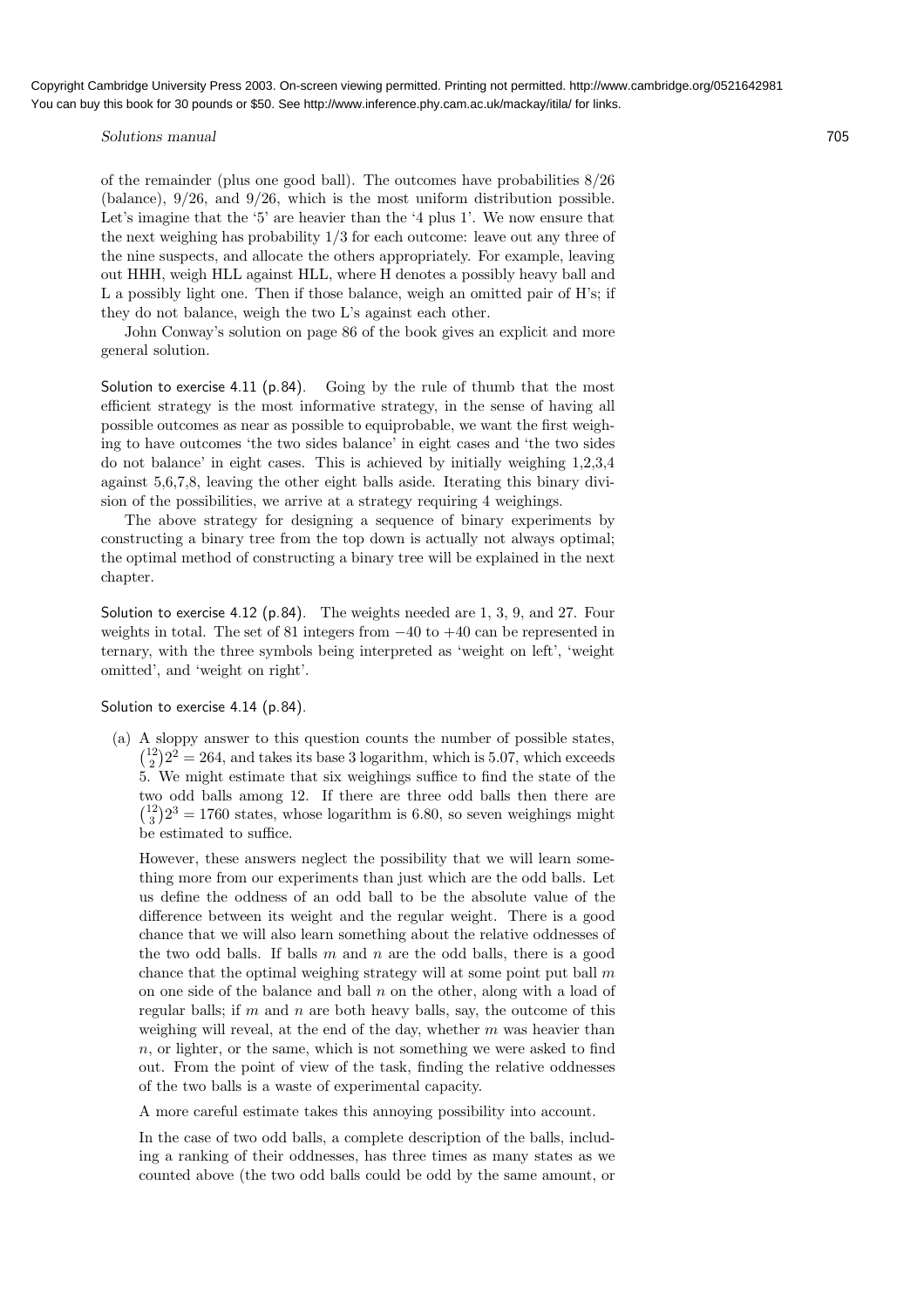#### 706 Solutions manual

by amounts that differ), i.e.,  $264 \times 3 = 792$  outcomes, whose logarithm is 6.07. Thus to identify the full state of the system in 6 weighings is impossible – at least seven are needed. I don't know whether the original problem can be solved in 6 weighings.

In the case of three odd balls, there are  $3! = 6$  possible rankings of the oddnesses if the oddnesses are different (e.g.,  $0 < A < B < C$ ), six if two of them are equal (e.g.,  $0 < A < B = C$  and  $0 < A = B < C$ ), and just one if they are equal  $(0 < A = B = C)$ . So we have to multiply the sloppy answer by 13. We thus find that the number of full system states is  $13 \times 1760$ , whose logarithm is 9.13. So at least ten weighings are needed to guarantee identification of the full state. I can believe that nine weighings might suffice to solve the required problem, but it is not clear.

(b) If the weights of heavy, regular and light balls are known in advance, the original sloppy method becomes correct. At least six weighings are needed to guarantee identification of the two-odd-out-of-twelve, and at least seven to identify three out of twelve.

Solution to exercise 4.16 (p.85). The curves  $\frac{1}{N}H_\delta(Y^N)$  as a function of  $\delta$  for  $N = 1, 2, 3$  and 100 are shown in figure D.1. Note that  $H_2(0.5) = 1$  bit.

| .                              |        | $N=1$ —              |              | $N=2$                             |                            |                | $N=3$                             |                            |
|--------------------------------|--------|----------------------|--------------|-----------------------------------|----------------------------|----------------|-----------------------------------|----------------------------|
| 0.8                            | .<br>. | $N=2$ -----<br>$N=3$ |              | $\frac{1}{N}H_\delta(\mathbf{Y})$ | $2^{H_\delta(\mathbf{Y})}$ |                | $\frac{1}{N}H_\delta(\mathbf{Y})$ | $2^{H_\delta(\mathbf{Y})}$ |
| 0.6                            |        | . ,                  | $0 - 0.25$   |                                   | 4                          | $0 - 0.125$    |                                   | 8                          |
|                                |        | .<br>.               | $0.25 - 0.5$ | 0.79248                           | 3                          | $0.125 - 0.25$ | 0.93578                           |                            |
| 0.4                            |        | .                    | $0.5 - 0.75$ | 0.5                               | 2                          | $0.25 - 0.375$ | 0.86165                           | 6                          |
| 0.2                            |        |                      | $0.75 - 1$   | $\theta$                          |                            | $0.375 - 0.5$  | 0.77398                           | 5                          |
|                                |        |                      |              |                                   |                            | $0.5 - 0.625$  | 0.66667                           |                            |
| $\Omega$<br>0.2<br>$\mathbf 0$ | 0.4    | 0.6<br>0.8           |              |                                   |                            | $0.625 - 0.75$ | 0.52832                           | 3                          |
|                                |        |                      |              |                                   |                            | $0.75 - 0.875$ | 0.33333                           | $\Omega$                   |
|                                |        |                      |              |                                   |                            | $0.875 - 1$    | 0                                 |                            |

Solution to exercise 4.19 (p.85). Chernoff bound. Let  $t = \exp(sx)$  and  $\alpha =$ exp(sa). If we assume  $s > 0$  then  $x \ge a$  implies  $t \ge \alpha$ .

Assuming  $s > 0$ ,  $P(x \ge a) = P(t \ge \alpha) \le \overline{t}/\alpha = \sum_{x} P(x) \exp(sx) / \exp(sa) =$  $e^{-sa}g(s)$ .

Changing the sign of s means that instead  $x \le a$  implies  $t \ge \alpha$ ; so assuming  $s < 0$ ,  $P(x \le a) = P(t \ge \alpha)$ ; the remainder of the calculation is as above.

#### Extra Solutions for Chapter 5

Solution to exercise 5.19 (p.102). The code {00, 11, 0101, 111, 1010, 100100, 0110} is not uniquely decodeable because 11111 can be realized from  $c(2)c(4)$ and  $c(4)c(2)$ .

Solution to exercise 5.20 (p.102). The ternary code {00, 012, 0110, 0112, 100, 201, 212, 22} is uniquely decodeable because it is a prefix code.

Solution to exercise 5.23 (p.102). Probability vectors leading to a free choice in the Huffman coding algorithm satisfy  $p_1 \geq p_2 \geq p_3 \geq p_4 \geq 0$  and

$$
p_1 = p_3 + p_4. \tag{D.15}
$$

Figure D.1.  $\frac{1}{N}H_\delta(\mathbf{Y})$  (vertical axis) against  $\delta$  (horizontal), for  $N = 1, 2, 3, 100$  binary variables with  $p_1 = 0.5$ .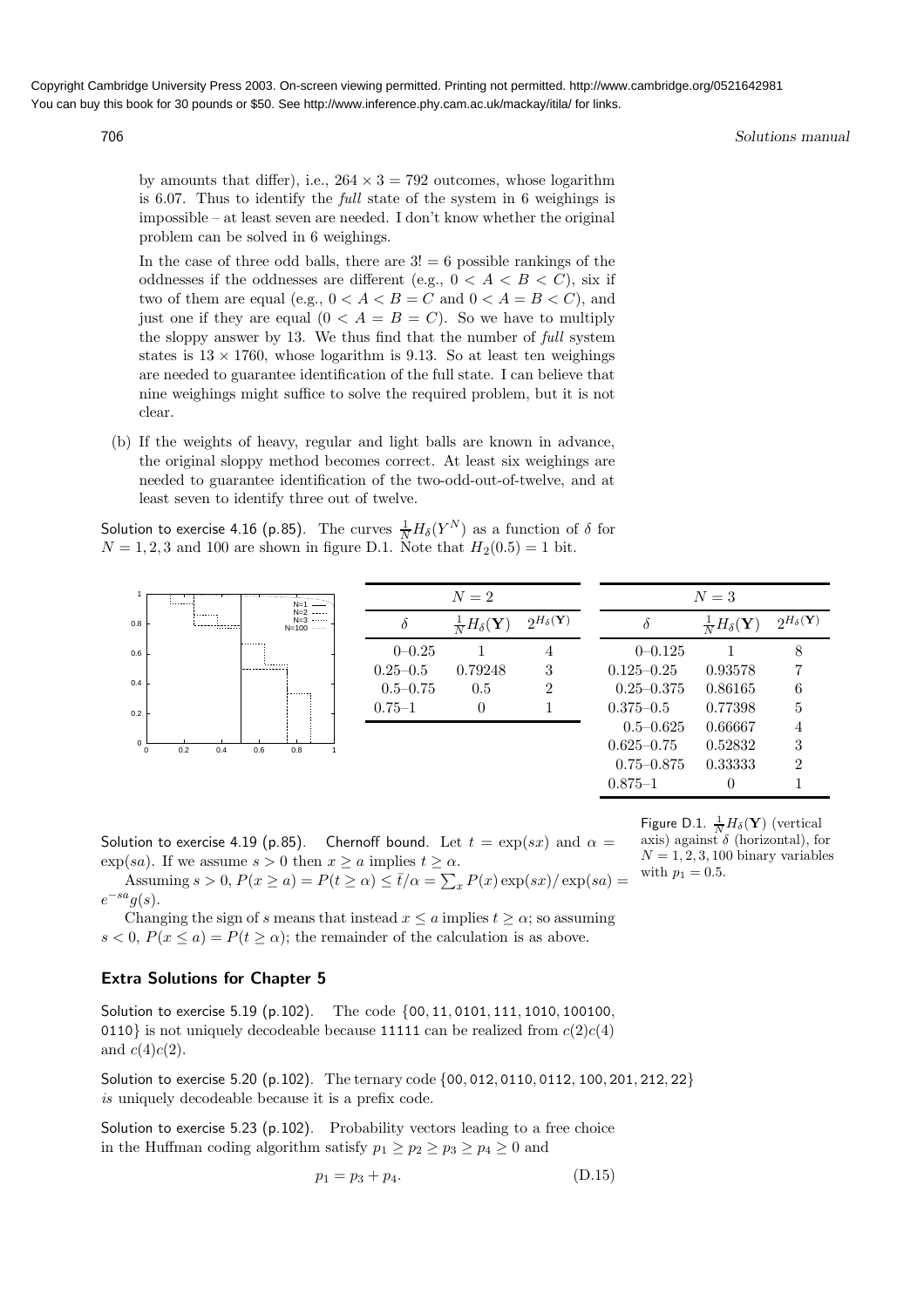Solutions manual 707

The convex hull of  $\mathcal Q$  is most easily obtained by turning two of the three inequalities  $p_1 \geq p_2 \geq p_3 \geq p_4$  into equalities, and then solving equation (D.15) for p. Each choice of equalities gives rise to one of the set of three vectors

$$
\{1/3, 1/3, 1/6, 1/6\}, \{2/5, 1/5, 1/5, 1/5\} \text{ and } \{1/3, 1/3, 1/3, 0\}. \tag{D.16}
$$

Solution to exercise 5.24 (p.103). An optimal strategy asks questions that have a 50:50 chance of being answered yes or no. An essay on this topic should discuss practical ways of approaching this ideal.

Solution to exercise 5.25 (p.103). Let's work out the optimal codelengths. They are all integers. Now, the question is, can a set of integers satisfying the Kraft equality be arranged in an appropriate binary tree? We can do this constructively by going to the codeword supermarket and buying the shortest codewords first. Having bought them in order, they must define a binary tree.

Solution to exercise 5.27 (p.103).

| w     |         |                  |                |          |
|-------|---------|------------------|----------------|----------|
| $a_i$ | $p_i$   | log <sub>2</sub> | $l_i$          | $c(a_i)$ |
| a     | 0.09091 | $3.5\,$          | 4              | 0000     |
| b     | 0.09091 | $3.5\,$          | 4              | 0001     |
| C     | 0.09091 | 3.5              | 4              | 0100     |
| d     | 0.09091 | 3.5              | 4              | 0101     |
| e     | 0.09091 | 3.5              | 4              | 0110     |
| f     | 0.09091 | 3.5              | $\overline{4}$ | 0111     |
| g     | 0.09091 | 3.5              | 3              | 100      |
| ħ     | 0.09091 | 3.5              | 3              | 101      |
| i     | 0.09091 | $3.5\,$          | 3              | 110      |
| j     | 0.09091 | 3.5              | 3              | 111      |
| k     | 0.09091 | $3.5\,$          | 3              | 001      |

The entropy is  $\log_2 11 = 3.4594$  and the expected length is  $L = 3 \times \frac{5}{11} +$  $4 \times \frac{6}{11}$  which is  $3\frac{6}{11} = 3.54545$ .

Solution to exercise 5.28 (p.103). The key steps in this exercise are all spelled out in the problem statement. Difficulties arise with these concepts: (1) When you run the Huffman algorithm, all these equiprobable symbols will end up having one of just two lengths,  $l^+ = \lceil \log_2 I \rceil$  and  $l^- = \lfloor \log_2 I \rfloor$ . The steps up to (5.32) then involve working out how many have each of these two adjacent lengths, which depends on how close  $I$  is to a power of 2. (2) The excess length was only defined for integer  $I$ , but we are free to find the maximum value is attains for any real  $I$ ; this maximum will certainly not be exceeded by any integer I.

Solution to exercise 5.29 (p.103). The sparse source  $\mathcal{P}_X = \{0.99, 0.01\}$  could be compressed with a Huffman code based on blocks of length  $N$ , but  $N$  would need to be quite large for the code to be efficient. The probability of the all-0 sequence of length  $N$  has to be reduced to about  $0.5$  or smaller for the code to be efficient. This sets  $N \simeq \log 0.5/\log 0.99 = 69$ . The Huffman code would then have 2 <sup>69</sup> entries in its tree, which probably exceeds the memory capacity of all the computers in this universe and several others.

There are other ways that we could describe the data stream. One is runlength encoding. We could chop the source into the substrings  $1,01,001,0001,00001,\ldots$ with the last elements in the set being, say, two strings of equal maximum length  $00 \ldots 01$  and  $00 \ldots 00$ . We can give names to each of these strings and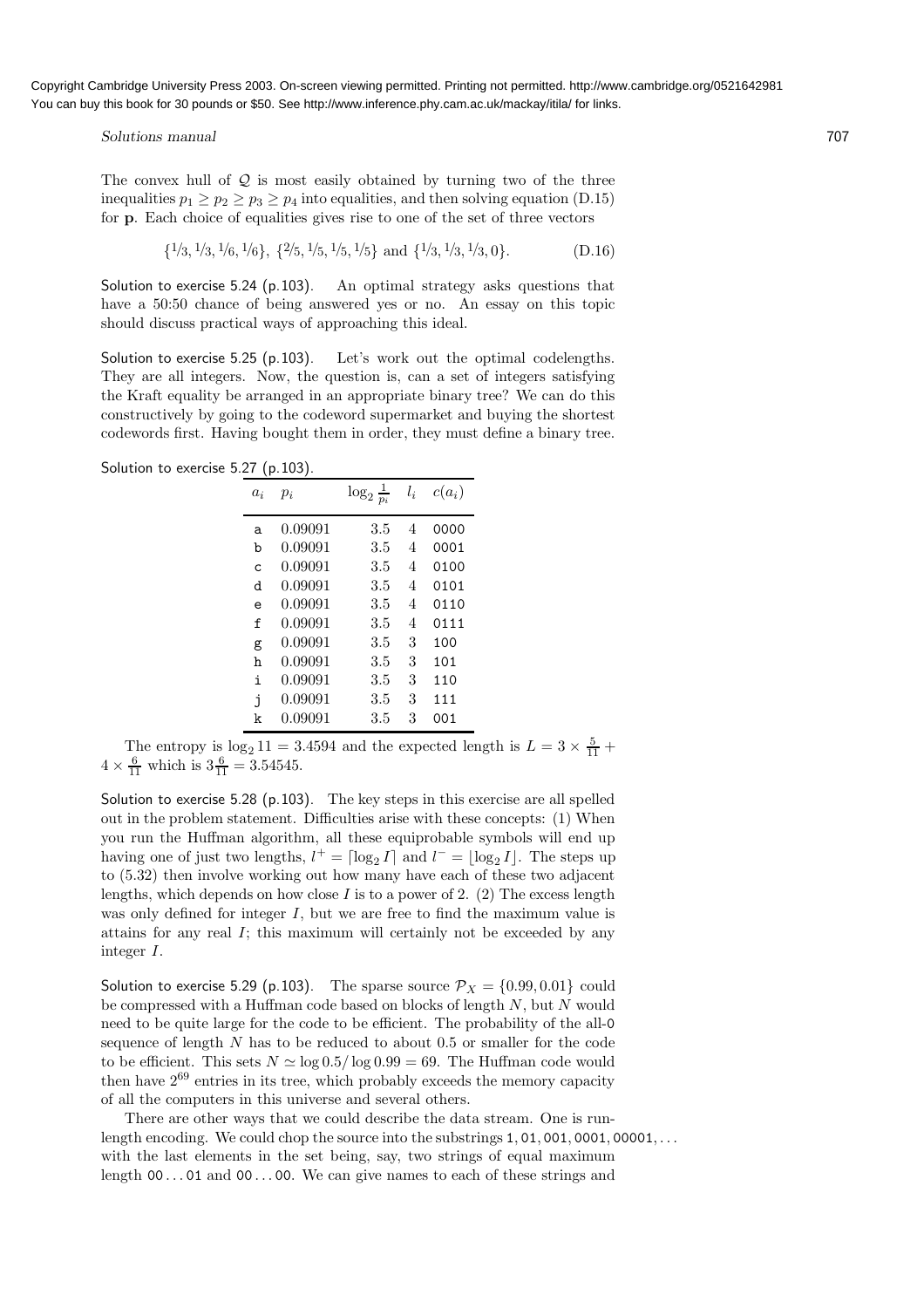#### 708 Solutions manual

compute their probabilities, which are not hugely dissimilar to each other. This list of probabilities starts  $\{0.01, 0.0099, 0.009801, \ldots\}$ . For this code to be efficient, the string with largest probability should have probability about 0.5 or smaller; this means that we would make a code out of about 69 such strings. It is perfectly feasible to make such a code. The only difficulty with this code is the issue of termination. If a sparse file ends with a string of 20 0s still left to transmit, what do we do? This problem has arisen because we failed to include the end-of-file character in our source alphabet. The best solution to this problem is to use an arithmetic code as described in the next chapter.

Solution to exercise 5.30 (p.103). The poisoned glass problem was intended to have the solution '129', this being the only number of the form  $2^m + 1$  between 100 and 200. However the optimal strategy, assuming all glasses have equal probability, is to design a Huffman code for the glasses. This produces a binary tree in which each pair of branches have almost equal weight. On the first measurement, either 64 or 65 of the glasses are tested. (Given the assumption that one of the glasses is poisoned, it makes no difference which; however, going for 65 might be viewed as preferable if there were any uncertainty over this assumption.) There is a 2/129 probability that an extra test is needed after seven tests have occurred. So the expected number of tests is  $7\frac{2}{129}$ , whereas the strategy of the professor takes 8 tests with probability 128/129 and one test with probability 1/129, giving a mean number of tests  $7\frac{122}{129}$ . The expected waste is 40/43 tests.

### Extra Solutions for Chapter 6

Solution to exercise 6.2 (p.117). Let's assume there are 128 viable ASCII characters. Then the Huffman method has to start by communicating 128 integers, each of which could in principle be as large as 127 or as small as 1, but plausible values will range from 2 to 17. There are correlations among these integers: if one of them is equal to 1, then none of the others can be 1. For practical purposes we might say that all the integers must be between 1 and 32 and use a binary code to represent them in 5 bits each. Then the header will have a size of  $5 \times 128 = 640 bits$ .

If the file to be compressed is short  $-400$  characters, say  $-$  then (taking 4 as a plausible entropy per character, if the frequencies are known) the compressed length would be 640 (header) + 1600 (body)  $\simeq$  2240, if the compression of the body is optimal. For any file much shorter than this, the header is clearly going to dominate the file length.

When we use the Laplace model, the probability distribution over characters starts out uniform and remains roughly so until roughly 128 characters have been read from the source. In contrast, the Dirichlet model with  $\alpha = 0.01$ only requires about 2 characters to be read from the source for its predictions to be strongly swung in favour of those characters.

For sources that do use just a few characters with high probability, the Dirichlet model will be better. If actually all characters are used with nearequal probability then  $\alpha = 1$  will do better.

The special case of a large file made entirely of equiprobable 0s and 1s is interesting. The Huffman algorithm has to assign codewords to all the other characters. It will assign one of the two used characters a codeword of length 1, and the other gets length 2. The expected filelength is thus more than  $(3/2)N$ , where N is the source file length. The arithmetic codes will give an expected filelength that asymptotically is  $\sim N$ .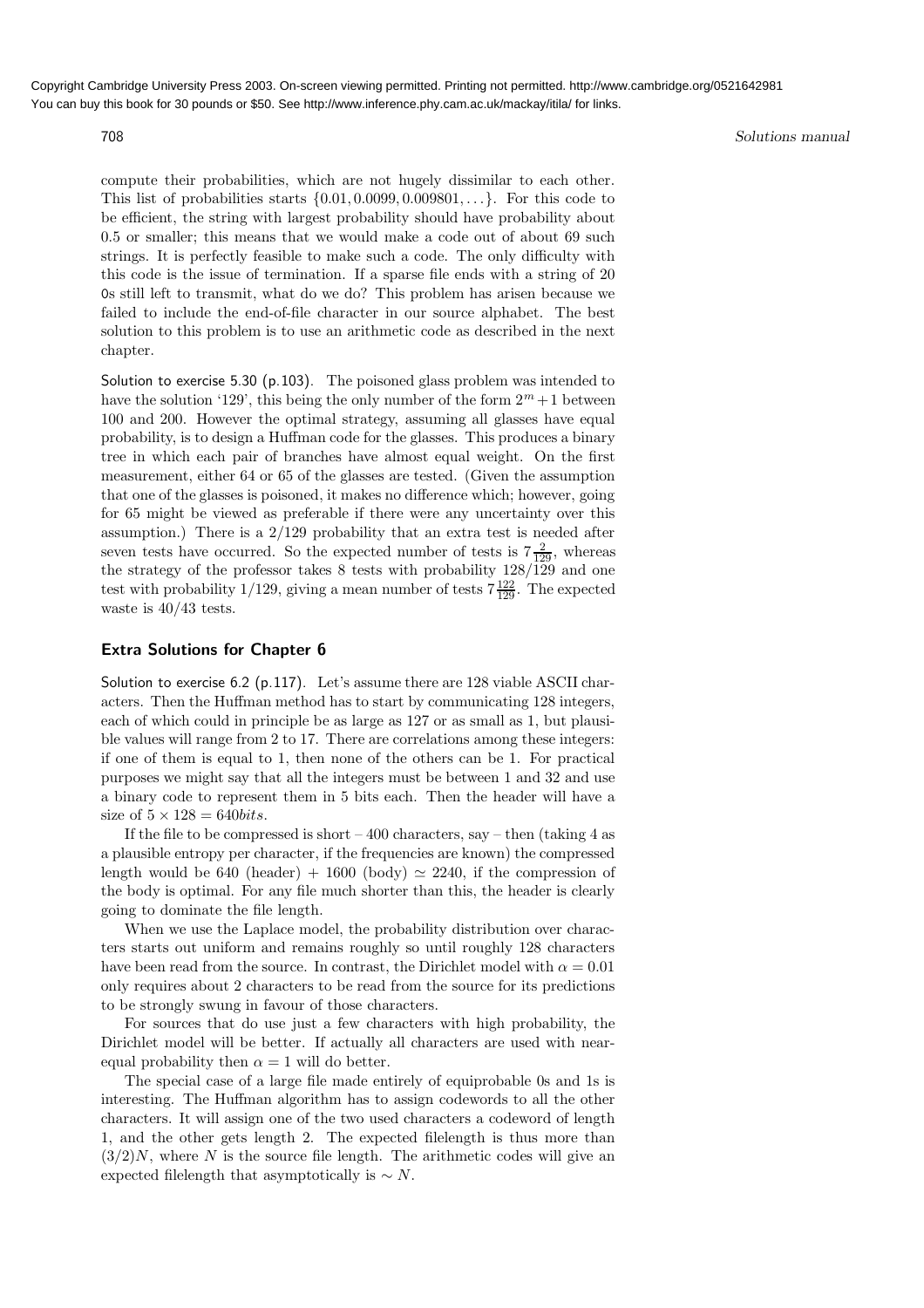Solutions manual 709

It is also interesting to talk through the case where one character has huge probability, say 0.995. Here, the arithmetic codes give a filelength that's asymptotically less than  $N$ , and the Huffman method tends to  $N$  from above.

Solution to exercise 6.4 (p.119). Assume a code maps all strings onto strings of the same length or shorter. Let  $L$  be the length of the *shortest* string that is made shorter by this alleged code, and let that string be mapped to an output string of length l. Take the set of all input strings of length less than or equal to l, and count them. Let's say there are  $n^{\text{in}}(l)$  of length l.  $[n^{\text{in}}(l) = A^l$ , where A is the alphabet size.]

Now, how many output strings of length l do these strings generate? Well, for any length  $\lt L$ , by the definition of L, all the input strings were mapped to strings with the same length. So the total number of output strings of length l must be at least  $n^{\text{in}}(l) + 1$ , since not only all the inputs of length l, but also the 'shortest' input string, defined above, maps to an output of length l.

By the pigeonhole principle, that's too many pigeons for the available holes. Two of those output strings must be identical, so the mapping is not uniquely decodeable.

Solution to exercise 6.7 (p.123). Figure D.2 shows the left-hand side of the arithmetic encoder for the case  $N = 5$ ,  $K = 2$ .

|                  |                  | $\boldsymbol{0}$ | 1                | 1                |
|------------------|------------------|------------------|------------------|------------------|
|                  | $\boldsymbol{0}$ |                  | $\overline{0}$   | 1                |
|                  |                  | 1                | $\mathbf{1}$     | $\boldsymbol{0}$ |
| $\boldsymbol{0}$ |                  | $\boldsymbol{0}$ | $\overline{0}$   | $\mathbf{1}$     |
|                  | 1                |                  | $\mathbf{1}$     | $\boldsymbol{0}$ |
|                  |                  | $\mathbf{1}$     | $\boldsymbol{0}$ | $\boldsymbol{0}$ |
|                  |                  |                  |                  | $\mathbf{1}$     |
| $\mathbf{1}$     | $\overline{0}$   | $\boldsymbol{0}$ | $\mathbf{1}$     | $\boldsymbol{0}$ |
|                  |                  | $\mathbf{1}$     | $\boldsymbol{0}$ | $\boldsymbol{0}$ |
|                  |                  | $\overline{0}$   | $\overline{0}$   | $\overline{0}$   |

Figure D.2. Arithmetic encoder for binary strings of length  $N = 5$ with fixed weight  $K = 2$ . (The right-hand side, a regular binary scale, has been omitted.)

| $a_i$ | $p_i$  | $h(p_i)$ | $l_i$ | $c(a_i)$ |
|-------|--------|----------|-------|----------|
| 111   | 1e-6   | 19.9     | 5     | 00000    |
| 110   | $1e-4$ | 13.3     | 5     | 00001    |
| 101   | $1e-4$ | 13.3     | 5     | 00010    |
| 011   | $1e-4$ | 13.3     | 5     | 00011    |
| 001   | 0.0098 | 6.7      | 3     | 001      |
| 010   | 0.0098 | 6.7      | 3     | 010      |
| 100   | 0.0098 | 6.7      | 3     | 011      |
| 000   | 0.97   | 0.0      | 1     | 1        |

Solution to exercise 6.9 (p.124). Using the Huffman algorithm we arrive at the symbol code shown in the margin. The expected length is roughly 1. The entropy of  $x$  is 0.24. The ratio length / entropy is 4, to 1 decimal place.

An arithmetic code for a string of length  $N = 1000$ , neglecting the termination overhead, gives an expected length equal to  $N$  times the entropy, i.e. 80 bits.

The variance of the length is found from the variance of the number of 1s, which is  $Npq$ ; the length is linearly related to the number of 1s,  $r$ 

$$
l(r) = r \log \frac{1}{f_1} + (N - r) \log \frac{1}{f_0} = r \log \frac{f_0}{f_1} + N \log \frac{1}{f_0},
$$
 (D.17)

so the standard deviation is  $3.14 \log[f_0/f_1] = 21$ . So the compressed length is expected to be  $80 \pm 21$  bits. Or at most two more than this, allowing for worst-case termination.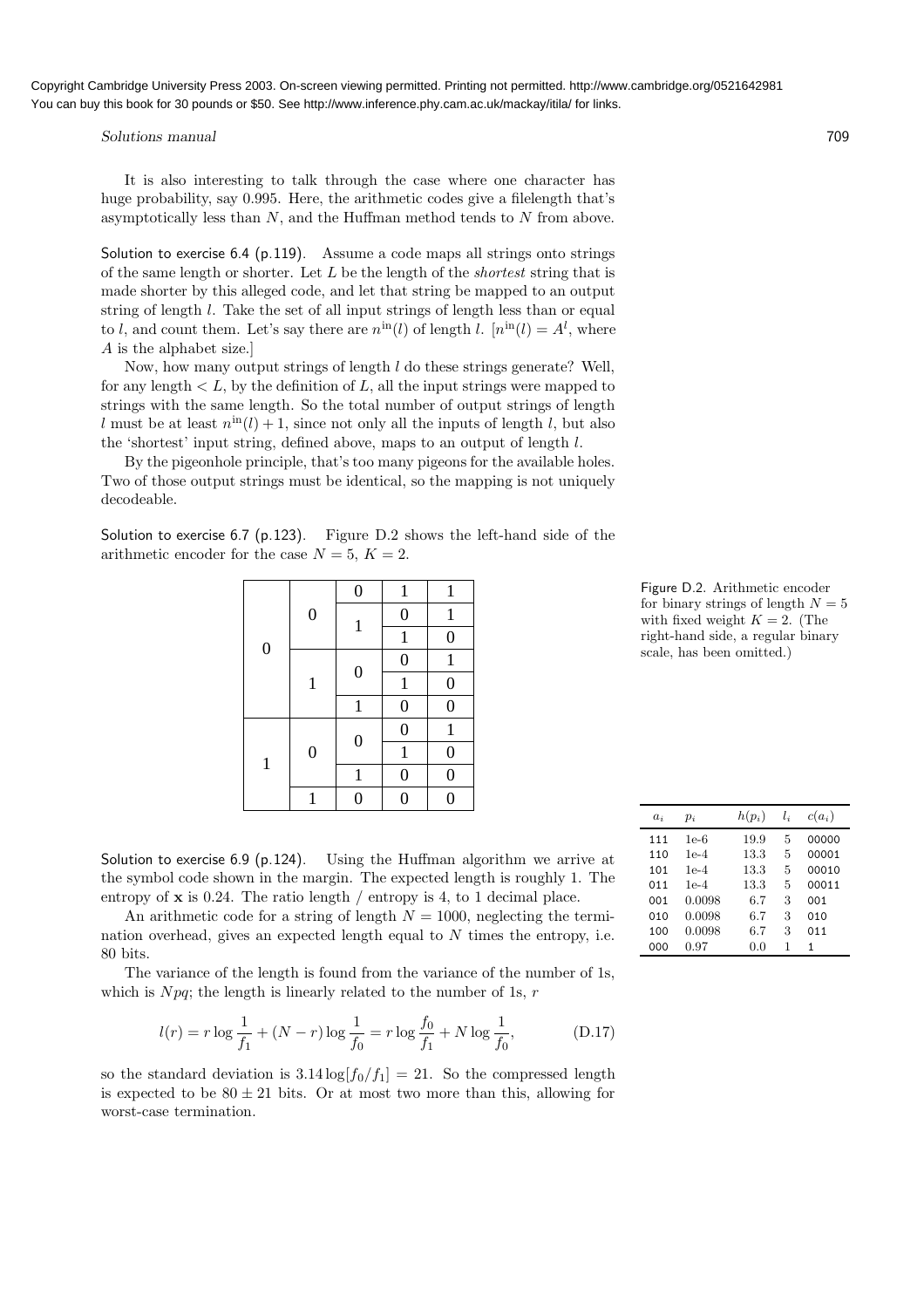710 Solutions manual

Solution to exercise 6.10 (p.124). One can generate strings with density  $f$  by running dense random bits into the decoder corresponding to the arithmetic encoder for a sparse source with density  $f$ . See figure D.3.



Figure D.3. Arithmetic encoder for a sparse source with  $f = 1/6$ .

Solution to exercise 6.11 (p.124). The encoding is 001101011000000110100101000011, coming from the following parsed message:

 $(0, 0), (0, 1), (1, 0), (10, 1), (10, 0), (00, 0), (011, 0), (100, 1), (010, 0), (001, 1)$ 

The highlighted symbols would be omitted in the further improved coding system.

# Extra Solutions for Chapter 6.8

Solution to exercise 6.15 (p.125). Using the Huffman coding algorithm, we arrive at the answer shown, which is unique (apart from trivial modifications to the codewords).

The expected length is 2.81. The entropy is 2.78.

Solution to exercise 6.16 (p.125). The entropy of  $y = x_1x_2$  is twice  $H(X)$ ;  $H(X) = 1.295$  bits so  $H(Y) = 2.59$  bits.

| $a_i$ | $p_i$ | $h(p_i)$ | $l_i$          | $c_i$  |
|-------|-------|----------|----------------|--------|
| a     | 0.01  | 6.6      | 6              | 000000 |
| b     | 0.02  | 5.6      | 6              | 000001 |
| C.    | 0.04  | 4.6      | 5              | 00001  |
| d     | 0.05  | 4.3      | 4              | 0010   |
| e     | 0.06  | 4.1      | 4              | 0011   |
| f     | 0.08  | 3.6      | 4              | 0001   |
| g     | 0.09  | 3.5      | 3              | 100    |
| ħ     | 0.1   | 3.3      | 3              | 101    |
| i     | 0.25  | 2.0      | $\overline{2}$ | 11     |
| i     | 0.3   | 1.7      | 2              | ሰ1     |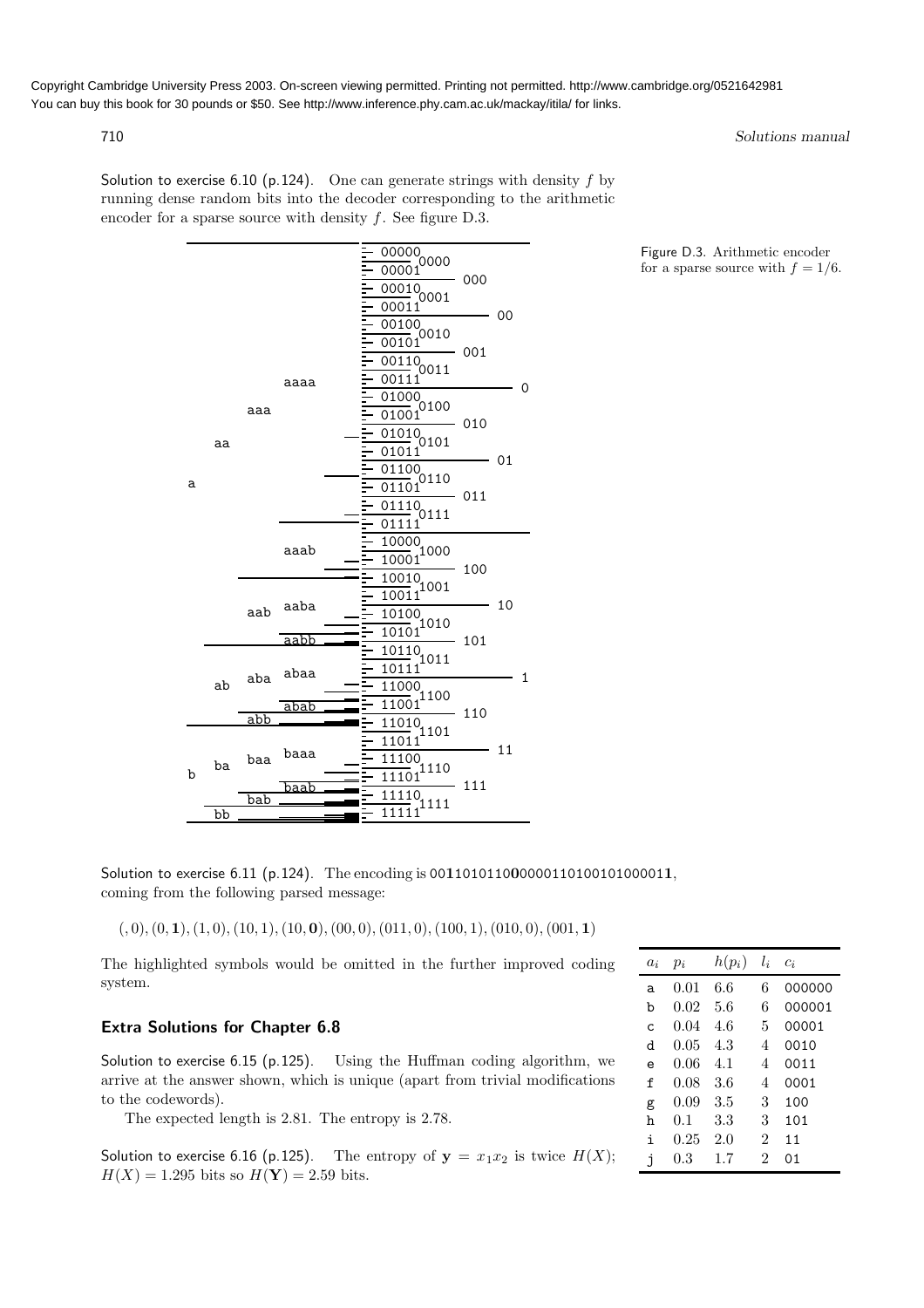#### Solutions manual 711

The optimal binary symbol code is constructed using the Huffman coding algorithm. There are several valid answers; the codelengths should be identical to one of the two lists below. The strings ab and ba, marked  $\star$ , are interchangeable.

| $a_i$                 | $p_i$ | $h(p_i)$ | $l_i^{(1)}$ | $c(a_i)$ | $l_i^{(2)}$    | $c^{(2)}(a_i)$ |
|-----------------------|-------|----------|-------------|----------|----------------|----------------|
| aa                    | 0.01  | 6.6      | 6           | 000000   | 6              | 000000         |
| $ab^*$                | 0.03  | 5.1      | 6           | 000001   | 6              | 000001         |
| $\mathsf{ba}^{\star}$ | 0.03  | 5.1      | 5           | 00001    | 5              | 00001          |
| ac                    | 0.06  | 4.1      | 4           | 0010     | 4              | 0010           |
| ca                    | 0.06  | 4.1      | 4           | 0011     | 4              | 0011           |
| bb                    | 0.09  | 3.5      | 4           | 0001     | 4              | 0001           |
| bc                    | 0.18  | 2.5      | 3           | 010      | 2              | 10             |
| cb                    | 0.18  | 2.5      | 3           | 011      | $\overline{2}$ | 11             |
| CC                    | 0.36  | $1.5\,$  |             | 1        | 2              | 01             |

The expected length is 2.67.

Solution to exercise 6.17 (p.125).  $470 \pm 30$ .

Solution to exercise 6.18 (p.125). Maximize  $R = S/L = \sum p_n \log(1/p_n) / \sum p_n l_n$ subject to normalization. gives  $\left(\frac{dS}{dp_nL}-\frac{dL}{dp_nS}\right)/L^2 = \mu$  gives  $\frac{dS}{dp_n} =$  $Rl_n + \mu L$ , with  $dS/dp_n = -1 - \log p_n$ . Thus  $p_n = \exp(-Rl_n)/Z$ .

Notice that this distribution has two properties: d log  $Z/dR = -L$ 

$$
S = \log Z + RL
$$

$$
S/L = \log Z/L + R
$$

this instantly means  $log Z = 0$  without my having to do any differentiation!

Solution to exercise 6.19 (p.126). There are 52! orderings of a pack of cards, so the minimum number of bits required to make a perfect shuffle is  $\log_2(52!) \simeq$ 226 bits.

Solution to exercise 6.20 (p.126). (Draft solution, more below.)

(a) After the cards have been dealt, the number of bits needed for North to convey her hand to South (remember that he already knows his own hand) is

$$
\log_2 \binom{39}{13} \simeq 33 \text{ bits.} \tag{D.18}
$$

Now, North does not know South's hand, so how, in practice, could this information be conveyed efficiently? [This relates to the Slepian–Wolf dependent information comunication problem.]

(b) The maximum number of bits is equal to 35, the number of distinct bids in the list  $1\clubsuit$ ...7NT. Given the assumption that E and W do not bid, the bidding process can be viewed as defining a binary string of length 35, with a 1 against every bid that was made by N or S, and a 0 against every bid that was skipped. The complete bidding history can be reconstructed from this binary string, since N and S alternate (we assumed that the bidding stops if either of them does not bid). So the maximum total information conveyed cannot exceed 35 bits.

A bidding system that achieved this maximum information content would be one in which a binary code is agreed such that 0s and 1s are equally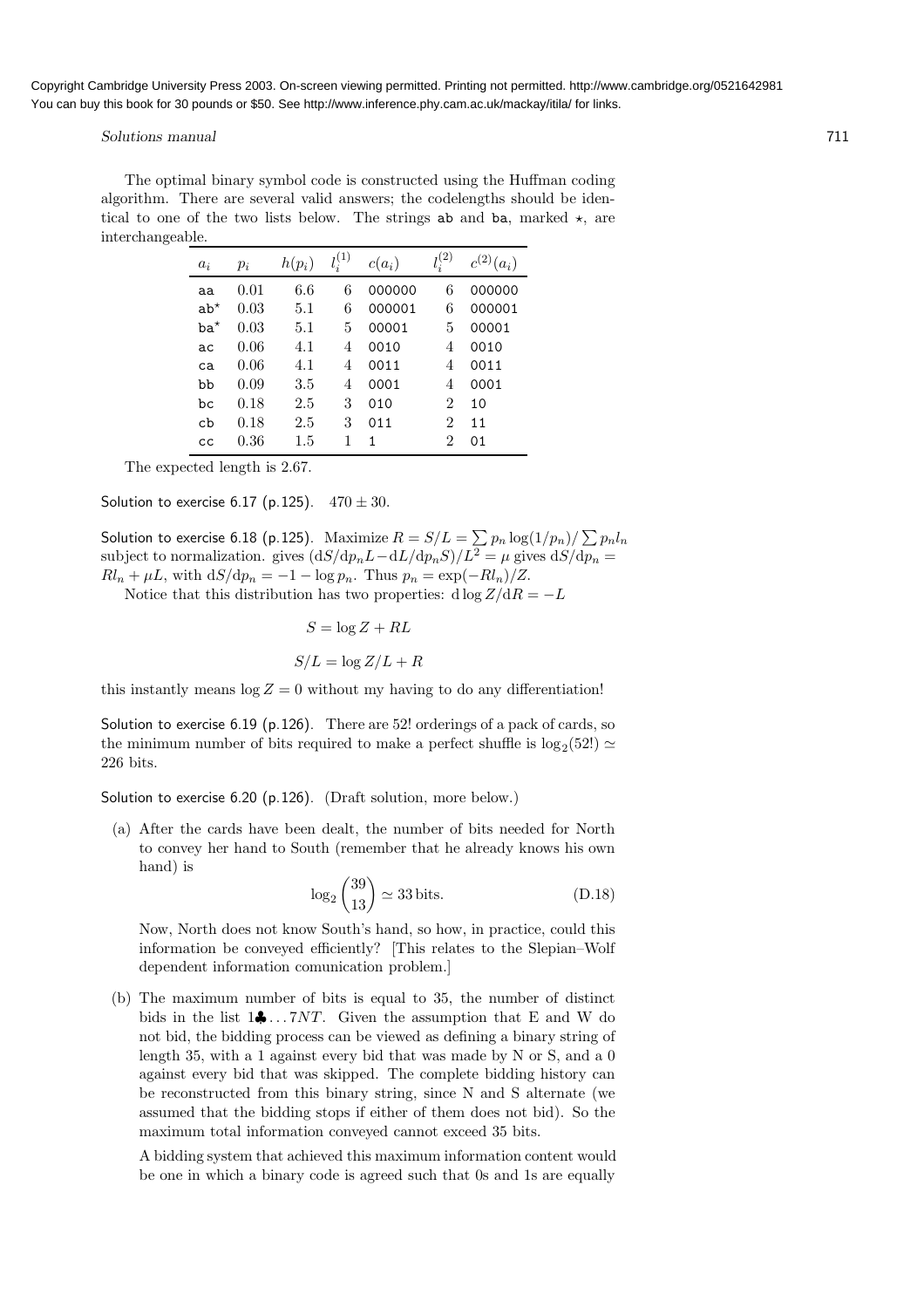#### 712 Solutions manual

probable; then each bidder chooses the next bid by raising the bid by the appropriate number of notches. There will be a probability of  $\frac{1}{2}$ that they raise the bid by one notch; a probability of  $\frac{1}{4}$  that they raise it by two notches; and so forth.

Solution to exercise 6.20 (p.126). (a) From the point of view of South, the information content of North's hand is log  $\binom{(52-13)}{13} \simeq 33$  bits.

(b) The list of bids not made and bids made forms a binary string. We could write the omitted bids as 0s and the made bids as 1s. Then North and South, by their raises, are defining a binary string of length 35. They can thus convey a total of at most 35 bits to each other. It's conceivable therefore that each could learn about half of the information content of the other's hand (33 bits).

Solution to exercise 6.21 (p.127). (First of two solutions.)

- (a) The arabic keypad can produce the times 0:01–0:09 in two symbols and the times 0:10–0:59 in three symbols. The roman keypad can produce the times 0:01, 0:10, 1:00, and 10:00 in two symbols, and 0:02, 0:11, 0:20, 1:01, 1:10, 2:00, 20:00, 11:00, 10:10, and 10:01 in three symbols. The times 0:11, 1:01, 1:10, 11:00, 10:10, and 10:01 can all be produced in two different ways, because the two keys with numbers can be pressed in either sequence.
- (b) The arabic code is incomplete because
	- i. The keys 0 and  $\Box$  are both illegal first symbols.
	- ii. After a four-digit number has been entered, the only legal symbol is  $\Box$ .

The roman code is incomplete because

- i. The key  $\Box$  is an illegal first symbol.
- ii. Some times can be produced by several symbol-strings. A time such as 1:23 can be entered as  $\text{CXXIII} \square$  or as IICIXX $\square$ .
- iii. After a key has been pressed a number of times (five or nine, depending which key) it may not be pressed any more times.
- (c) The arabic code can produce 3:15, 2:30, and 5:00 in four symbols, and the roman code cannot. The roman code can produce 12:00 and 21:00 in four symbols, and the arabic code cannot.
- (d) Both codes allow the time 0:01 to be encoded with a very short sequence, length two. This is implicitly one of the most probable times for both models. In the arabic model, the implicit probability of a time is roughly  $1/11^{l+1}$ , where l is the length of the time when encoded in decimal. In the roman model, times that contain many ones and zeroes are the most probable, with the probability of a time decreasing roughly as the sum of its digits:  $P(\mathbf{x}) \sim 1/5^s$ , where  $s = \sum_i x_i$ .
- (e) When I use the microwave, my probability distribution is roughly:

|  |  | $\mathbf{x} = 0.10 \quad 0.20 \quad 0.30 \quad 1.00 \quad 1.10 \quad 1.20 \quad 1.30 \quad 2.00 \quad 3.00$<br>$P(x)$ 0.1 0.05 0.01 0.1 0.01 0.1 0.5 0.03 0.03 |  |  |  |
|--|--|----------------------------------------------------------------------------------------------------------------------------------------------------------------|--|--|--|
|  |  | $\mathbf{x} = 5:00$ 7:00 8:00 10:00 12:00 20:00 other<br>$P(x)$ 0.02 0.02 0.02 0.01 0.01 0.01 $\epsilon$                                                       |  |  |  |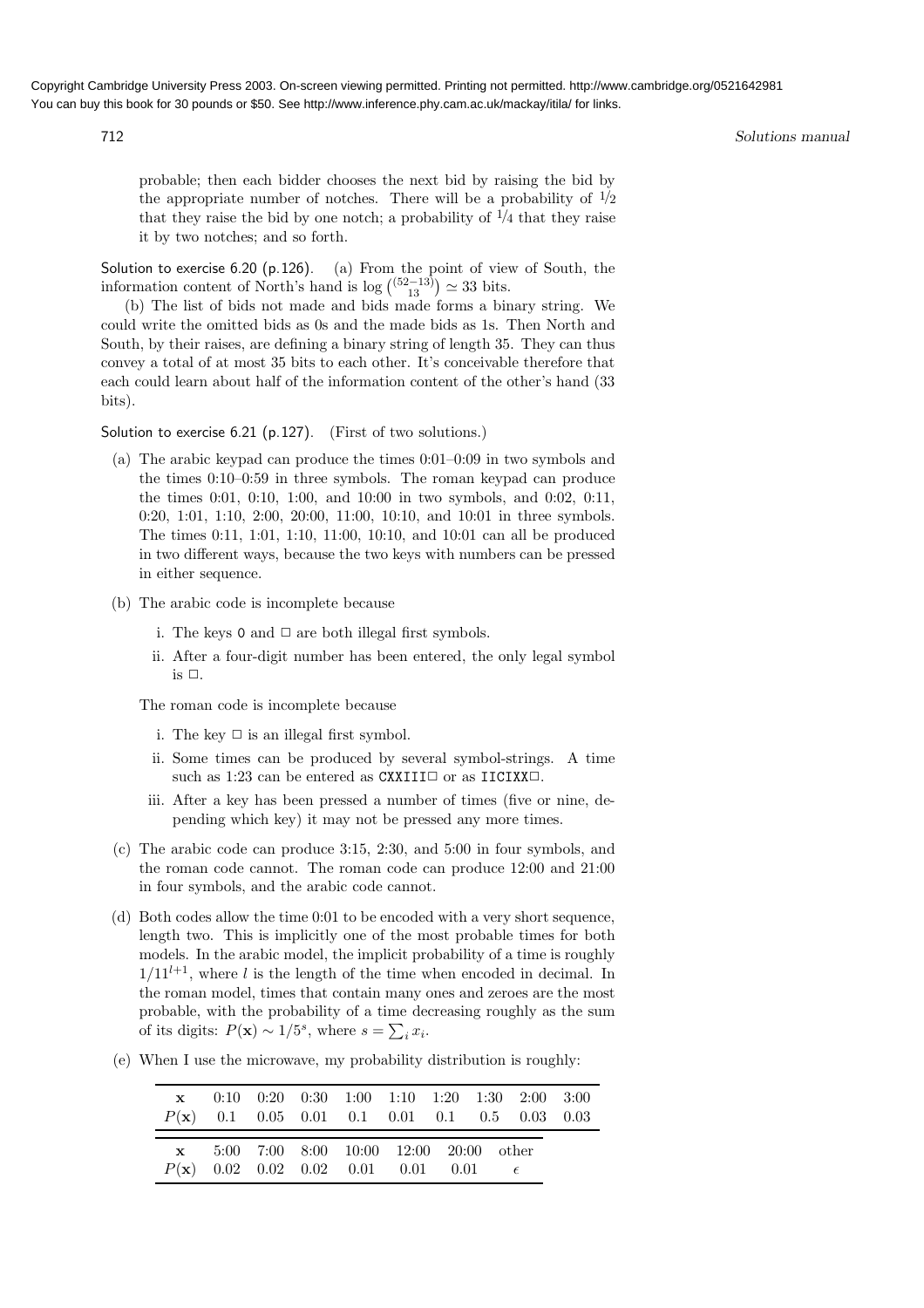Solutions manual 713

The arabic system is poorly matched to my distribution because it forces me to push the zero button at the end of every time, to specify 'zero seconds', which I always want. The roman system similarly wastes an entire button (the I button) which I never use. The arabic system is otherwise quite well matched to my probability distribution, except that my favourite time (1:30 for a cafe latte) could do with a shorter sequence. The roman system is well–matched to some of my times, but terribly matched to others, in particular, the time 8:00.

The arabic system has a maximum codelength of five symbols. The roman system has a terrible maximum codelength of 28 symbols, for the time 59:59.

- (f) An alternative encoder using five buttons would work as follows.
	- i. The display starts by offering as a default the median of the last one hundred times selected. If the user has a favourite time, then this will probably be offered. It can be accepted by pressing the  $\Box$ key.
	- ii. The other four keys are marked  $+, +, -$ , and  $-$ .
		- The + symbol increments the displayed time by a little bit, e.g.16%.
		- The − symbol decrements the displayed time by a little bit, e.g.16%.
		- The ++ symbol increments the displayed time by a lot, e.g., a factor of two.
		- The −− symbol decrements the displayed time by a lot, e.g., a factor of two.

To make this system even more adaptive to its user, these four buttons could have their effect by moving the percentile around the distribution of times recently used by the user. The initial time is the median. The + button takes us to the 63rd percentile and ++ takes us to the 87th, say, with the step size decreasing adaptively as the time is selected. If a user has five preferred times, these could adaptively be discovered by the system so that, after time, the five times would be invoked by the sequences  $\boxed{--} \Box, \boxed{-} \Box, \Box, \boxed{+} \Box,$ and  $\boxed{++}$  respectively.

Second solution (a) The arabic microwave can generate the times  $0, 1, 2, \ldots$  9 seconds with two symbols, and the times from 0 to 59 seconds (or perhaps 99 seconds) with three symbols. Not a very good use of the shortest strings!

The roman microwave can generate 1 second, 10 seconds, 1 minute, and 10 minutes with two symbols, and any of the 10 sums of those 4 quantities with three symbols. Again, not a good use of the shortest strings, except perhaps 1 minute and 10 minutes. Also there is a bit of inefficiency: the sequences CX and XC both produce 1 minute and 10 seconds.

(b) The codes are not complete. In a complete code, there would be a unique way to encode each cooking time, and there would be no redundant symbols (whereas all times in both codes end with "Start", which is in at least some cases redundant).

(c) 1 minute 23 seconds; 30 minutes.

(d) The implicit probability distribution over digits is uniform with arabic, and the distribution over the number of non-zero digits is an exponential, with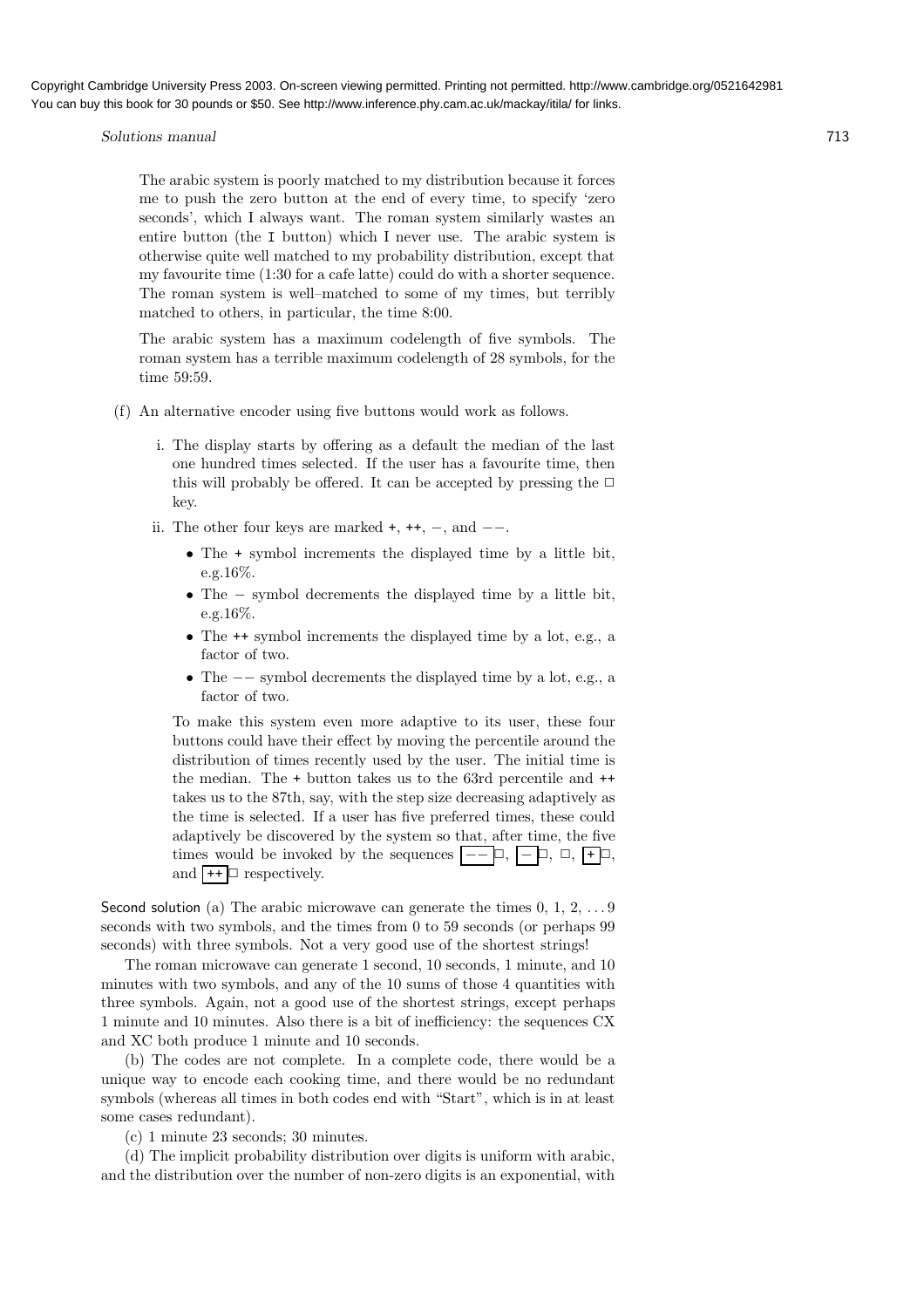714 Solutions manual

short strings (such as 8 seconds) being more probable than long ones (such as 10 minutes).

The implicit distribution over digits is highly nonuniform in the roman microwave. The digit 1 is much more probable than the digit 9.

For most large times (such as twenty minutes) there are intermediate and small times (such as twenty seconds, and two seconds) that have the same implicit probability. So the roman distribution, while rather strange, does have a scale-free property.

(e) My distribution over times has a lot of mass around 1:30, 2:00, and 4:00.

(f) No-one needs a ten-minute cooking event timed to within a second. An efficient system would have variable grain size, with 1-second precision at the ten-second end of things, 5-second precision in the 1-minute area, and twenty-second precision at ten minutes.

# Extra Solutions for Chapter 7

Solution to exercise 7.2 (p.134).

• The self-delimiting representations of  $n$  are:

| $c_{\alpha}(n) =$ |                                          |
|-------------------|------------------------------------------|
|                   |                                          |
|                   |                                          |
|                   | 100011000011101110110111011011111101110. |

cβ(n) = 000000 1100010 0000111101100110000111101011100100110010101000001010011110 100011000011101110110111011011111101110.

c<sup>γ</sup> (n) = 00111 100010 0000111101100110000111101011100100110010101000001010011110 100011000011101110110111011011111101110.

c<sup>δ</sup> (n) = 011 11 100010 0000111101100110000111101011100100110010101000001010011110 100011000011101110110111011011111101110.

• Byte based, base 3.

010010100110101010011010010110000010101001010101010110001010010 110011000010000010010100101000010101010010100101001100001100011

• base 7

011000101000101000100011100110010100001100000110011001101100000 100000100000010101000011001011100100010100111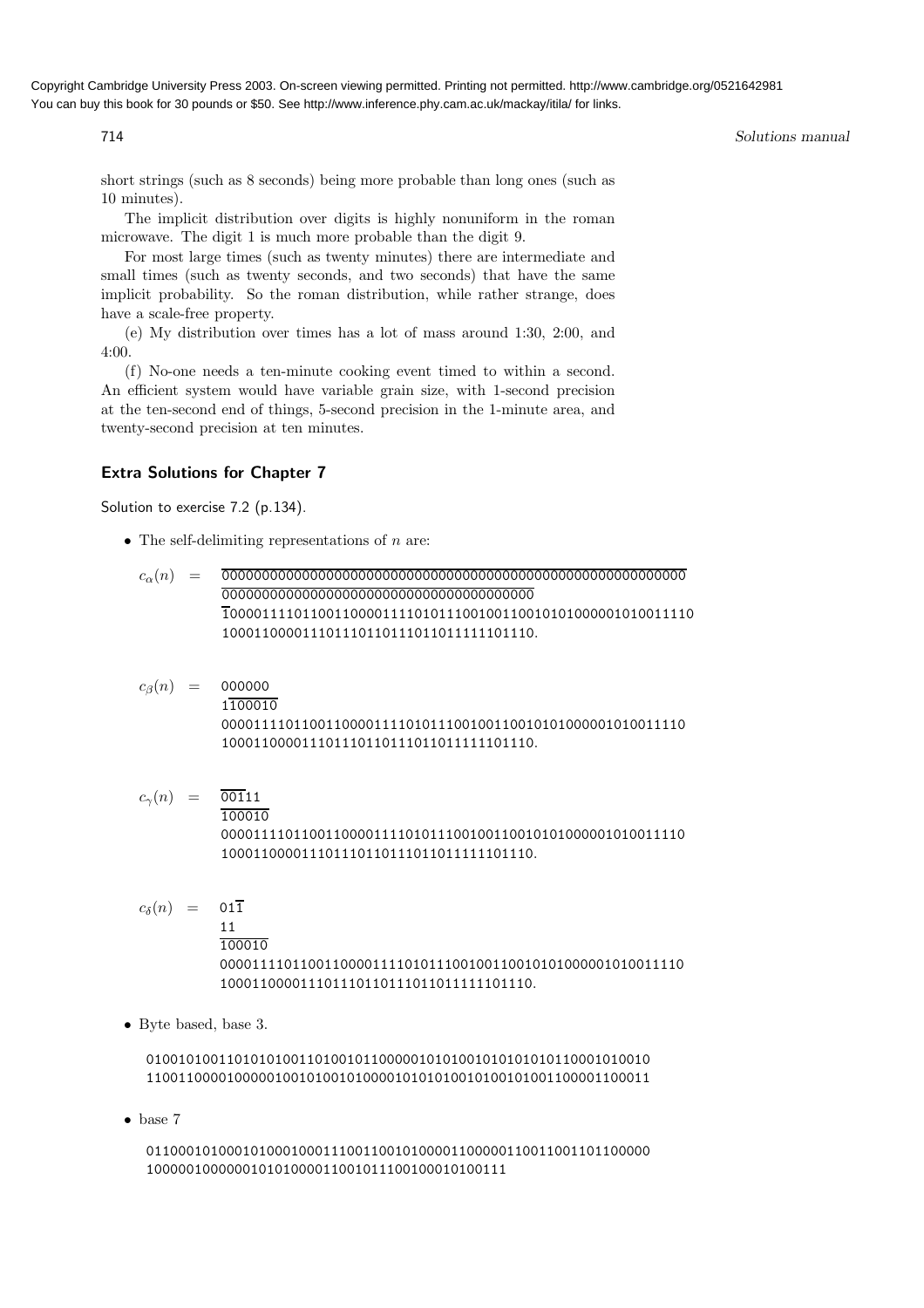Solutions manual 715

 $\bullet$  base 15

# 100111101010010000100110010000101011100011101011101000001110111 00011101110101010111001111101110100001111

Solution to exercise 7.3 (p.135). A code that has shorter codelengths asymptotically (e.g., for  $n > 2^{100}$ ) uses the same idea but first encodes the number of levels of recursion that the encoder will go through, using any convenient prefix code for integers, for example  $C_{\omega}$ ; then the encoder can use  $c_B(n)$  instead of  $c_b(n)$  to encode each successive integer in the recursion, and can omit the terminal zero.

### Extra Solutions for Chapter 8

Solution to exercise 8.1 (p.140).

$$
H(X,Y) = H(U,V,V,W) = H(U,V,W) = H_u + H_v + H_w.
$$
 (D.19)

$$
H(X|Y) = H_u.
$$
 (D.20)

$$
I(X;Y) = H_v.
$$
\n(D.21)

Solution to exercise 8.5 (p.140). The entropy distance:

$$
D_H(X, Y) \equiv H(X, Y) - I(X; Y) = \sum_{x, y} P(x, y) \log \frac{P(x)P(y)}{P(x, y)^2}.
$$
 (D.22)

is fairly easily shown to satisfy the first three axioms  $D_H(X, Y) \geq 0$ ,  $D_H(X, X) =$ 0,  $D_H(X, Y) = D_H(Y, X)$ .

A proof that it obeys the triangle inequality is not so immediate. It helps to know in advance what the difference  $D(X, Y) + D(Y, Z) - D(X, Z)$  should add up to; this is most easily seen by first making a picture in which the quantities  $H(X)$ ,  $H(Y)$ , and  $H(Z)$  are represented by overlapping areas, cf. figure 8.2 and exercise 8.8 (p.141). Such a picture indicates that  $D(X, Y)$  +  $D(Y, Z) - D(X, Z) = H(Y|X, Z) + I(X; Z|Y).$ 

$$
D(X, Y) + D(Y, Z) - D(X, Z)
$$
  
= 
$$
\sum_{x,y,z} P(x, y, z) \log \frac{P(x)P(y)P(y)P(z)P(xz)^{2}}{P(xy)^{2}P(x)P(z)P(y, z)^{2}}
$$
(D.23)

$$
= 2\sum_{x,y,z} P(x,y,z) \log \frac{P(x,z)P(x,z|y)}{P(x,y,z)P(x|y)P(z|y)}
$$
(D.24)

$$
= 2\sum_{x,y,z} P(x,y,z) \left[ \log \frac{1}{P(y \mid xz)} + \log \frac{P(x,z \mid y)}{P(x \mid y)P(z \mid y)} \right] \quad (D.25)
$$

$$
= 2\sum_{x,z} P(x,z) \sum_{y} P(y|x,z) \log \frac{1}{P(y|x,z)} +
$$
 (D.26)

$$
2\sum_{y} P(y) \sum_{x,z} P(x,z|y) \log \frac{P(x,z|y)}{P(x|y)P(z|y)}
$$
(D.27)

$$
= 2\sum_{x,z} P(x,z)H(Y|x,z) + 2\sum_{y} P(y)I(X;Z|y).
$$
 (D.28)

$$
= 2H(Y | X, Z) + 2I(X; Z | Y).
$$
 (D.29)

The quantity  $I(X;Z|Y)$  is a conditional mutual information, which like a mutual information is positive. The other term  $H(Y | X, Z)$  is also positive, so  $D(X, Y) + D(Y, Z) - D(X, Z) \geq 0$ .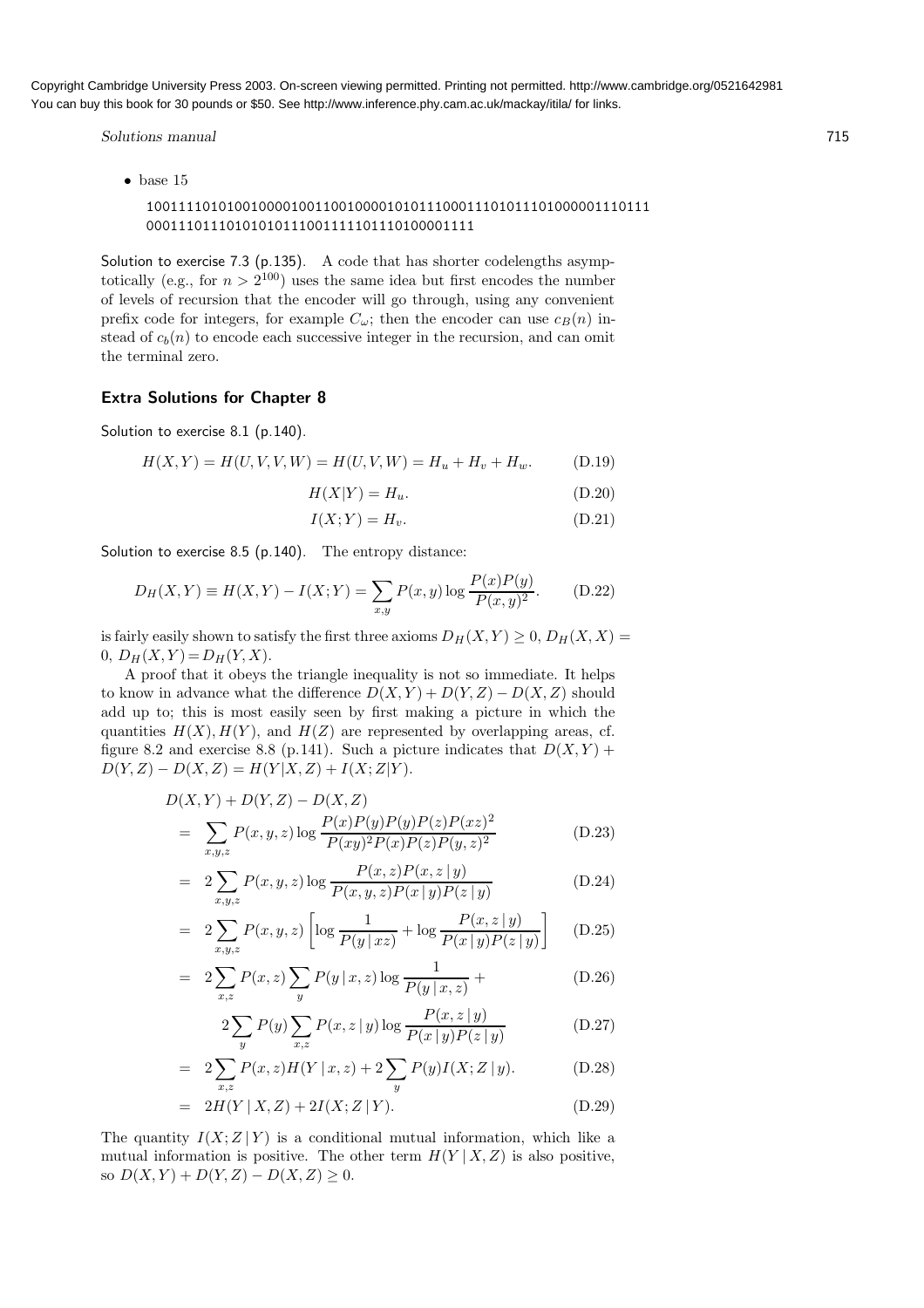716 Solutions manual

Solution to exercise 8.10 (p.142). Seeing the top of the card *does* convey information about the colour of its other side. Bayes' theorem allows us to draw the correct inference in any given case, and Shannon's mutual information is the measure of how much information is conveyed, on average.

This inference problem is equivalent to the three doors problem. One quick way to justify the answer without writing down Bayes' theorem is 'The probability that the lower face is opposite in colour to the upper face is always 1/3, since only one of the three cards has two opposite colours on it'.

The joint probability of the two colours is

$$
P(u, l) \t u = 0 \t u = 1
$$
  
\n
$$
l = 0 \t 1/3 \t 1/6
$$
  
\n
$$
l = 1 \t 1/6 \t 1/3
$$
  
\n(D.30)

The marginal entropies are  $H(U) = H(L) = 1$  bit, and the mutual information is

$$
I(U;L) = 1 - H_2(1/3) = 0.08 \text{ bits.}
$$
 (D.31)

### Extra Solutions for Chapter 9

Solution to exercise 9.17 (p.155). The conditional entropy of Y given X is  $H(Y | X) = \log 4$ . The entropy of Y is at most  $H(Y) = \log 10$ , which is achieved by using a uniform input distribution. The capacity is therefore

$$
C = \max_{\mathcal{P}_X} H(Y) - H(Y | X) = \log^{10/4} = \log^{5/2} \text{ bits.}
$$
 (D.32)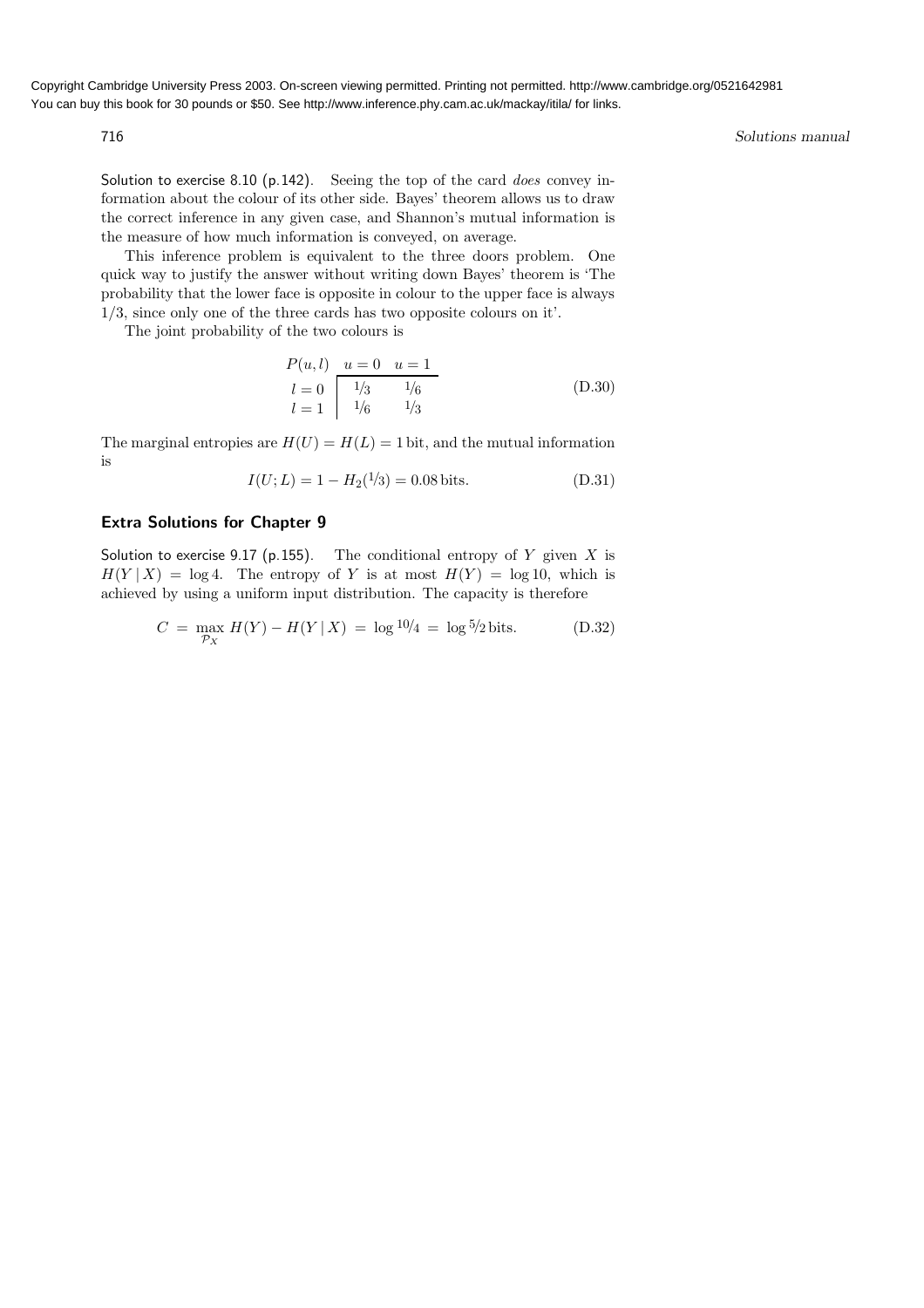#### Solutions manual 717

Solution to exercise 9.19 (p.156). The number of recognizable '2's is best estimated by concentrating on the type of patterns that make the greatest contribution to this sum. These are patterns in which just a small patch of the pixels make the shape of a 2 and most of the other pixels are set at random. It is unlikely that the random pixels will take on some other recognizable shape, as we will confirm later. A recognizable letter 2 surrounded by a white border can be written in  $6 \times 7$  pixels. This leaves 214 pixels that can be set arbitrarily, and there are also  $12 \times 11$  possible locations for the miniature 2 to be placed, and two colourings (white on black / black on white). There are thus about  $12 \times 11 \times 2 \times 2^{214} \simeq 2^{219}$  miniature 2 patterns, almost all of which are recognizable only as the character 2. This claim that the noise pattern will not look like some other character is confirmed by noting what a small fraction of all possible patterns the above number of 2s is. Let's assume there are 127 other characters to worry about. Only a fraction  $2^{-37}$  of the  $2^{256}$  random patterns are recognizable 2s, so similarly, of the 2 <sup>219</sup> miniature 2 patterns identified above, only a fraction of about  $127 \times 2^{-37}$  of them also contain another recognizable character. These double-hits decrease undetectably the above answer,  $2^{219}$ .

Another way of estimating the entropy of a 2, this time banning the option of including background noise, is to consider the number of decisions that are made in the construction of a font. A font may be bold (2) or not bold; *italic (2)* or not; sans-serif (2) or not. It may be normal size (2), small (2) or tiny (2). It may be calligraphic, futuristic, modern, or gothic. Most of these choices are independent. So we have at least  $2^4 \times 3^2$  distinct fonts. I imagine that Donald Knuth's METAFONT, with the aid of which this document was produced, could turn each of these axes of variation into a continuum so that arbitrary intermediate fonts can also be created. If we can distinguish, say, five degrees of boldness, ten degrees of italicity, and so forth, then we can imagine creating perhaps  $10^6 \simeq 2^{20}$  distinguishable fonts, each with a distinct 2. Extra parameters such as loopiness and spikiness could further increase this number. It would be interesting to know how many distinct 2s METAFONT can actually produce in a  $16 \times 16$  box.

The entropy of the probability distribution  $P(y | x=2)$  depends on the assumptions about noise and character size. If we assume that noise is unlikely, then the entropy may be roughly equal to the number of bits to make a clean 2 as discussed above. The possibility of noise increases the entropy. The largest it could plausibly be is the logarithm of the number derived above for the number of patterns that are recognizable as a 2, though I suppose one could argue that when someone writes a 2, they may end up producing a pattern y that is not recognizable as a 2. So the entropy could be even larger than 220 bits. It should be noted however, that if there is a 90% chance that the 2 is a clean 2, with entropy 20 bits, and only a 10% chance that it is a miniature 2 with noise, with entropy 220 bits, then the entropy of  $y$  is  $H_2(0.1)+0.1\times 220+0.9\times 20 \simeq 40$  bits, so the entropy would be much smaller than 220 bits.

Solution to exercise 9.21 (p.156). The probability of error is the probability that the selected message is not uniquely decodeable by the receiver, i.e., it is the probability that one or more of the  $S-1$  other people has the same birthday as our selected person, which is

$$
1 - \left(\frac{A-1}{A}\right)^{S-1} = 1 - 0.939 = 0.061.
$$
 (D.33)



Figure D.4. Four random samples from the set of  $2^{219}$  'miniature 2s' defined in the text.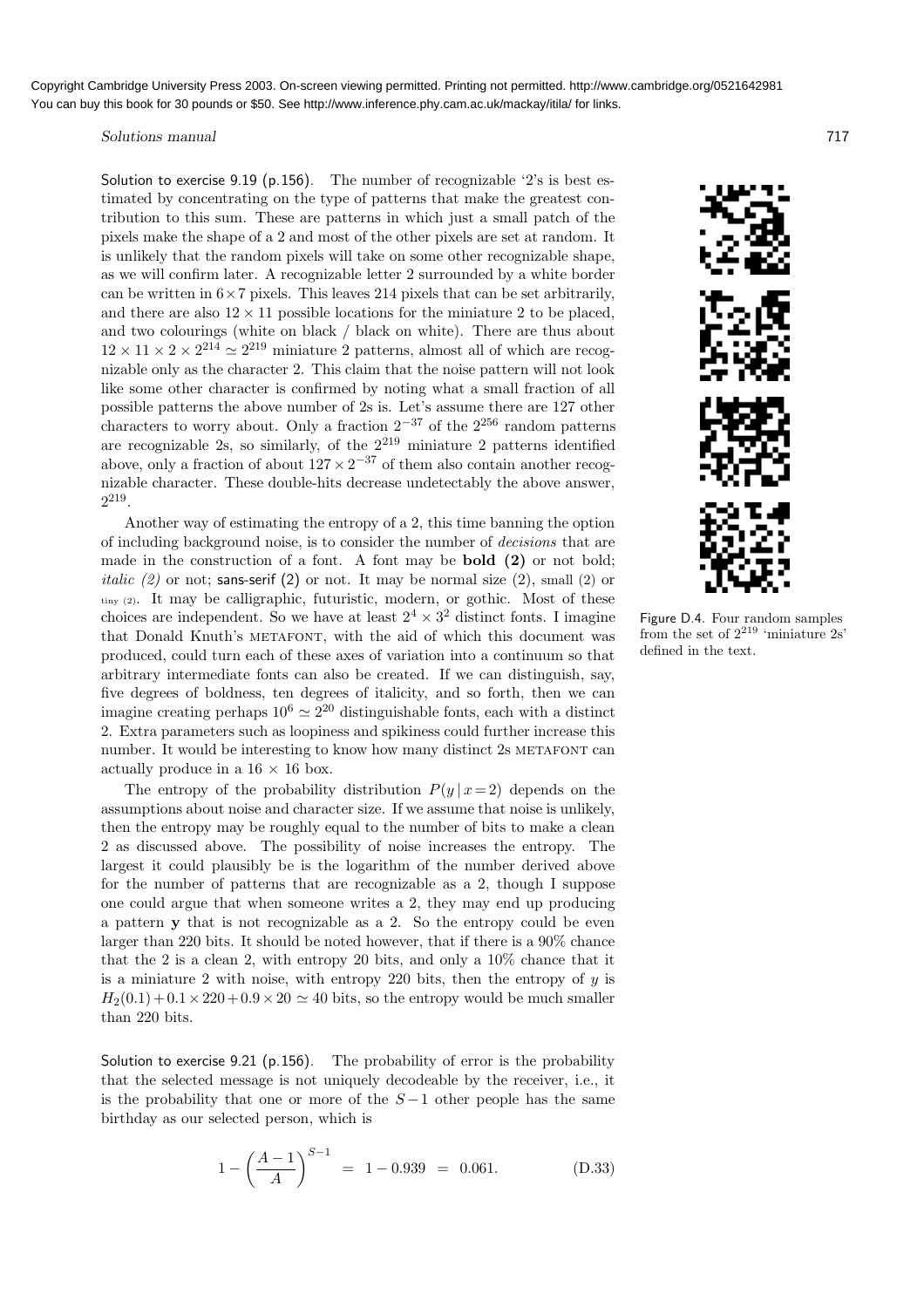718 Solutions manual

The capacity of the communication channel is  $\log 365 \simeq 8.5$  bits. The rate of communication attempted is  $log 24 \simeq 4.6$  bits.

So we are transmitting substantially below the capacity of this noiseless channel, and our communication scheme has an appreciable probability of error (6%). Random coding looks a rather silly idea.

Solution to exercise 9.22 (p.157). The number of possible K-tuples is  $A^K$ , and we select  $q^K$  such K-tuples, where q is the number of people in each of the K rooms. The probability of error is the probability that the selected message is not uniquely decodeable by the receiver,

$$
1 - \left(\frac{A^K - 1}{A^K}\right)^{q^K - 1}.
$$
 (D.34)

In the case  $q = 364$  and  $K = 1$  this probability of error is

$$
1 - \left(1 - \frac{1}{A}\right)^{q-1} \simeq 1 - e^{-(q-1)/A} \simeq 1 - e = 0.63. \tag{D.35}
$$

[The exact answer found from equation (D.34) is 0.631.] Thus random coding is highly likely to lead to a communication failure.

As K gets large, however, we can approximate

$$
1 - \left(\frac{A^{K} - 1}{A^{K}}\right)^{q^{K} - 1} = 1 - \left(1 - \frac{1}{A^{K}}\right)^{q^{K} - 1} \simeq \frac{q^{K} - 1}{A^{K}} \simeq \left(\frac{q}{A}\right)^{K}.
$$
 (D.36)

In the example  $q = 364$  and  $A = 365$ , this probability of error decreases as  $10^{-0.0012K}$ , so, for example, if  $K \simeq 6000$  then the probability of error is smaller than  $10^{-6}$ .

For sufficiently large blocklength  $K$ , random coding becomes a reliable, albeit bizarre, coding strategy.

### Extra Solutions for Chapter 10

Solution to exercise 10.2 (p.169). A perl program that finds this derivative and optimizes I in order to find the capacity of a channel is available at http://www.inference.phy.cam.ac.uk/mackay/perl/capacity.p.

Solution to exercise 10.1 (p.168). Consider a string of bit pairs  $b_k, \hat{b}_k,$  having the property that  $\sum_{k=1}^{K} P(\hat{b}_k \neq b_k) / K = p_b$ . These bits are concatenated in blocks of size  $K = NR$  to define the quantities s and  $\hat{s}$ . Also,  $P(b_k = 1)$ 1/2. We wish to show that these properties imply  $I(s; \hat{s}) \geq K(1 - H_2(p_b)),$ regardless of whether there are correlations among the bit errors.

More to come here.

Solution to exercise 10.12 (p.172).  $I(X; Y) = H(X) - H(X | Y)$ .

$$
I(X;Y) = H_2(p_0) - qH_2(p_0).
$$

Maximize over  $p_0$ , get  $C = 1 - q$ .

The  $(2, 1)$  code is  $\{01, 10\}$ . With probability q, the 1 is lost, giving the output 00, which is equivalent to the "?" output of the Binary Erasure Channel. With probability  $(1 - q)$  there is no error; the two input words and the same two output words are identified with the 0 and 1 of the BEC. The equivalent BEC has erasure probability  $q$ . Now, this shows the capacity of the  $Z$  channel is at least half that of the BEC.

This result is a bound, not an inequality, because our code constrains the input distribution to be 50:50, which is not necessarily optimal, and because we've introduced simple anticorrelations among successive bits, which optimal codes for the channel would not do.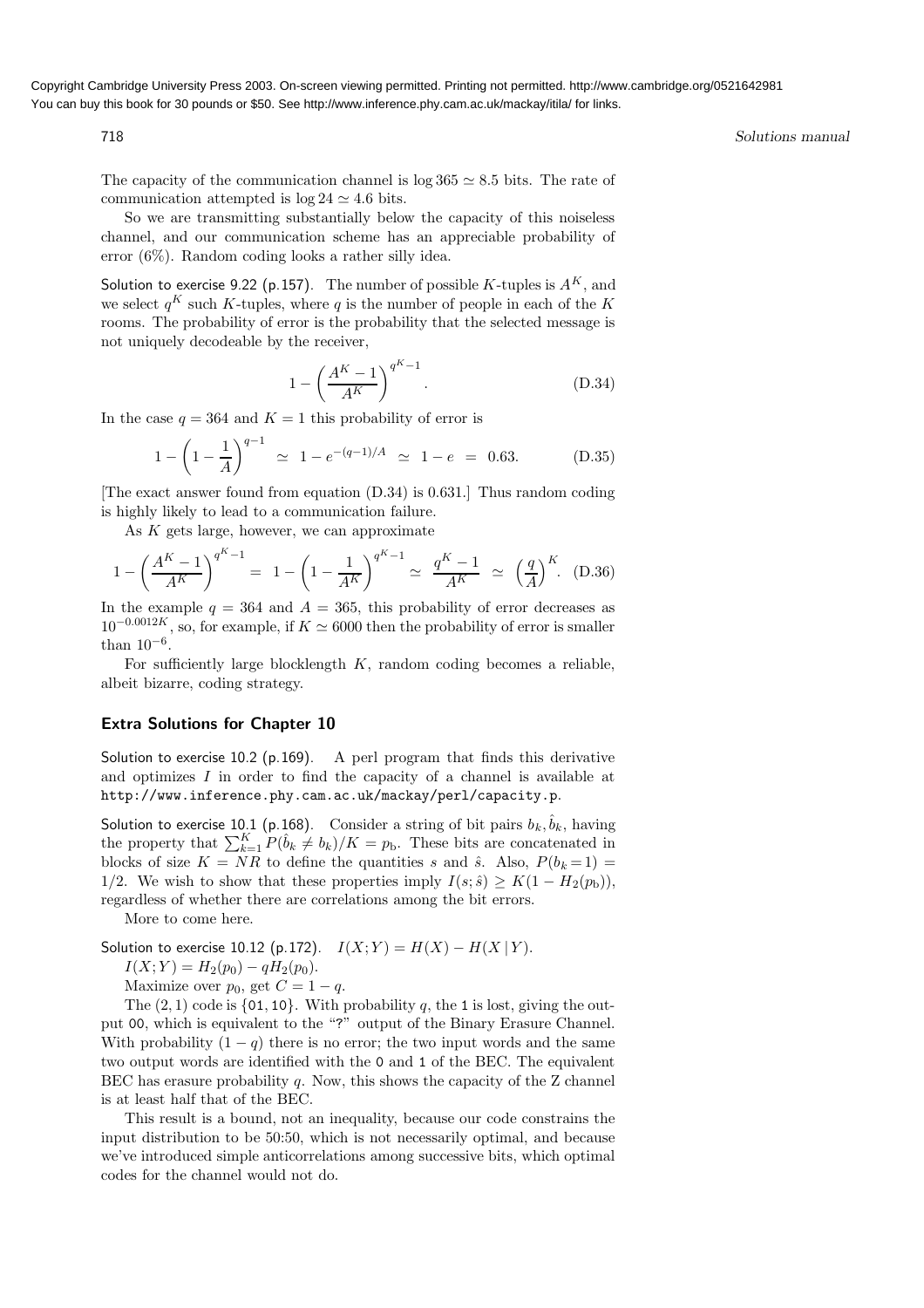Solutions manual 719

# Extra Solutions for Chapter 11

Solution to exercise 11.3 (p.184). In a nutshell, the encoding operations involve 'additions' and 'multiplies', and these operations are associative.

Let the source block be  $\{s_{k_2k_1}\}\$  and the transmitted block be  $\{t_{n_2n_1}\}\$ . Let the two generator matrices be  $\mathbf{G}^{(1)}$  and  $\mathbf{G}^{(2)}$ . To conform to convention, these matrices have to be transposed if they are to right-multiply.

If we encode horizontally first, then the intermediate vector is

$$
u_{k_2 n_1} = \sum_{k_1} G_{n_1 k_1}^{(1)\mathsf{T}} s_{k_2 k_1} \tag{D.37}
$$

and the transmission is

$$
t_{n_2n_1} = \sum_{k_2} G_{n_2k_2}^{(2)\text{T}} u_{k_2n_1}
$$
 (D.38)

$$
= \sum_{k_2} G_{n_2 k_2}^{(2)\dagger} \sum_{k_1} G_{n_1 k_1}^{(1)\dagger} s_{k_2 k_1}.
$$
 (D.39)

Now, by the associative property of addition and multiplication, we can reorder the summations and multiplications:

$$
t_{n_2n_1} = \sum_{k_1} \sum_{k_2} G_{n_2k_2}^{(2)\text{T}} G_{n_1k_1}^{(1)\text{T}} s_{k_2k_1}
$$
 (D.40)

$$
= \sum_{k_1} G_{n_1 k_1}^{(1)\dagger} \sum_{k_2} G_{n_2 k_2}^{(2)\dagger} s_{k_2 k_1}.
$$
 (D.41)

This is identical to what happens if we encode vertically first, getting intermediate vector

$$
v_{n_2k_1} = \sum_{k_2} G_{n_2k_2}^{(2)\mathsf{T}} s_{k_2k_1}
$$
 (D.42)

then transmitting

$$
t_{n_2n_1} = \sum_{k_1} G_{n_1k_1}^{(1)\dagger} v_{n_2k_1}.
$$
 (D.43)

Solution to exercise 11.6 (p.188). The fraction of all codes that are linear is absolutely tiny. We can estimate the fraction by counting how many linear codes there are and how many codes in total.

A linear  $(N, K)$  code can be defined by the  $M = N - K$  constraints that it satisfies. The constraints can be defined by a  $M \times N$  parity-check matrix. Let's count how many parity-check matrices there are, then correct for overcounting in a moment. There are  $2^{MN}$  distinct parity-check matrices. Most of these have nearly full rank. If the rows of the matrix are rearranged, that makes no difference to the code. Indeed, you can multiply the matrix H by any square invertible matrix, and there is no change to the code. Rowpermutation is a special case of multiplication by a square matrix. So the size of the equivalence classes of parity-check matrix is  $2^{M^2}$ . (For every paritycheck matrix, there are  $2^{M^2}$  ways of expressing it.) So the number of different linear codes is  $2^{MN}/2^{M^2} = 2^{MK}$ .

The total number of codes is the number of choices of  $2<sup>K</sup>$  words from the set of  $2^N$  possible words, which is  $\binom{2^N}{2^K}$  $\binom{2^N}{2^K}$ , which is approximately

$$
\frac{(2^N)^{2^K}}{(2^K)!} = \frac{2^{N2^K}}{(2^K)!}.
$$
\n(D.44)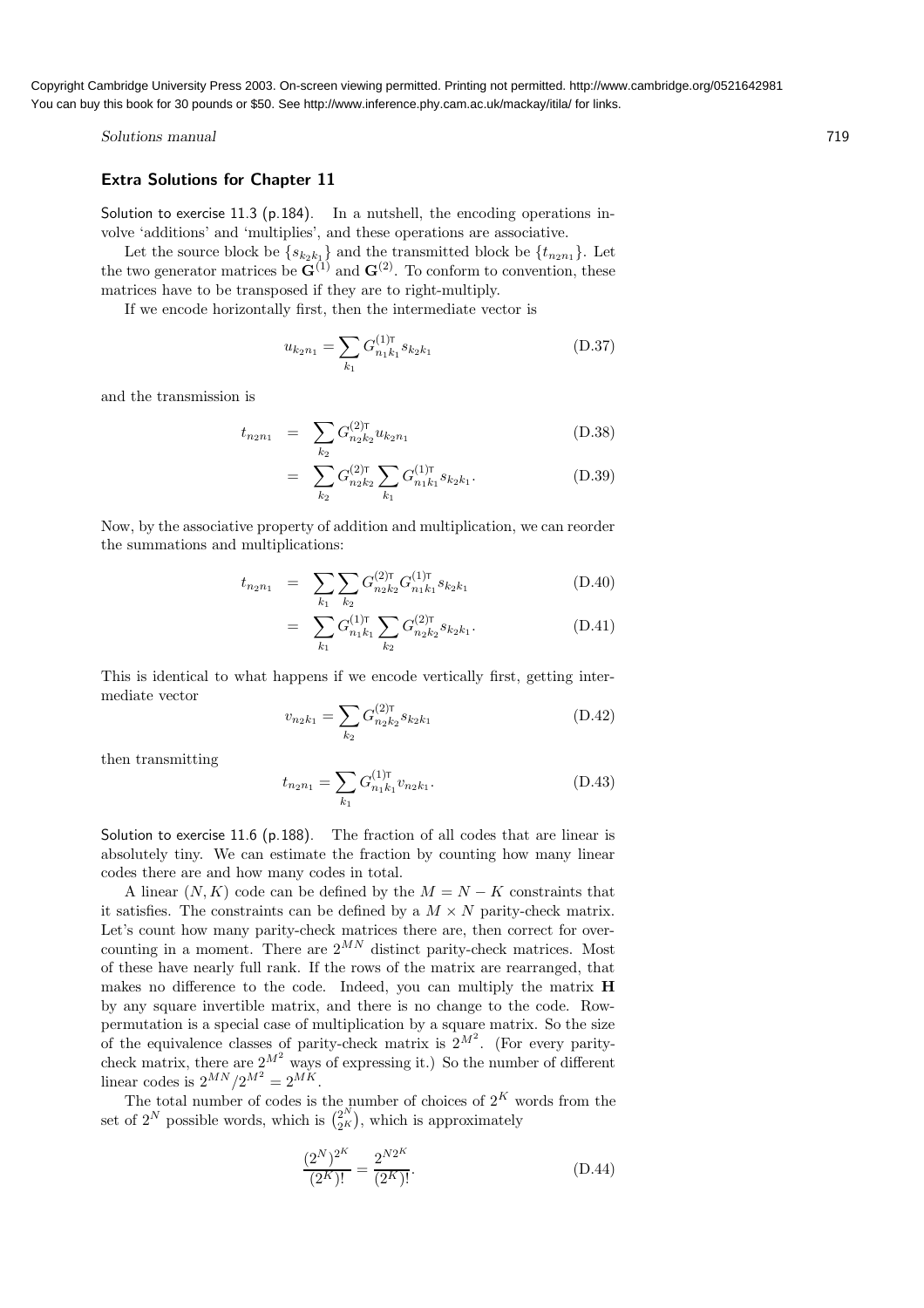720 Solutions manual

The fraction required is thus

$$
\frac{2^{N^2 R(1-R)} (2^K)!}{2^{N2^K}}.
$$
\n(D.45)

Solution to exercise 11.8 (p.188). A code over  $GF(8)$  We can denote the elements of  $GF(8)$  by  $\{0, 1, A, B, C, D, E, F\}$ . Each element can be mapped onto a polynomial over  $GF(2)$ .

|                  |                  | element polynomial binary representation |        |
|------------------|------------------|------------------------------------------|--------|
|                  |                  | 000                                      |        |
| 1                |                  | 001                                      |        |
| А                | $\boldsymbol{x}$ | 010                                      |        |
| B                | $x+1$            | 011                                      | (D.46) |
| $\overline{C}$   | $x^2$            | 100                                      |        |
| D                | $x^2+1$          | 101                                      |        |
| E                | $x^2+x$          | 110                                      |        |
| $\boldsymbol{F}$ | $x^2 + x + 1$    | 111                                      |        |

The multiplication and addition operations are given by multiplication and addition of the polynomials, modulo  $x^3 + x + 1$ .

Here is the multiplication table:

$$
\begin{array}{c|ccccccccc}\n\cdot & 0 & 1 & A & B & C & D & E & F \\
\hline\n0 & 0 & 0 & 0 & 0 & 0 & 0 & 0 & 0 \\
1 & 0 & 1 & A & B & C & D & E & F \\
A & 0 & A & C & E & B & 1 & F & D \\
B & 0 & B & E & D & F & C & 1 & A \\
C & 0 & C & B & F & E & A & D & 1 \\
D & 0 & D & 1 & C & A & F & B & E \\
E & 0 & E & F & 1 & D & B & A & C \\
F & 0 & F & D & A & 1 & E & C & B\n\end{array} \tag{D.47}
$$

Here is a  $(9,2)$  code over  $GF(8)$  generated by the generator matrix

$$
\mathbf{G} = \left[ \begin{array}{cccccc} 1 & 0 & 1 & A & B & C & D & E & F \\ 0 & 1 & 1 & 1 & 1 & 1 & 1 & 1 \end{array} \right] \tag{D.48}
$$

| 000000000  | 011111111 | <b>OAAAAAAAA</b> | OBBBBBBBB                                            | occcccccc | מממממממס   | <b>OEEEEEEEE</b> | OFFFFFFFFF |
|------------|-----------|------------------|------------------------------------------------------|-----------|------------|------------------|------------|
| 101ABCDEF  | 110BADCFE | 1ABO1EFCD        | 1BA10FEDC                                            | 1CDEF01AB | 1DCFE10BA  | 1 EFCDAB01       | 1FEDCBA10  |
| AOACEB1FD  | A1BDFA0EC | AAOEC1BDF        | AB1FDOACE                                            | ACEOAFDB1 | ADF1BECA0  | AECAODE1B        | AFDB1CEOA  |
| BOBEDFC1A  | B1AFCEDOB | BA1CFDEBO        | BBODECFA1                                            | BCFA1BODE | BDEBOA1CF  | BEDOB1AFC        | BFC1A0BED  |
| COCBFEAD1  | C1DAEFBCO | CAE1DCOFB        | CBFOCD1EA                                            | CCOFBAE1D | CD1EABFOC  | CEAD10CBF        | CFBC01DAE  |
| DOD1 CAFBE | D1CODBEAF | DAFBEOD1C        | DBEAF1COD                                            | DC1DOEBFA | DDOC1 FAEB | DEBFAC1DO        | DFAEBDOC1  |
| EOEF1DBAC  | E1FE0CABD | EACDBF10E        | EBDCAE01F                                            | ECABD1FE0 | EDBACOEF1  | EE01FBDCA        | EF10EACDB  |
| FOFDA1ECB  | F1ECBOFDA | FADFORCE1        | FBCE1ADFO                                            | FCB1EDAOF | FDAOFCB1E  | FE1BCF0AD        | FFOADE1BC  |
|            |           |                  | Further exercises that can be based on this example: |           |            |                  |            |

 $\triangleright$  Exercise D.1.<sup>[2]</sup> Is this code a perfect code?

 $\triangleright$  Exercise D.2.<sup>[2]</sup> Is this code a maximum distance separable code?

#### Extra Solutions

Solution to exercise D.1 (p.720). The  $(9, 2)$  code has  $M = 7$  parity checks, and its distance is  $d = 8$ . If the code were perfect, then all points would be at a distance of at most  $d/2$  from the nearest codeword, and each point would only have one nearest codeword.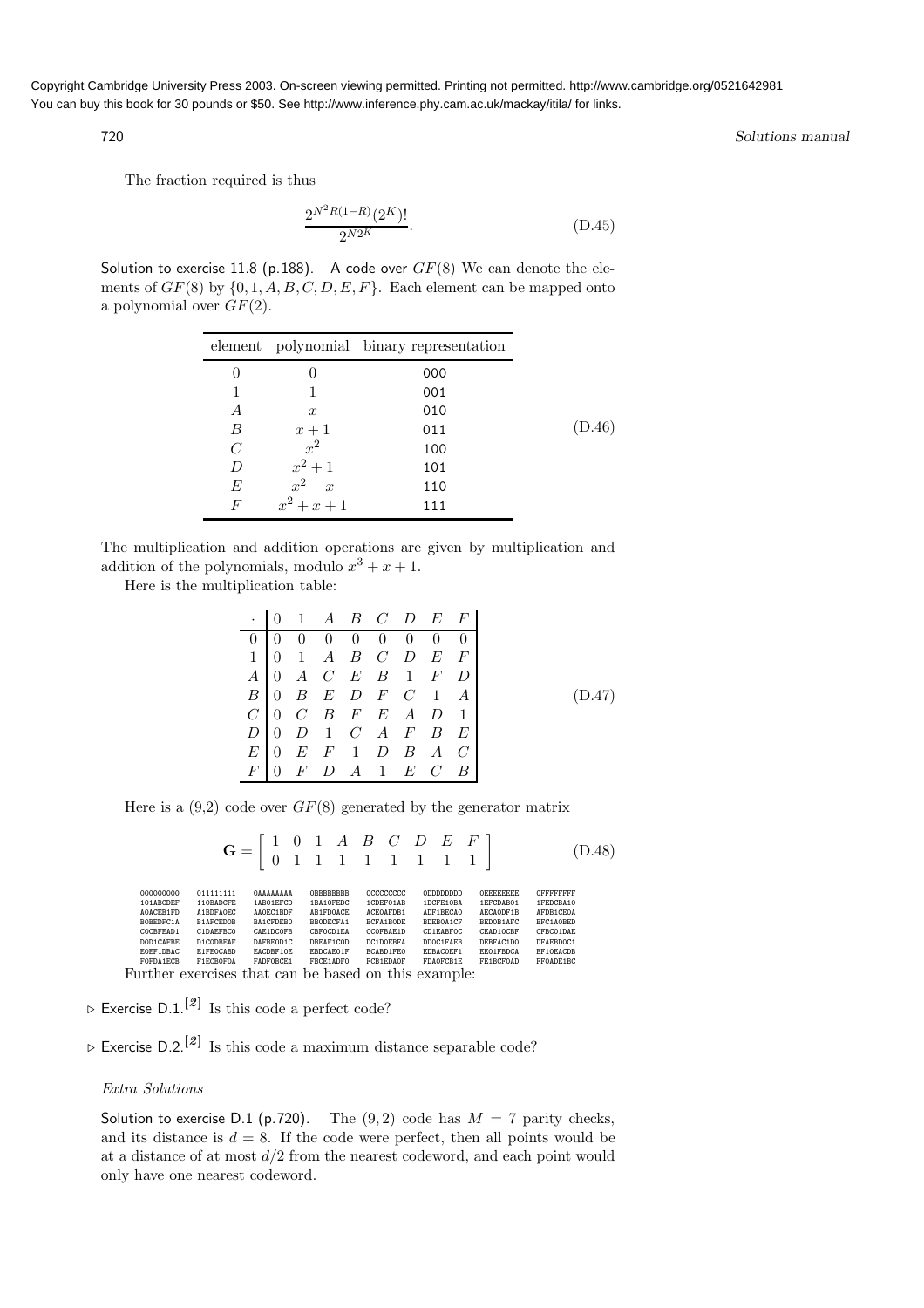Solutions manual 721

The (9, 2) code is not a perfect code. Any code with even distance cannot be a perfect code because it must have vectors that are equidistant from the two nearest codewords, for example, 000001111 is at Hamming distance 4 from both 000000000 and 011111111.

We can also find words that are at a distance greater than  $d/2$  from all codewords, for example 111110000, which is at a distance of five or more from all codewords.

Solution to exercise D.2 (p.720). The  $(9, 2)$  code is maximum distance separable. It has  $M = 7$  parity checks, and when any 7 characters in a codeword are erased we can restore the others. Proof: any two by two submatrix of G is invertible.

# Extra Solutions for Chapter 12

Solution to exercise 12.9 (p.201).  $\log_{36} 6{,}000{,}000{,}000 = 6.3$ , so a 7-character address could suffice, if we had no redundancy. One useful internet service provided by shortURL.com is the service of turning huge long URLs into tiny ones, using the above principle.

Email addresses can be as short as four characters (I know m@tc), but roughly 15 is typical.

# Extra Solutions for Chapter 13

Solution to exercise  $13.6$  (p. 216).  $1/2(1-f)^{1/2}$ , combining (13.14) and (13.25), the average probability of error of all linear codes is bounded by

$$
\langle P(\text{block error}) \rangle \le \sum_{w>0} \langle A(w) \rangle [\beta(f)]^w \simeq \sum_{w>0} 2^{N[H_2(w/N)-(1-R)]} [\beta(f)]^w
$$
\n(D.49)

This is a sum of terms that either grow or shrink exponentially with N, depending whether the first factor or the second dominates. We find the dominant term in the sum over w by differentiating the exponent.

$$
\frac{d}{dw}N[H_2(w/N) - (1 - R)] + w \log \beta(f) = \log \frac{1 - (w/N)}{w/N} + \log \beta(f)
$$
 (D.50)

the maximum is at

$$
\frac{w/N}{1 - (w/N)} = \beta(f) \tag{D.51}
$$

i.e.,

$$
w/N = \frac{\beta(f)}{1 + \beta(f)} = \frac{1}{1 + 1/\beta(f)}.
$$
 (D.52)

We require the exponent

$$
N[H_2(w/N) - (1 - R)] + w \log \beta(f)
$$
 (D.53)

to be negative at this point, then we can guarantee that the average error probability vanishes as N increases. Plugging in the maximum-achieving  $w/N$ , we have shown that the average error probability vanishes if

$$
H_2\left(\frac{1}{1+1/\beta(f)}\right) + \frac{1}{1+1/\beta(f)}\log\beta(f) < (1-R),\tag{D.54}
$$



(D.55) compared with Shannon's.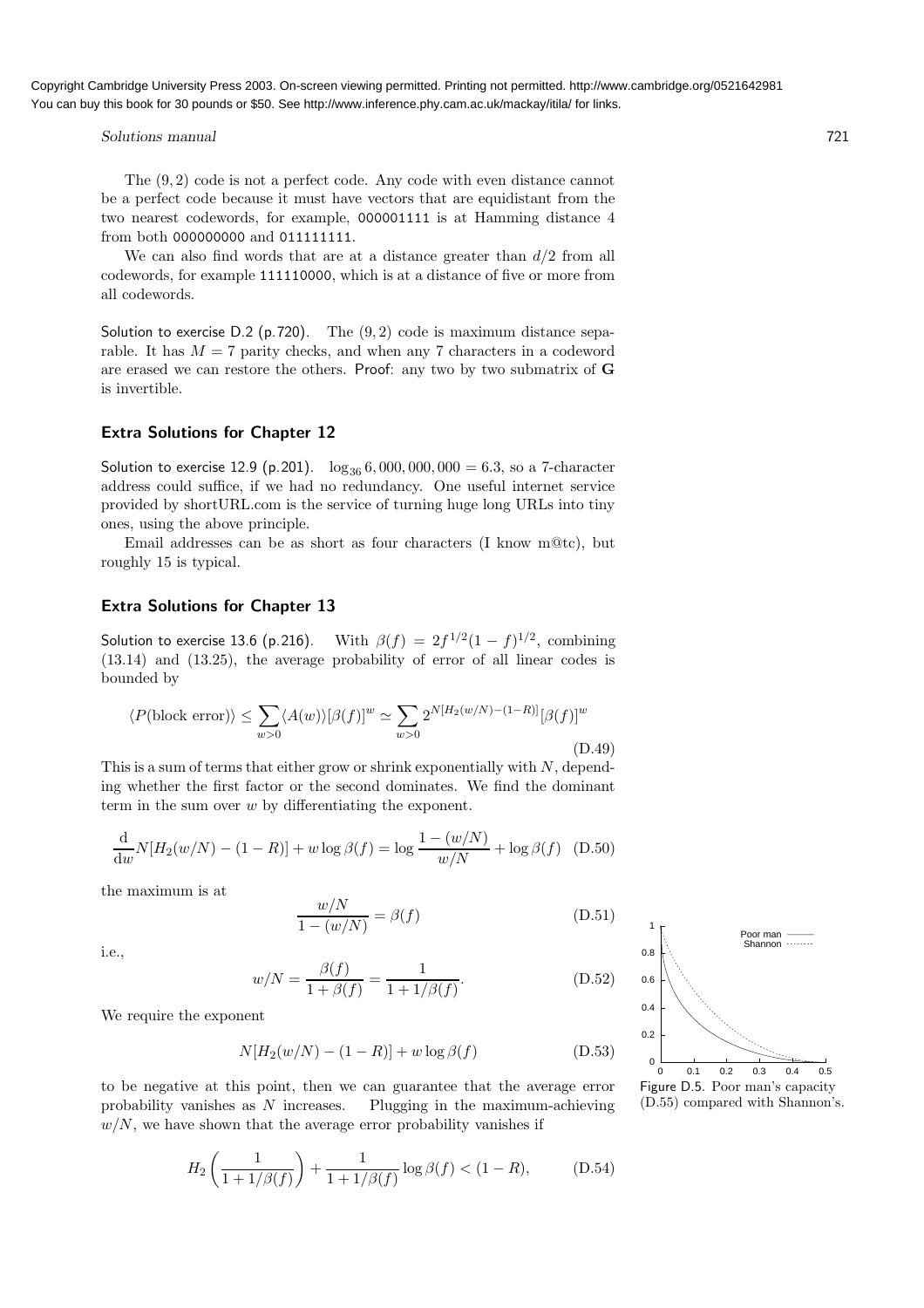722 Solutions manual

and we have thus proved a coding theorem, showing that reliable communication can be achieved over the binary symmetric channel at rates up to at least

$$
R_{\text{poor man}} = 1 - \left[ H_2 \left( \frac{1}{1 + 1/\beta(f)} \right) + \frac{1}{1 + 1/\beta(f)} \log \beta(f) \right].
$$
 (D.55)

# Extra Solutions for Chapter 13

Solution to exercise 13.15 (p.221). All the Hamming codes have distance  $d =$ 3.

Solution to exercise 13.16 (p.221). A code has a word of weight 1 if an entire column of the parity-check matrix is zero. There is a chance of  $2^{-M} = 2^{-360}$ that all entries in a given column are zero. There are  $M = 360$  columns. So the expected value at  $w = 1$  is

$$
A(1) = M2^{-M} = 360 \times 2^{-360} \simeq 10^{-111}.
$$
 (D.56)

Solution to exercise 13.17 (p. 221). This (15,5) code is unexpectedly good: While the Gilbert distance for a (15,5) code is 2.6, the minimum distance of the code is 7. The code can correct all errors of weight 1, 2, or 3. The weight enumerator function is  $(1,0,0,0,0,0,0,15,15,0,0,0,0,0,0,1)$ .

## Solution to exercise 13.18 (p.221). See figure D.6.

Solution to exercise 13.25 (p.223). Here's a suggested attack on this stillopen problem. [I use dual-containing as an abbreviation for "having a selforthogonal dual".] Pick an ensemble of low-density parity-check codes – for example, defined by making an  $M \times N$  matrix in which every column is a random vector of weight *j*. Each column involves  $\begin{pmatrix} j \\ 2 \end{pmatrix}$  pairs of rows. There are a total of  $N\binom{j}{2}$  such pairs. If the code is dual-containing, every such pair must occur an even number of times, most probably twice.

Estimate the probability of every pair's occuring twice. Multiply this probability by the total number of codes in the ensemble to estimate the number that are dual-containing.

Solution to exercise 13.26 (p.223). The formula for the error probability produced by a single codeword of weight d is  $\tilde{\Phi}(\sqrt{dx})$ , where x is the signal-tonoise ratio and  $\tilde{\Phi}(u) = 1 - \Phi(u)$  is the tail area of a unit normal distribution.  $E_{\rm b}/N_0 = 10 \log_{10} \frac{x^2}{2R}$  $\frac{x^2}{2R}$ .

# Extra Solutions for Chapter 15

Solution to exercise 15.1 (p.233).

- (a)  $\log_2 166751$  = 18 bits.
- (b)  $1.67 \times 10^{-3}$

Solution to exercise 15.2 (p. 233).

- (a)  $H_2(0.4804) = 0.998891$ .
- (b)  $0.496 \times H_2(0.5597) + 0.504 \times H_2(0.6) = 0.9802$  bits
- (c) 1 bit.



Figure D.6. The weight enumerator function of the pentagonful code (solid lines). The dotted lines show the average weight enumerator function of all random linear codes with the same size of generator matrix. The lower figure shows the same functions on a log scale. While the Gilbert distance is 2.2, the minimum distance of the code is 5.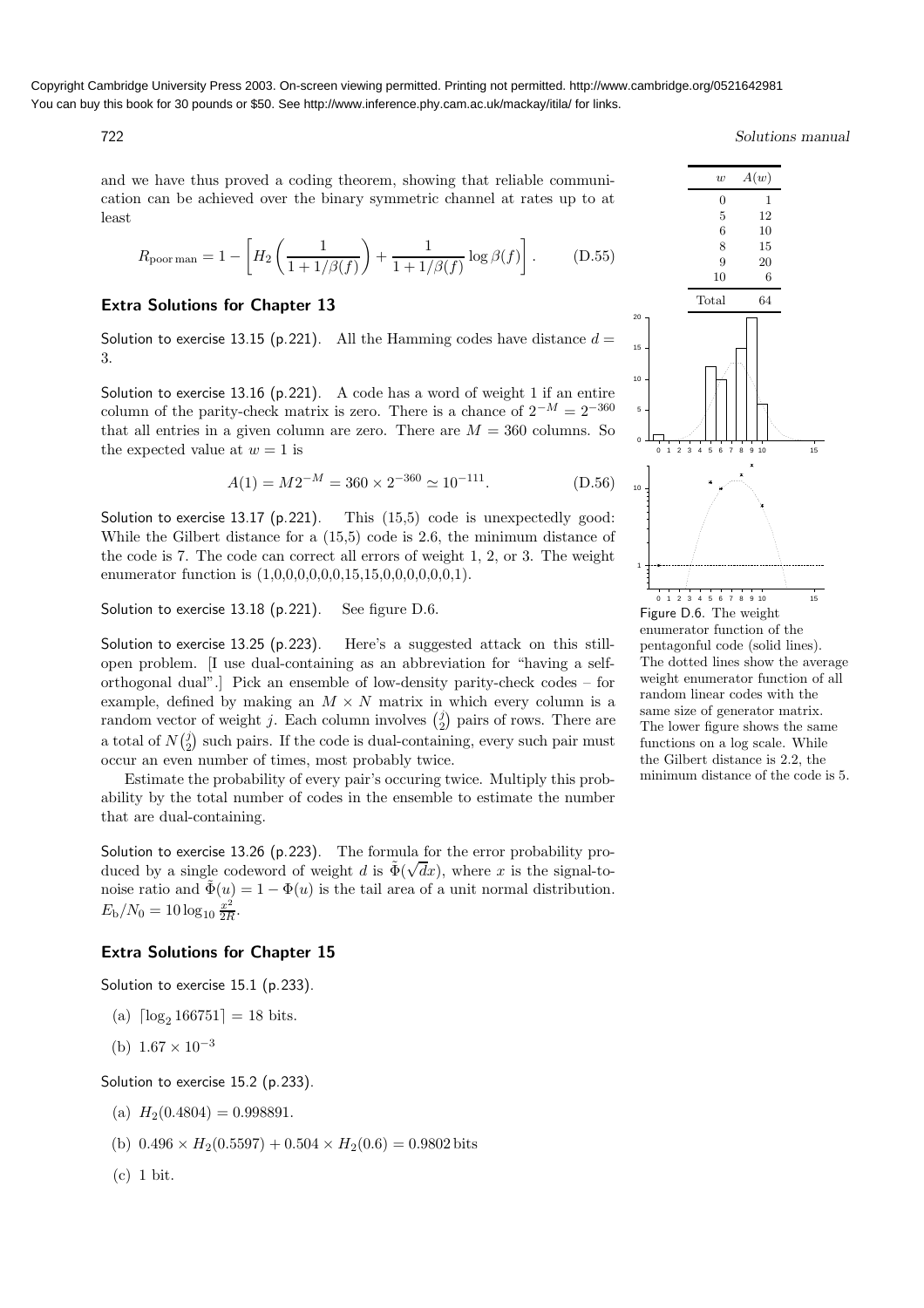#### Solutions manual 723



Figure D.7. Error probability associated with a single codeword of weight d as a function of the rate-compensated signal-to-noise ratio  $E_{\rm b}/N_0$ . Curves are shown for  $d = 10, 20, \ldots$  and for  $R = 1/2, 2/3, 3/4$ , and 5/6. In each plot the Shannon limit for a code of that rate is indicated by a vertical mark.

(d)  $H_2(0.6) = 0.9709$  bits.

Solution to exercise 15.3 (p.233). The optimal symbol code (i.e., questioning strategy) has expected length  $3\frac{11}{36}$ .

Solution to exercise 15.6 (p.234). Two solutions to the 52-card problem: the first one is not easy to memorize.

(1) Decide on a mapping of the 52 cards onto integers 1...52. Order the five cards and inspect the differences (with wraparound) between all neighbours. Call these differences  $g_{12}$ ,  $g_{23}$ ,  $g_{34}$ ,  $g_{45}$ , and  $g_{51}$ . Now, one of these gaps is the biggest. If there's a tie for biggest, no worries, just pick one of the biggest gaps. Say the biggest is  $g_{45}$ . We'll choose the hidden card to be the lefthand endpoint of this gap. The revealed cards will thus have a gap in them even larger than  $g_{45}$ ; and this gap will certainly be the biggest gap among the revealed cards. We'll always choose the card at the left-hand end of the biggest gap to be the one that's hidden. Then we'll identify that card by sending the size of that gap to the left of the biggest gap. Now, the following inequalities hold:  $g_{34} \geq 1$ ;  $g_{45} \geq 1$ ;  $g_{34} + g_{45} \leq 49$ . If  $g_{45} > 24$  then  $g_{34} \leq 24$ . So since  $g_{45}$  is the biggest gap of all, it's certainly so that  $g_{34} \leq 24$ , so Esmerelda can encode the quantity  $g_{34}$  using the permutation of the other four cards to convey a number between 1 and 24. The decoder orders the revealed cards (deducing the number between 1 and 24, let's call it  $g$ ) and finds the biggest gap. Starting from the bottom of the gap, he counts up  $q$  and recovers the number of the hidden card.

(2) This solution is taken from New Scientist vol 177 issue 2376 - 04 January 2003, page 38. by Ian Stewart, who got it from people.brandeis.edu/∼kleber/Papers/card.pdf It is, says mathematician Michael Kleber, "the best card trick there is".

The trick is not a new one - it was invented in the 1920s by the recipient of MIT's first mathematics PhD, William Fitch Cheney, Jr.

At first glance, it just seems impossible - especially to anyone who knows about information theory. To transmit information, you need to encode it in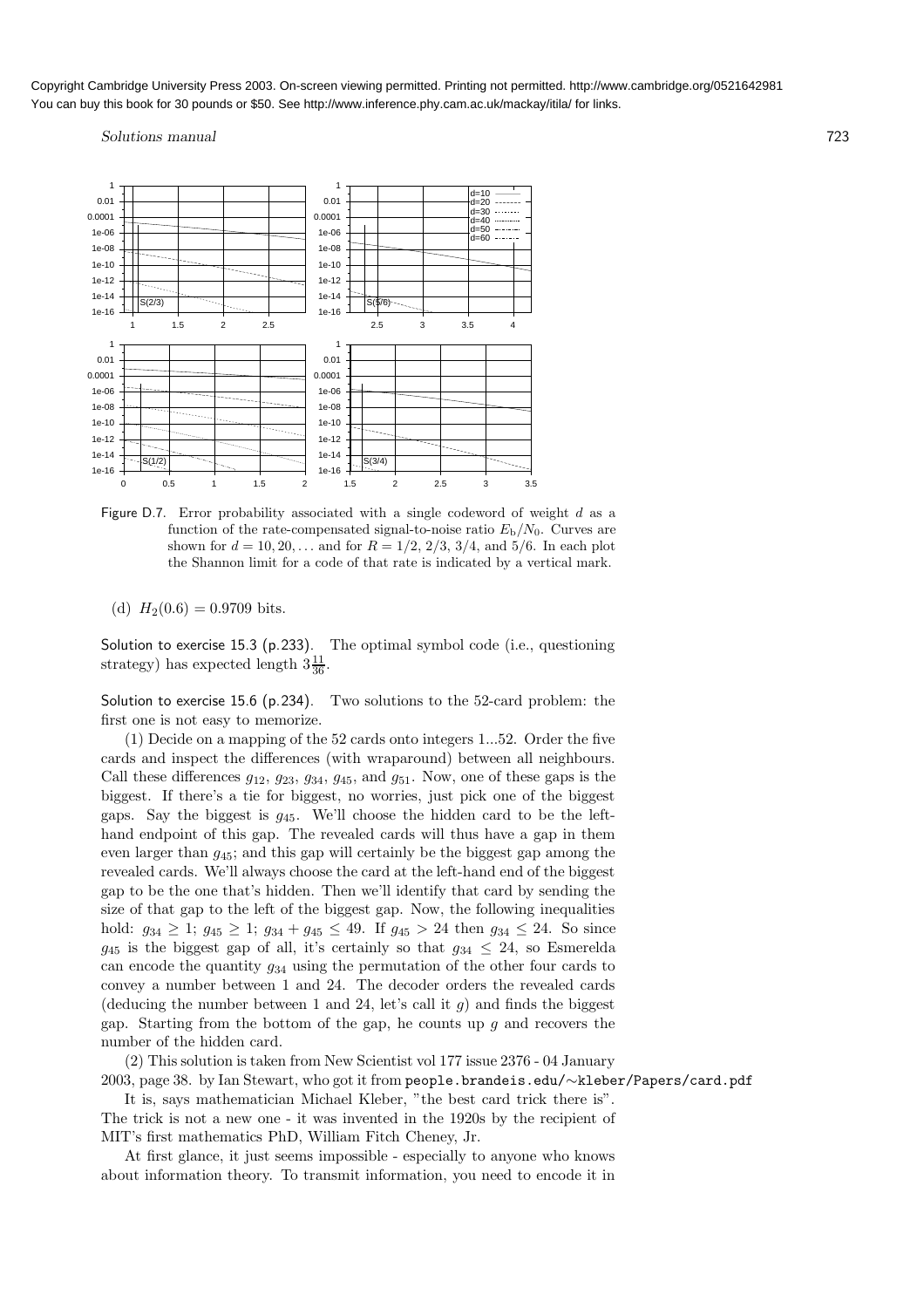724 Solutions manual

something that can be set in a variety of arrangements. For example, in the binary code used in computing and telecoms, specifying the number 8 requires a minimum of four binary digits, or bits: "1000". And the same principle is true in this card trick. Here, though, the information is not transmitted via a specific ordering of zeros and ones. The only way to do it is by a specific ordering of the cards Esme presents.

But there's a problem. There are only 24 ways to order four cards, so, according to information theory, Esme can only pass me one of 24 possible messages. So how can she tell me what that hidden card is of the 48 possibilities remaining?

Aha! Esme has a further option: she gets to choose which card remains hidden. With five cards, at least two must have the same suit. So Esme and I agree that whichever card she shows me first will have the same suit as the hidden card. Since she showed me the nine of spades, the hidden card will be one of the 12 other spades in the pack.

I'm gaining ground - or am I? Now there are only three cards that Esme can use to transmit information by selecting their order. And three cards can be presented in precisely six distinct orderings. So Esme is still unable to specify which of the 12 remaining possibilities is the hidden card. Somehow she has to reduce everything to six options. And she can.

Imagine all 13 spades arranged in a circle, reading clockwise in ascending numerical order, with ace  $= 1$ , jack  $= 11$ , queen  $= 12$ , king  $= 13$ . Given any two cards, you can start at one of them, move no more than six spaces clockwise round the circle, and get to the other one.

So all that Esmerelda has to do is make sure that the first spade she shows me is the one from which we can reach the other in six steps or less. Then she can use the three remaining cards to convey the necessary number by presenting them in a particular one of the six possible orderings. There are lots of ways to do this, but the easiest is probably to establish a code based on the cards' relative numerical value. If any two carry the same number, they can be ordered by suit. The bridge system - clubs, hearts, diamonds, spades - would work.

The three cards she is looking at constitute a smaller value one (S), a bigger one (B), and one somewhere in between (M). By choosing the right order for the second, third, and fourth cards, say  $SMB = 1$ ,  $SBM = 2$ ,  $MSB = 1$ 3, MBS = 4, BSM = 5, BMS = 6, Esmerelda can tell me that crucial number between 1 and 6. Remember the five cards we started with: six of clubs, ten of diamonds, four of hearts, nine of spades, queen of spades. There are two spades, so my lovely assistant has to show me a spade first. Which one? Well, reading 9 - 10 - J - Q gets me from the nine to the queen in three steps, whereas  $Q - K - A - 2 - 3 - 4 - 5 - 6 - 7 - 8 - 9$  takes more than six steps, so that's no good. Esmerelda therefore shows me the nine of spades first.

Then she has to show me the remaining cards in whichever order is the agreed code for "3". Using the code above, the correct order is six of clubs, four of hearts, ten of diamonds. Now I can count three steps on from the nine of spades, which takes me to the queen of spades. And that, ladies and gentlemen, is how it's done.

It's an interesting exercise in the principles of number theory, but perhaps not earth-shattering. So why are mathematicians so interested in this trick?

Well, picking 5 cards from 52 is what mathematicians call a special case. What happens with different numbers? Could you, for instance, pick the hidden card among 5 drawn from a pack of 100 cards? In a generalisation of the trick, suppose the pack contains p cards (still sticking with four suits) and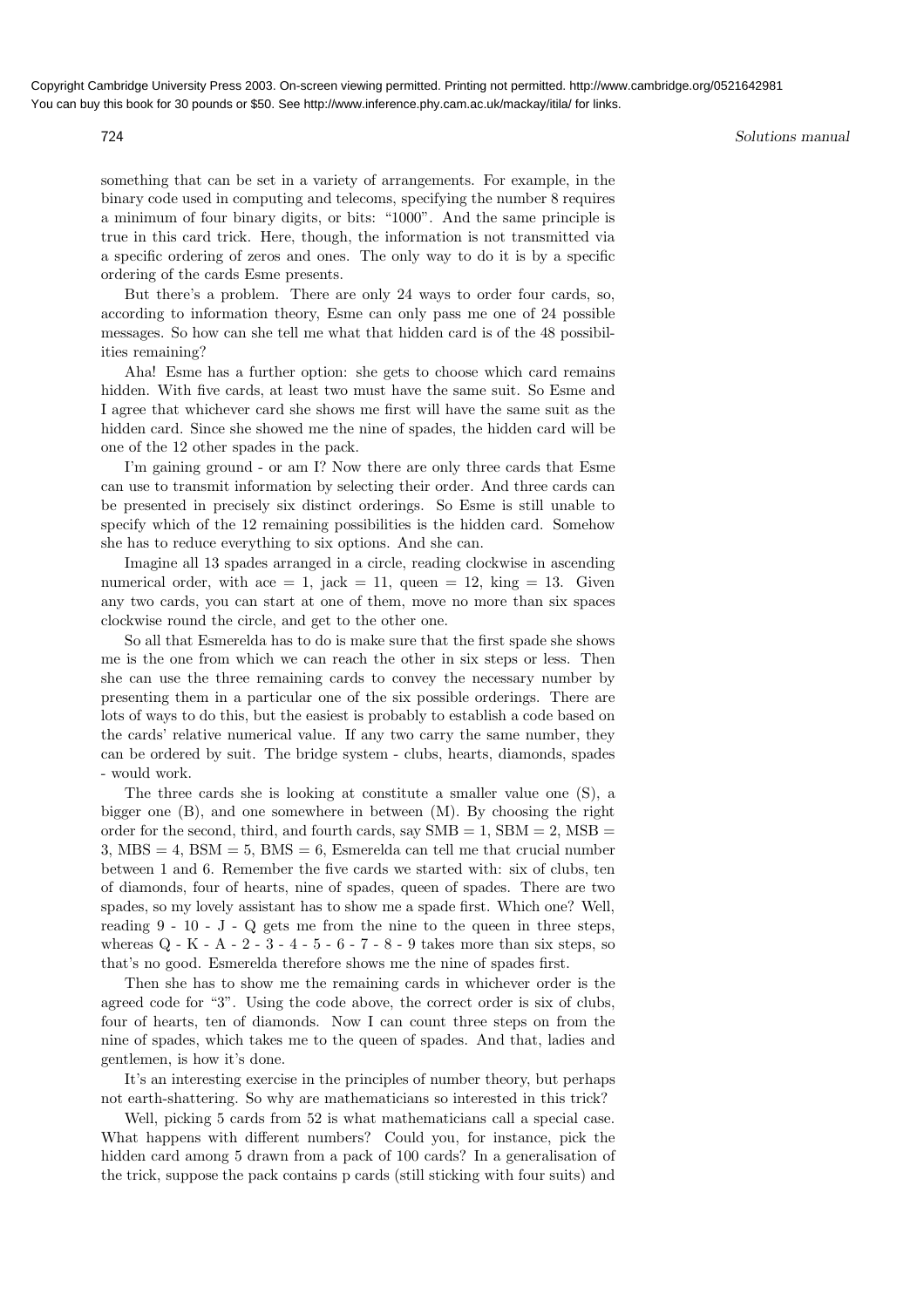Solutions manual 725

we draw n of them. The assistant shows all but one of the n cards, and the magician works out the final one. How big can p be?

Information theory tells us that the trick is impossible if there are more hands of n cards than there are messages formed by  $n-1$  of them. Doing the calculation, we find that p can be at most  $n! + (n-1)$ . Work it out, and you find that you can - in principle at least - do the above 5-card trick using a pack of 124 cards. With 6 cards drawn, the pack can have up to 725 cards. Picking 7 cards, the pack can have 5046, and with 8 it can have 40,327.

The calculations show only that the trick is in principle possible with these numbers of cards - that there are enough possible messages to convey the information needed to specify the final card. But magicians need an actual method for doing the trick. This is where more complex information theory ideas (to be precise, the "marriage theorem" and the Birkhoff-von Neumann theorem) come in.

Kleber, of Brandeis University in Waltham, Massachusetts, has laid out his route to working out a manageable way to do the trick with 124 cards in a recent issue of The Mathematical Intelligencer (2002: vol 24, number 1, p 9).

Solution to exercise 15.8 (p.234).  $|T| = 2716$ .

Solution to exercise 15.4 (p.233). An arithmetic coding solution: use the coin to generate the bits of a binary real number between  $0.000...$  and  $0.11111...$ ; keep tossing until the number's position relative to  $0.010101010...$  and  $0.101010101...$ is apparent.

Interestingly, I think that the simple method

HH: Tom wins; HT: Dick wins; TH: Harry wins; TT: do over

is slightly more efficient in terms of the expected number of tosses.

Solution to exercise 15.11 (p.234). By symmetry, the optimal input distribution for the channel

$$
Q = \begin{bmatrix} 1 & 0 & 0 \\ 0 & 1 - f & f \\ 0 & f & 1 - f \end{bmatrix}
$$
 (D.57)

has the form  $((1 - p), p/2, p/2)$ . The optimal input distribution is given by

$$
p^* = \frac{1}{1 + 2^{H_2(f) - 1}}.\tag{D.58}
$$

In the case  $f = 1/3$ ,  $p^* = 0.514$  and the capacity is  $C = 1.041$  bits.

Solution to exercise 15.15 (p.236). The optimal input distribution is  $(1/6, 1/6, 1/3, 1/3)$ , and the capacity is  $\log_2 3$  bits.

#### More details for exercise 15.14 (p.235)

For the first part, for any  $x_{10}$ ,  $10x_{10} = (11 - 1)x_{10} = -x_{10} \mod 11$ , so sum<sup>9</sup>  $= x_{10}$  implies sum $_1^9$  +10 $x_{10}$  = 0 mod 11.

ISBN. Any change to a single digit violates the checksum.

Any interchange of two digits equal to  $a$  and  $b$ , separated by distance  $s$ in the word (for example,  $s = 1$  for adjacent digits) produces a change in the checksum given by

 $[a_n + b(n+s) - (bn + a(n+s))] \mod 11 = [bs - as] \mod 11 = (b - a)s \mod 11$ 

Here s is between 1 and 9. And  $b-a$  is between  $\pm 9$ . If  $b-a=0$  then the digits are identical and their interchange doesn't matter. Now since 11 is prime, if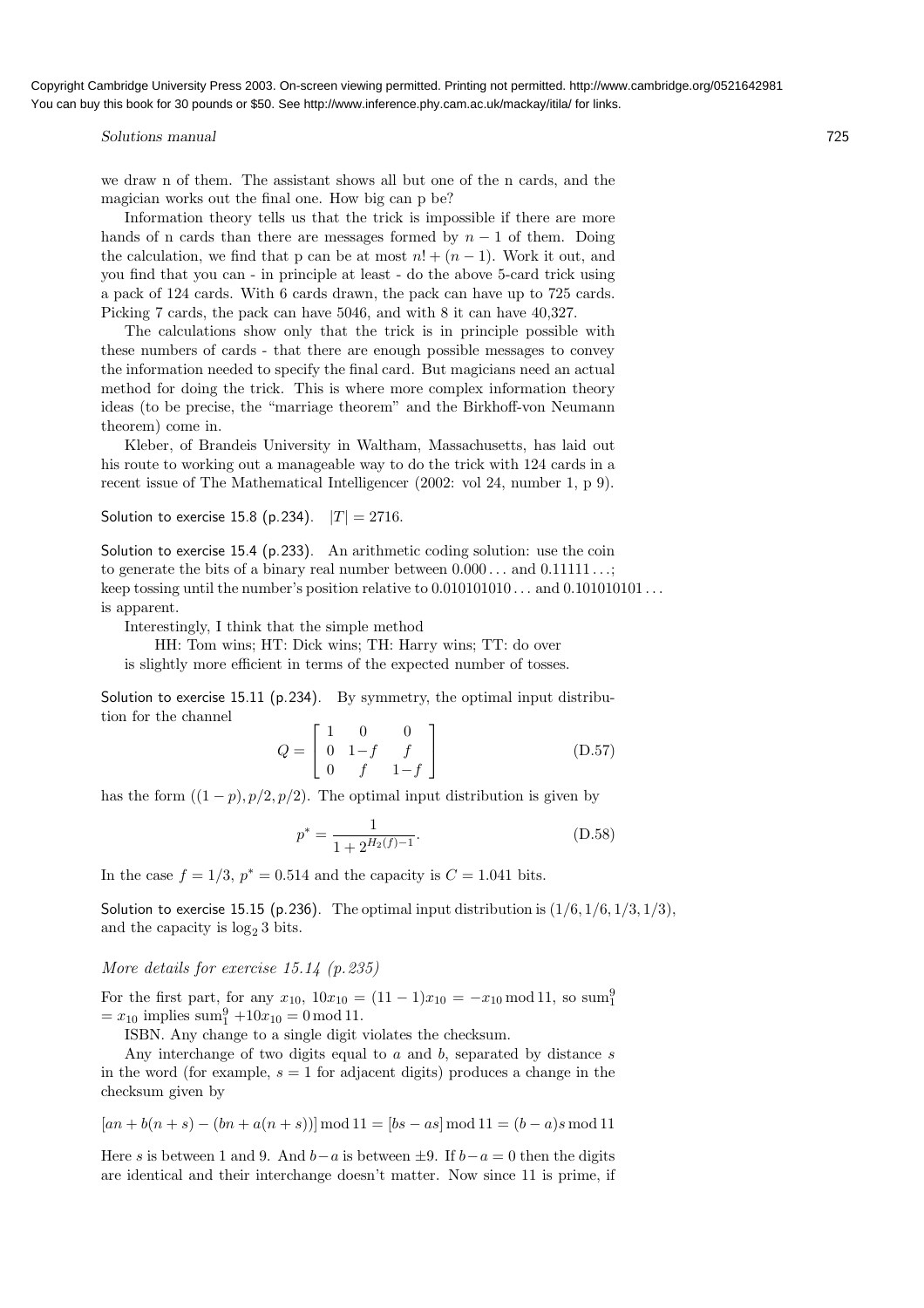# 726 Solutions manual

 $(b - a)s = 0 \mod 11$ , then  $b - a = 0$ . So all interchanges of two digits that matter can be detected.

If we used modulo 10 arithmetic then several things would go wrong. First, we would be unable to detect an interchange of the last two adjacent digits. For example 91 and 19 both check out, if they are the last two digits. Second, there would be other interchanges of pairs of digits which would be undetected because 10 is not prime. So for example,  $\dots$  005... and  $\dots$  500... would be indistinguishable. (This example uses two digits differing by 5 and separated by a space of size 2.) Third, a minor point: the probability of detecting a completely bogus ISBN is slightly higher  $(10/11)$  in the modulo 11 system than in the modulo 10 system  $(9/10)$ .

#### More details for exercise 15.12 (p.235)

Let the transmitted string be  $t$  and the received string  $r$ . The mutual information is:

$$
H(\mathbf{t}; \mathbf{r}) = H(\mathbf{r}) - H(\mathbf{r} \,|\, \mathbf{t}).\tag{D.59}
$$

Given the channel model, the conditional entropy  $H(\mathbf{r} \mid \mathbf{t})$  is  $\log_2(8) = 3$  bits, independent of the distribution chosen for t.

By symmetry, the optimal input distribution is the uniform distribution, and this gives  $H(\mathbf{r}) = 8$  bits.

So the capacity, which is the maximum mutual information, is [1]

$$
C(Q) = 5 \text{ bits.} \tag{D.60}
$$

Encoder: A solution exists using a linear  $(8, 5)$  code in which the first seven bits are constrained to be a codeword of the (7, 4) Hamming code, which encodes 4 bits into 7 bits. The eighth transmitted bit is simply set to the fifth source bit.

Decoder: The decoder computes the syndrome of the first seven received bits using the  $3 \times 7$  parity-check matrix of the Hamming code, and uses the normal Hamming code decoder to detect any single error in bits 1–7. If such an error is detected, the corresponding received bit is flipped, and the five source bits are read out. If on the other hand the syndrome is zero, then the final bit must be flipped.

#### Extra Solutions for Chapter 19

#### Theory of sex when the fitness is a sum of exclusive-ors

The following theory gives a reasonable fit to empirical data on evolution where the fitness function is a sum of exclusive-ors of independent pairs of bits. Starting from random genomes, learning is initially slow because the populatin has to decide, for each pair of bits, in which direction to break the symmetry: should they go for 01 or 10?

We approximate the situation by assuming that at time  $t$ , the fraction of the population that has 01 at a locus is  $a(t)$ , for all loci, and the fraction that have 10 is  $d(t)$ , for all loci. We thus assume that the symmetry gets broken in the same way at all loci. To ensure that this assumption loses no generality, we reserve the right to reorder the two bits. We assume that the other states at a locus, 00 and 11, both appear in a fraction  $b(t) \equiv \frac{1}{2}(1 - (a(t) + d(t)))$ .

Now, we assume that all parents' genomes are drawn independently at random from this distribution. The probability distribution of the state of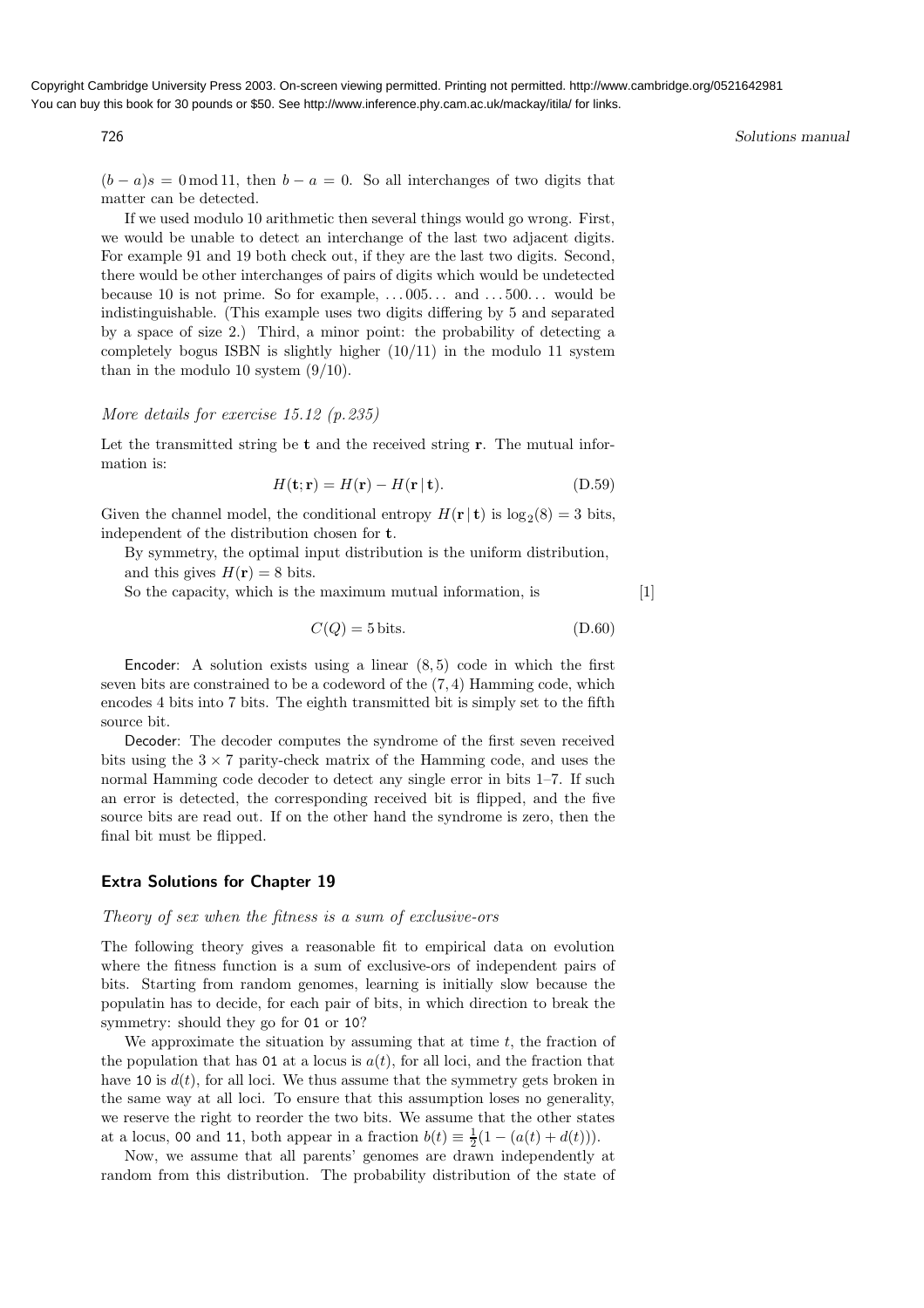Solutions manual 727

one locus in one child is then

$$
P(00) = b'(t) \equiv \frac{1}{2}(b + (a+b)(b+d))
$$
  
\n
$$
P(01) = a'(t) \equiv \frac{1}{2}(a + (a+b)^2)
$$
  
\n
$$
P(10) = d'(t) \equiv \frac{1}{2}(d + (d+b)^2)
$$
  
\n
$$
P(11) = b'(t)
$$
\n(D.61)

where the first terms  $(\frac{1}{2}b, \frac{1}{2}a, \text{ etc.})$  come from the event that both bits inherited from a single parent.

The mean fitness of one locus in an offspring is then

$$
p \equiv (a'(t) + d'(t)), \tag{D.62}
$$

and the total fitness, which is the sum of  $G/2$  such terms, has a binomial distribution with parameters  $(N, p) = (G/2, p)$ , i.e., mean  $\mu = Np$  and variance  $\sigma^2 = Np(1-p)$ . Approximating this distribution by a Gaussian, and assuming truncation selection keeps the top half of the distribution, the mean fitness after truncation will be  $\mu + \sqrt{2/\pi}\sigma$ , and the fractions at one locus are adjusted, by this selection, to:

$$
a''(t) \equiv a'(t)\frac{p''}{p}, \quad d''(t) \equiv d'(t)\frac{p''}{p}
$$
 (D.63)

where

$$
p'' = p + \sqrt{2/\pi} \frac{1}{\sqrt{G/2}} \sqrt{p(1-p)}.
$$
 (D.64)

The parents of the next generation thus have fractions given by  $a(t+1) = a''(t)$ and  $d(t + 1) = d''(t)$ .

add graphs here from gene/xortheory

#### Extra Solutions for Chapter 22

Solution to exercise 22.15 (p.309). The likelihood has  $N$  maxima: it is infinitely large if  $\mu$  is set equal to any datapoint  $x_n$  and  $\sigma_n$  is decreased to zero, the other  $\sigma_{n'}$  being left at non-zero values. Notice also that the data's mean and median both give lousy answers to the question 'what is  $\mu$ ?'

We'll discuss the straightforward Bayesian solution to this problem later.

### Extra Solutions for Chapter 29

Solution to exercise 29.1 (p.362). The solution in the book is incomplete, as the expression for the variance of

$$
\hat{\Phi} \equiv \frac{\sum_{r} w_r \phi(x^{(r)})}{\sum_{r} w_r},\tag{D.65}
$$

where

$$
w_r \equiv \frac{P^*(x^{(r)})}{Q^*(x^{(r)})},\tag{D.66}
$$

is not given. We focus on the variance of the numerator. (The variance of the ratio is messier.)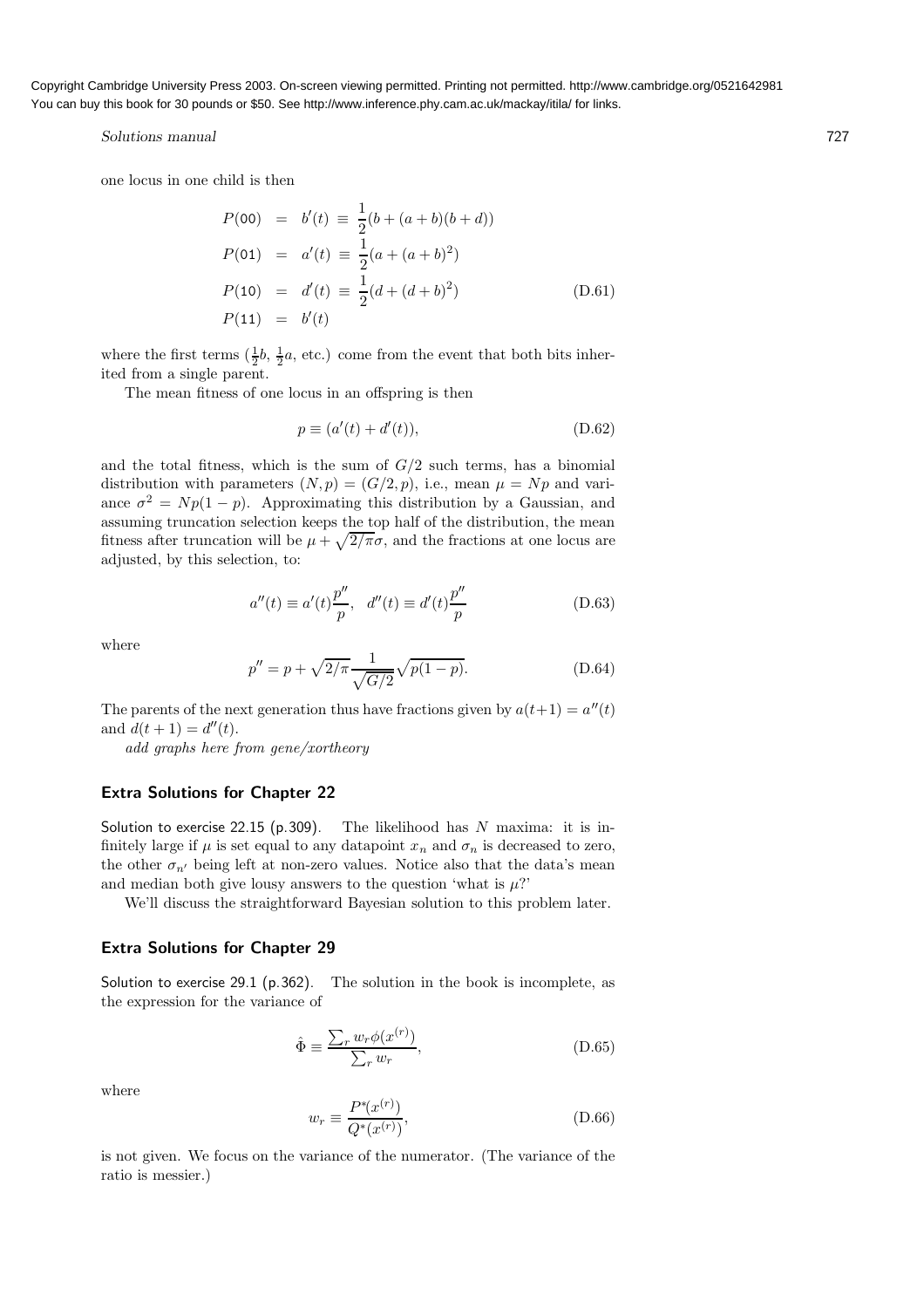728 Solutions manual

But first, let's note the key insight here: what is the optimal  $Q(x)$  going to look like? If  $\phi(x)$  is a positive function, then the magic choice

$$
Q(x) = \frac{1}{Z_Q} P^*(x) \phi(x)
$$
 (D.67)

(if we could make it) has the perfect property that every numerator term will evaulate to the same constant,

$$
\frac{P^*(x^{(r)})}{Q^*(x^{(r)})}\phi(x^{(r)}) = \frac{P^*(x^{(r)})Z_Q}{P^*(x^{(r)})\phi(x^{(r)})}\phi(x^{(r)}) = Z_Q,
$$
\n(D.68)

which is the required answer  $Z_Q = \int dx P^*(x) \phi(x)$ . The choice (D.67) for Q thus minimizes the variance of the numerator. The denominators meanwhile would have the form

$$
w_r \equiv \frac{P^*(x^{(r)})}{Q^*(x^{(r)})} = \frac{Z_Q}{\phi(x^{(r)})}.
$$
 (D.69)

It's intriguing to note that for this special choice of Q, where the numerator, even for just a single random point, is exactly the required answer, so that the best choice of denominator would be unity, the denominator created by the standard method is not unity (in general). This niggle exposes a general problem with importance sampling, which is that there are multiple possible expressions for the estimator, all of which are consistent asymptotically. Annoying, hey? The main motivation for estimators that include the denominator is so that the normalizing constants of the distributions  $P$  and  $Q$  do not need to be known.

So, to the variance. The variance of a single term in the numerator is, for normalized Q,

$$
\operatorname{var}\left[\frac{P^*(x)}{Q(x)}\phi(x)\right] = \int dx \left[\frac{P^*(x)}{Q(x)}\phi(x)\right]^2 Q(x) - \Phi^2 = \int dx \frac{P^*(x)^2}{Q(x)}\phi(x)^2 - \Phi^2
$$
\n(D.70)

To minimize this variance with respect to  $Q$ , we can introduce a Lagrange multiplier  $\lambda$  to enforce normalization. The functional derivative with respect to  $Q(x)$  is then

$$
-\frac{P^*(x)^2}{Q(x)^2}\phi(x)^2 - \lambda,
$$
\n(D.71)

which is zero if

$$
Q(x) \propto P^*(x)|\phi(x)|.\tag{D.72}
$$

Solution to exercise 29.14 (p.382). Fred's proposals would be appropriate if the target density  $P(x)$  were half as great on the two end states as on all other states. If this were the target density, then the factor of two difference in  $Q$  for a transition in or out of an end state would be balanced by the factor of two difference in  $P$ , and the acceptance probability would be 1. Fred's algorithm therefore samples from the distribution

$$
P'(x) = \begin{cases} 1/20 & x \in \{1, 2, ..., 19\} \\ 1/40 & x \in \{0, 20\} \\ 0 & \text{otherwise} \end{cases}
$$
 (D.73)

If Fred wished to retain the new proposal density, he would have to change the acceptance rule such that transitions out of the end states would only be accepted with probability 0.5.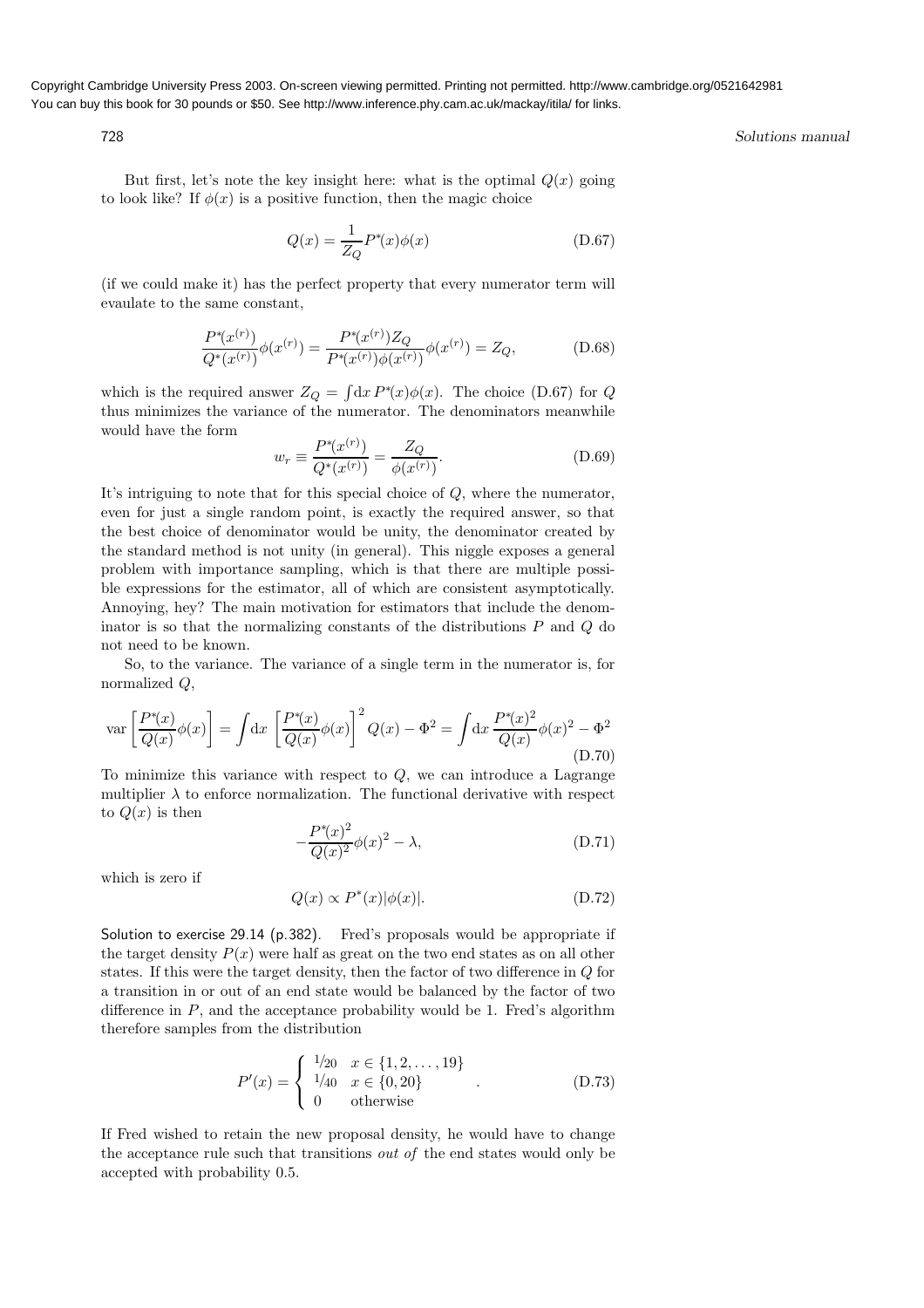Solutions manual 729

Solution to exercise 29.19 (p.384). Typical samples differ in their value of log  $P(\mathbf{x})$  by a standard deviation of order  $\sqrt{N}$ , let's say  $c\sqrt{N}$ . But the value of log  $P(x)$  varies during a Metropolis simulation by a random walk whose steps when negative are roughly of unit size; and thus by detailed balance the steps when positive are also roughly of unit size. So modelling the random walk of log  $P(\mathbf{x})$  as a drunkard's walk, it will take a time  $T \simeq c^2 N$  to go a distance  $c\sqrt{N}$  using unit steps.

Gibbs sampling will not necessarily take so long to generate independent samples because in Gibbs sampling it is possible for the value of  $\log P(\mathbf{x})$  to change by a large quantity up or down in a single iteration. All the same, in many problems each Gibbs sampling update only changes  $\log P(\mathbf{x})$  by a small amount of order 1, so  $\log P(x)$  evolves by a random walk which takes a time  $T \simeq c^2 N$  to traverse the typical set. However this linear scaling with the system size,  $N$ , is not unexpected – since Gibbs sampling updates only one coordinate at a time, we know that at least N updates (one for each variable) are needed to get to an independent point.

### Extra Solutions for Chapter 31

Solution to exercise 31.3 (p.412). This is the problem of creating a system whose stable states are a desired set of memories. See later chapters for some ideas.

#### Extra Solutions for Chapter 35

Solution to exercise 35.3 (p.446). To answer this question,  $P(x)$  can be transformed to a uniform density. Any property of intervals between record-breaking events that holds for the uniform density also holds for a general  $P(x)$ , since we can associate with any  $x$  a variable  $u$  equal to the cumulative probability density  $\int^x P(x)$ , and u's distribution is uniform. Whenever a record for x is broken, a record for u is broken also.

Solution to exercise 35.7 (p.448). Let's discuss the two possible parsings. The first parsing  $\mathcal{H}_a$  produces a column of numbers all of which end in a decimal point. This might be viewed as a somewhat improbable parsing. Why is the decimal point there if no decimals follow it? On the other hand, this parsing makes every number four digits long, which has a pleasing and plausible simplicity to it.

However, if we use the second parsing  $\mathcal{H}_b$  then the second column of numbers consists almost entirely of the number '0.0'. This also seems odd.

We could assign subjective priors to all these possibilities and suspicious coincidences. The most compelling evidence, however, comes from the fourth column of digits which are either the initial digits of a second list of numbers, or the final, post-decimal digits of the first list of numbers. What is the probability distribution of initial digits, and what is the probability distribution of final, post-decimal digits? It is often our experience that initial digits have a non-uniform distribution, with the digit '1' being much more probable than the digit '9'. Terminal digits often have a uniform distribution, or if they have a non-uniform distribution, it would be expected to be dominated either by '0' and '5' or by '0', '2', '4', '6', '8'. We don't generally expect the distribution of terminal digits to be asymmetric about '5', for example, we don't expect '2' and '8' to have very different probabilities.

The empirical distribution seems highly non-uniform and asymmetric, having 20 '1's, 21 '2's, one '3' and one '5'. This fits well with the hypothesis that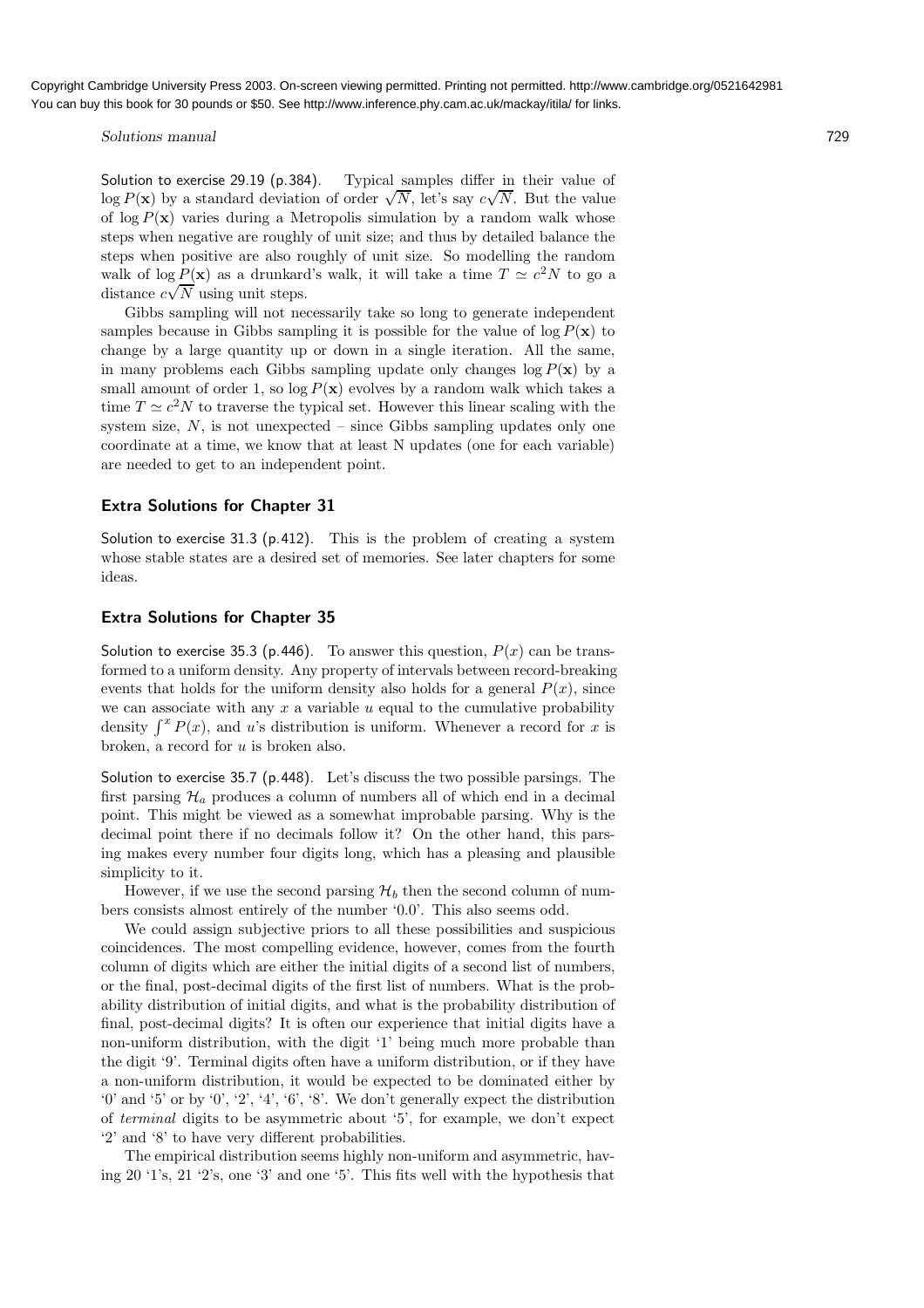the digits are initial digits (cf. section 35.1), and does not fit well with any of the terminal digit distributions we thought of.

We can quantify the evidence in favour of the first hypothesis by picking a couple of crude assumptions: First, for initial digits,

$$
P(n | \mathcal{H}_a) = \begin{cases} \frac{1}{Z} \frac{1}{n} & n \ge 1 \\ \frac{1}{Z} \frac{1}{10} & n = 0 \end{cases},
$$
 (D.74)

where  $Z = 2.93$ , and second, for terminal digits,

$$
P(n \mid \mathcal{H}_b) = \frac{1}{10}.\tag{D.75}
$$

Then the probability of the given 43 digits is

$$
P({n} | \mathcal{H}_a) = 2.71 \times 10^{-28}.
$$
 (D.76)

$$
P({n} | \mathcal{H}_b) = 10^{-43}.
$$
 (D.77)

So the data consisting of the fourth column of digits favour  $\mathcal{H}_a$  over  $\mathcal{H}_b$  by about  $10^{15}$  to 1.

This is an unreasonably extreme conclusion, as is typical of carelessly constructed Bayesian models (Mosteller and Wallace, 1984). But the conclusion is correct; the data are real data that I received from a colleague, and the correct parsing is that of  $\mathcal{H}_a$ .

Solution to exercise 35.8 (p.448). Bayes' theorem:

$$
P(\mu | \{x_n\}) = \frac{P(\mu) \prod_n P(x_n | \mu)}{P(\{x_n\})}
$$
\n(D.78)

The likelihood function contains a complete summary of what the experiment tells us about  $\mu$ . The log likelihood,

$$
L(\mu) = -\sum_{n} |x_n - \mu|,
$$
 (D.79)

is sketched in figure D.8.

The most probable values of  $\mu$  are 0.9–2, and the posterior probability falls by a factor of  $e^2$  once we reach  $-0.1$  and 3, so a range of plausible 0 values for  $\mu$  is  $(-0.1, 3)$ .

#### Extra Solutions for Chapter 36

Solution to exercise 36.5 (p.454).

Preference of A to B means

$$
u(1) > .89u(1) + .10u(2.5) + .01u(0)
$$
 (D.80)

Whereas preference of D to C means

$$
.89u(0) + .11u(1) < .90u(0) + .10u(2.5)
$$
 (D.81)

$$
.11u(1) < .01u(0) + .10u(2.5)
$$
 (D.82)

$$
u(1) < .89u(1) + .10u(2.5) + .01u(0) \tag{D.83}
$$

which contradicts (D.80).

Solution to exercise 36.9 (p.456). The probability of winning either of the first two bets is  $6/11 = 0.54545$ . The probability that you win the third bet is 0.4544. Joe simply needs to make the third bet with a stake that is bigger than the sum of the first two stakes to have a positive expectation on the sequence of three bets.



Figure D.8. Sketches of likelihood function. Top: likelihood function on a log scale. The gradient changes by 2 as we pass each data point. Gradients are  $4, 2, 0, -2$ , −4. Bottom: likelihood function on a linear scale. The exponential functions have lengthscales  $\frac{1}{4}$ ,  $\frac{1}{2}$ ,  $\frac{1}{2}$ ,  $\frac{1}{4}$ .

730 Solutions manual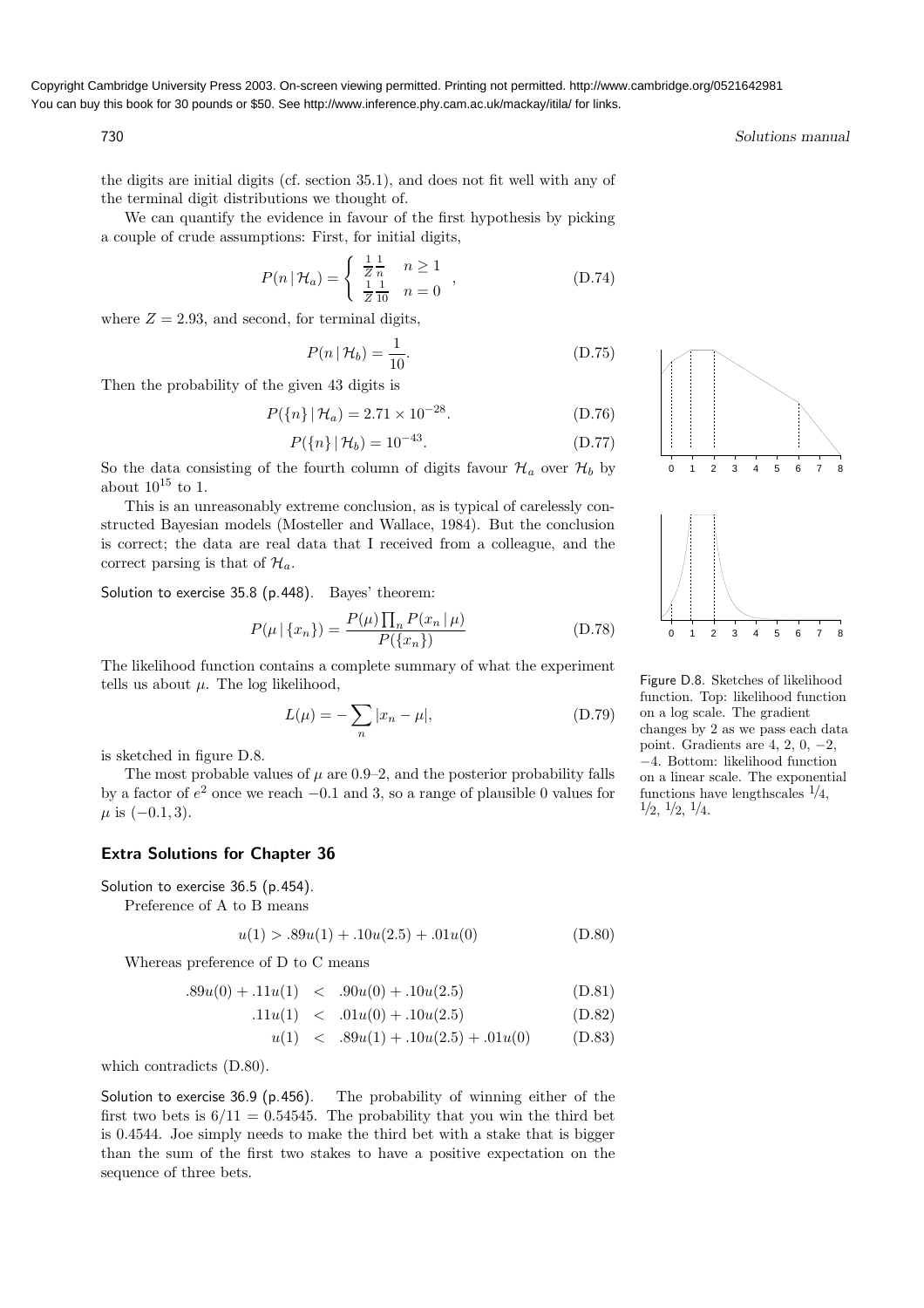Solutions manual 731



game, pruned of all irrelevant Figure D.9. Markov process describing the Las Vegas dice outcomes. The end states 68 and 678 are wins for Joe. States E77 and 77 are wins for you. Please do not confuse this state diagram, in which arrows indicate which states can follow from each other, with a graphical model, in which each node represents a different variables and arrows indicate causal relationships between them.

The Las Vegas trickster

Solution to exercise 36.9 (p.456). On a single throw of the two dice, let the outcomes 6 and 7 have probabilities  $P(6) = p_6$  and  $P(7) = p_7$ . Note  $P(8) = p_6$ . The values are  $p_6 = 5/36$  and  $p_7 = 6/36 = 1/6$ . For the first bet, we can ignore other outcomes apart from the winning and losing outcomes 7 and 6 and compute the probability that the outcome is a 7, given that the game has terminated,

$$
\frac{p_7}{p_6 + p_7} = 6/11 = 0.54545. \tag{D.84}
$$

The second bet is identical. Both are favourable bets.

The third bet is the interesting one, because it is not a favourable bet for you, even though it sounds similar to the two bets that have gone before. The essential intuition for why two sevens are less probable than an 8 and a 6 is that the 8 and the 6 can come in either of two orders, so a rough factor of two appears in the probability for 8 and 6.

Computing the probability of winning is quite tricky if a neat route is not found. The probability is most easily computed if, as above, we discard all the irrelevant events and just compute the conditional probability of the different ways in which the state of the game can advance by one 'step'. The possible paths taken by this 'pruned' game with their probabilities are shown in the figure as a Markov process. (The original unpruned game is a similar Markov process in which an extra path emerges from each node, giving a transition back to the same node.) The node labelled 'A' denotes the initial state in which no 6s, 7s or 8s have been thrown. From here transitions are possible to state '7' in which exactly one 7 has been thrown, and no 6s or 8s; and to state 'E', in which either [one or more 8s have occurred and no 6s or 7s] or [one or more 6s have occurred and no 6s or 7s]. The probabilities of these transitions are shown. We can progress from state E only if Joe's winning 6 or 8 (whichever it is) is thrown, or if a 7 occurs. These events take us to the states labelled '68' and 'E7' respectively. From state '7' the game advances when a 6 or 8 is thrown, or when a 7 is thrown, taking us to states 'E7' and '77' respectively. Finally, from state E7, if a 7 is thrown we transfer to state E77, and if Joe's required 6 or 8 is thrown, we move to state 678. States 68 and 678 are wins for Joe; states 77 and E77 are wins for you.

We first need the probability of state E7,

$$
(10/16)(6/11) + (6/16)(10/16) = 405/704 = 0.5753
$$
 (D.85)

The probability that you win is

$$
P(77) + P(E77) = (6/16)^2 + P(E7)(6/11) = 3519/7744 = 0.4544 \quad (D.86)
$$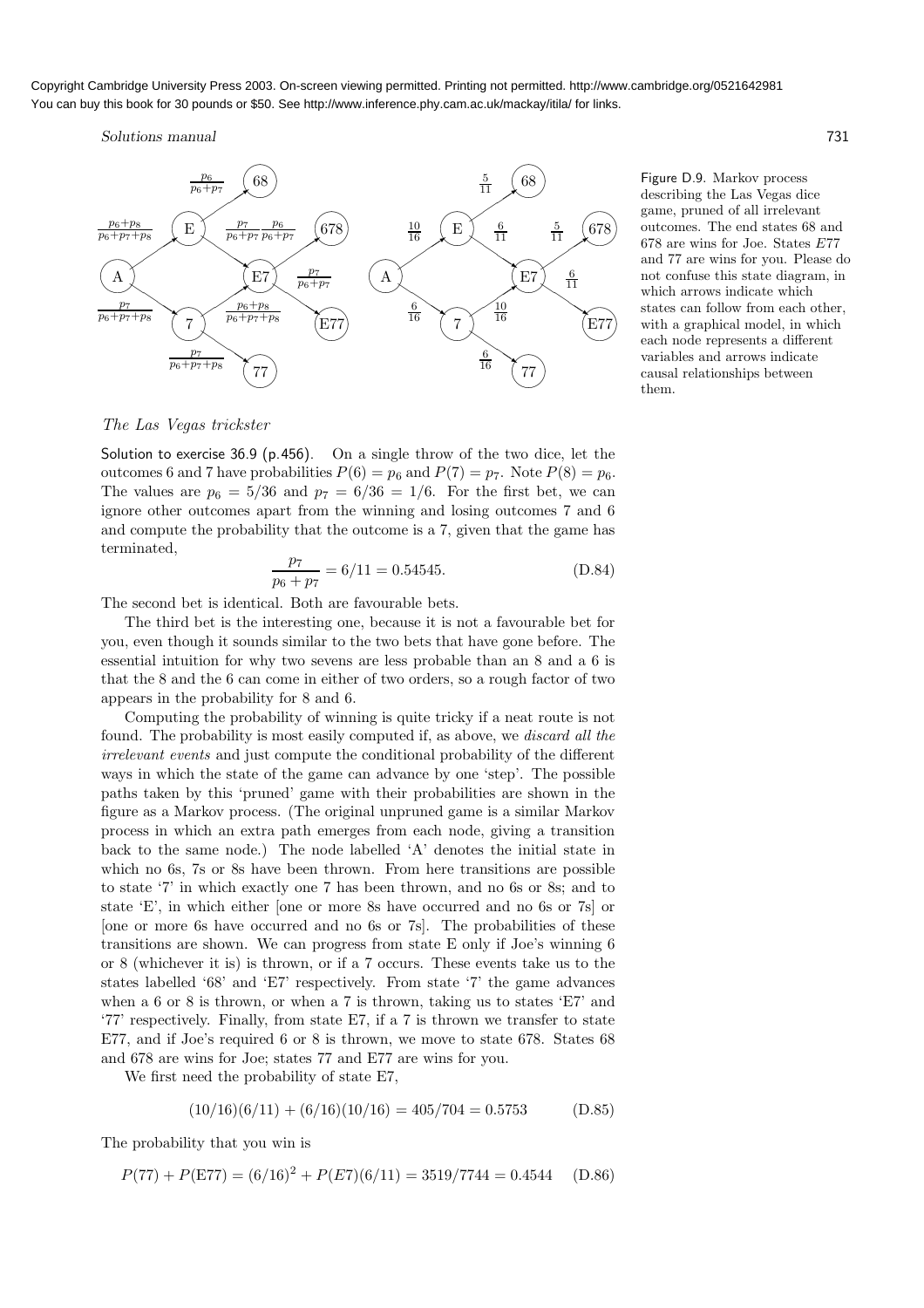732 Solutions manual

The bet is not favourable. Notice that Joe simply needs to make the third bet with a stake that is bigger than the sum of the first two stakes to have a positive expectation on the sequence of three bets.

# Extra Solutions for Chapter 39

Solution to exercise 39.1 (p.472). One answer, given in the text on page 472, is that the single neuron function was encountered under 'the best detection of pulses'. The same function has also appeared in the chapter on variational methods when we derived mean field theory for a spin system. Several of the solutions to the inference problems in chapter 1 were also written in terms of this function.

Solution to exercise 39.5 (p.480). If we let **x** and **s** be binary  $\in \{\pm 1\}^7$ , the likelihood is  $(1-f)^N f^M$ , where  $N = (\mathbf{s}^T \mathbf{x} + 7)/2$  and  $M = (7 - \mathbf{s}^T \mathbf{x})/2$ . From here, it is straightforward to obtain the log posterior probability ratio, which is the activation.

The LED displays a binary code of length 7 with 10 codewords. Some codewords are very confusable  $-8$  and 9 differ by just one bit, for example. A superior binary code of length 7 is the (7, 4) Hamming code. This code has 15 non-zero codewords, all separated by a distance of at least 3 bits.

Here are those 15 codewords, along with a suggested mapping to the integers 0–14.

|  |  |  |  |  |  | <b>AN P P P S S D B F E C P P U</b> |  |
|--|--|--|--|--|--|-------------------------------------|--|
|  |  |  |  |  |  | 0 1 2 3 4 5 6 7 8 9 10 11 12 13 14  |  |

Solution to exercise 39.6 (p.480).

$$
\log \frac{P(s=1|\mathbf{r})}{P(s=2|\mathbf{r})} = \log \frac{P(\mathbf{r}|s=1)P(s=1)}{P(\mathbf{r}|s=2)P(s=2)}
$$
  
= 
$$
\log \left(\frac{1-f}{f}\right)^{2r_1-1} + \log \left(\frac{1-f}{f}\right)^{-(2r_3-1)} + \log \frac{P(s=1)}{P(s=2)}
$$
  
= 
$$
w_1r_1 + w_3r_3 + w_0,
$$

where

$$
w_1 = 2 \log \left( \frac{1 - f}{f} \right), \ w_3 = -2 \log \left( \frac{1 - f}{f} \right), \ w_0 = \log \frac{P(s = 1)}{P(s = 2)}, \quad (D.87)
$$

and  $w_2 = 0$ , which we can rearrange to give

$$
P(s = 1 | \mathbf{r}) = \frac{1}{1 + \exp(-w_0 - \sum_{n=1}^{3} w_n r_n)}.
$$

This can be viewed as a neuron with two or three inputs, one from  $r_1$  with a positive weight, and one from  $r_3$  with a negative weight, and a bias.

# Extra Solutions for Chapter 40

Solution to exercise 40.6 (p.490).

- (a)  $\mathbf{w} = (1, 1, 1).$
- (b)  $\mathbf{w} = (1/4, 1/4, -1).$

The two unrealizable labellings are  $\{0, 0, 0, 1\}$  and  $\{1, 1, 1, 0\}$ .

Solution to exercise 40.8 (p.490). With just a little compression of the raw data, it's possible your brain could memorize everything.

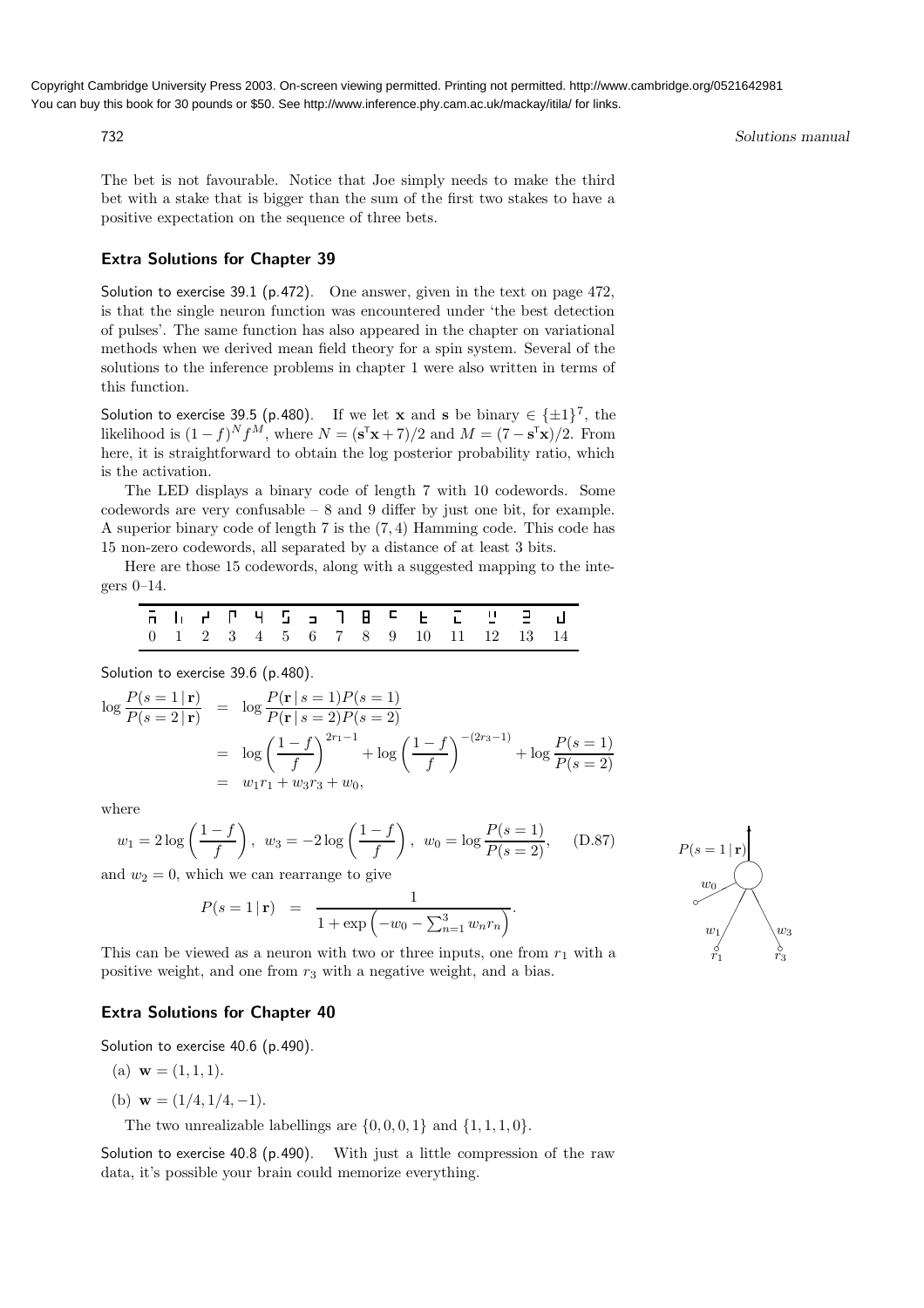Solutions manual 733



Figure D.11. (a) The log of the sigmoid function

 $f(a) = 1/(1 + e^{-a})$  and the log of a Gaussian  $g(a) \propto \text{Normal}(0, 4^2)$ . (b) The product  $P = f(a)q(a)$ and a Gaussian approximation to it, fitted at its mode. Notice that for a range of negative values of  $a$ , the Gaussian approximation Q is bigger than  $P$ , while for values of a to the right of the mode, Q is smaller than P.

#### Extra Solutions for Chapter 41

Solution to exercise 41.2 (p.502). When  $\mathbf{w} \sim \textrm{Normal}(\mathbf{w}_{\textrm{{MP}}}, \mathbf{A}^{-1})$ , the scalar  $a = a(\mathbf{x}; \mathbf{w}_{MP}) + (\mathbf{w} - \mathbf{w}_{MP}) \cdot \mathbf{x}$  is Gaussian distributed with mean  $a(\mathbf{x}; \mathbf{w}_{MP})$ and variance  $s^2 = \mathbf{x}^\mathsf{T} \mathbf{A}^{-1} \mathbf{x}$ .

This is easily shown by simply computing the mean and variance of a, then arguing that a's distribution must be Gaussian, because the marginals of a multivariate Gaussian are Gaussian. (See page 176 for a recap of multivariate Gaussians.) The mean is

$$
\langle a \rangle = \langle a(\mathbf{x}; \mathbf{w}_{\text{MP}}) + (\mathbf{w} - \mathbf{w}_{\text{MP}}) \cdot \mathbf{x} \rangle = a(\mathbf{x}; \mathbf{w}_{\text{MP}}) + \langle (\mathbf{w} - \mathbf{w}_{\text{MP}}) \rangle \cdot \mathbf{x} = a(\mathbf{x}; \mathbf{w}_{\text{MP}}).
$$

The variance is

$$
\langle (a - a(\mathbf{x}; \mathbf{w}_{\text{MP}}))^2 \rangle = \langle \mathbf{x} \cdot (\mathbf{w} - \mathbf{w}_{\text{MP}}) (\mathbf{w} - \mathbf{w}_{\text{MP}}) \cdot \mathbf{x} \rangle
$$
 (D.88)  
=  $\mathbf{x}^T \langle (\mathbf{w} - \mathbf{w}_{\text{MP}}) (\mathbf{w} - \mathbf{w}_{\text{MP}})^T \rangle \mathbf{x} = \mathbf{x}^T \mathbf{A}^{-1} \mathbf{x}.$ 

Solution to exercise 41.3 (p.503). In the case of a single data point, the likelihood function, as a function of one parameter  $w_i$ , is a sigmoid function; an example of a sigmoid function is shown on a logarithmic scale in figure D.11a. The same figure shows a Gaussian distribution on a log scale. The prior distribution in this problem is assumed to be Gaussian; and the approximation Q is also a Gaussian, fitted at the maximum of the sum of the log likelihood and the log prior.

The log likelihood and log prior are both concave functions, so the curvature of log Q must necessarily be greater than the curvature of the log prior. But asymptotically the log likelihood function is linear, so the curvature of the log posterior for large  $|a|$  decreases to the curvature of the log prior. Thus for sufficiently large values of  $w_i$ , the approximating distribution is *lighter-tailed* than the true posterior.

This conclusion may be a little misleading however. If we multiply the likelihood and the prior and find the maximum and fit a Gaussian there, we might obtain a picture like figure D.11b. Here issues of normalization have been ignored. The important point to note is that since the Gaussian is fitted at a point where the log likelihood's curvature is not very great, the approximating Gaussian's curvature is too small for a between  $a_{\text{MP}}$  and  $-a_{\text{MP}}$ , with the consequence that the approximation  $Q$  is substantially *larger* than P for a wide range of negative values of  $a$ . On the other hand, for values of  $a$ greater than  $a_{\text{MP}}$ , the approximation Q is smaller in value than P.

Thus whether Q is for practical purposes a heavy-tailed or light-tailed approximation to  $P$  depends which direction one looks in, and how far one looks.